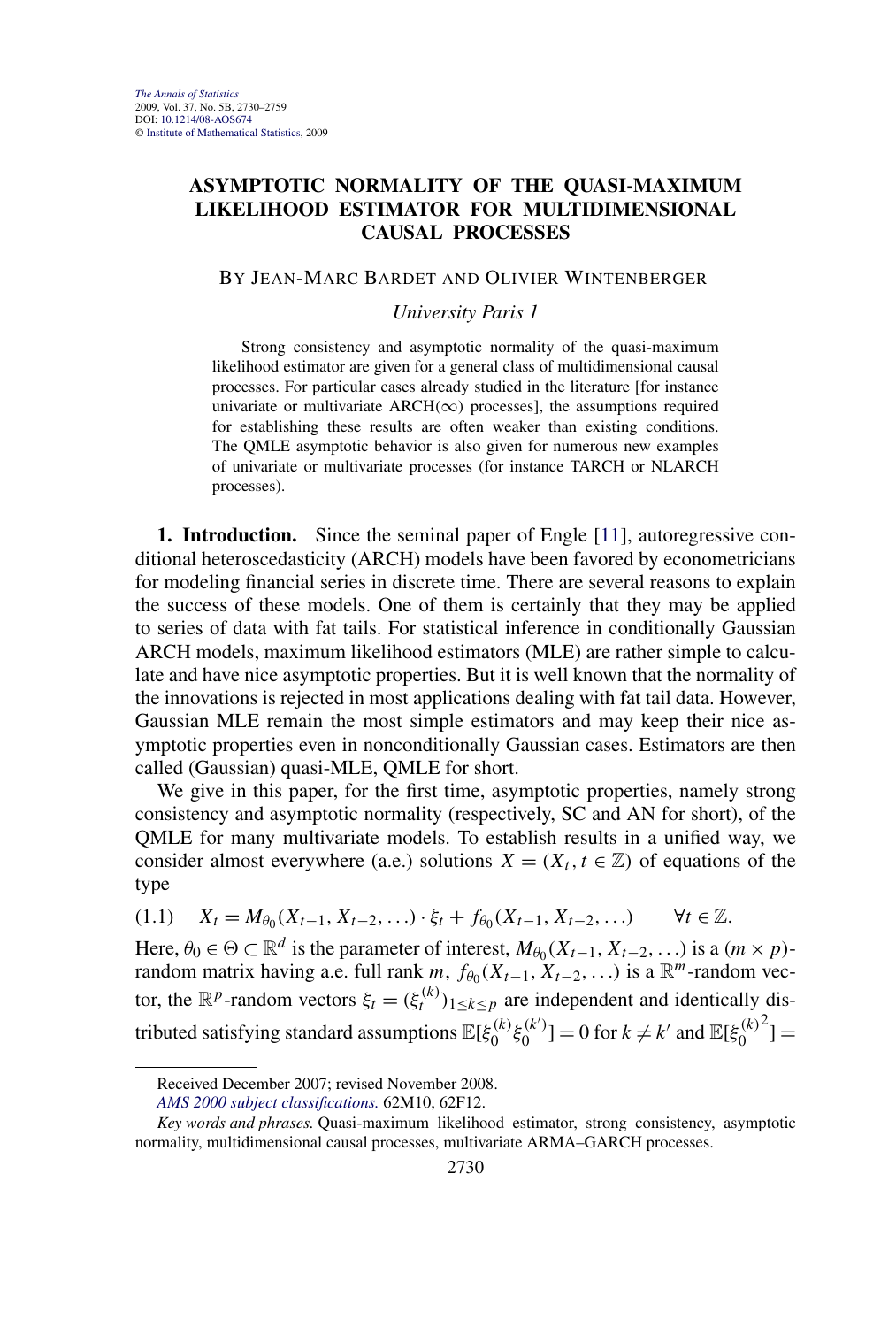<span id="page-1-0"></span> $Var(\xi_0^{(k)}) = 1$ . Many models admit such multidimensional autoregressive representation. ARCH, GARCH, VAR, multivariate AR–GARCH and TARCH all corre-spond to [\(1.1\)](#page-0-0) associated with specific functions  $\theta \mapsto f_{\theta}$  and  $\theta \mapsto M_{\theta}$ .

Only for defining properly the QMLE, we assume, in this paragraph, that the sequence  $(\xi_t)_{t \in \mathbb{Z}}$  is normally distributed. The conditional likelihood of *X* expresses as, up to an additional constant,

$$
L_n(\theta) := -\frac{1}{2} \sum_{t=1}^n q_t(\theta) \qquad \text{for all } \theta \in \Theta
$$
  
with  $q_t(\theta) := [(X_t - f_\theta^t)' (H_\theta^t)^{-1} (X_t - f_\theta^t) + \log(\det(H_\theta^t))]$ 

and  $f_{\theta}^t = f_{\theta}(X_{t-1}, X_{t-2}, \ldots), M_{\theta}^t = M_{\theta}(X_{t-1}, X_{t-2}, \ldots)$  and  $H_{\theta}^t := M_{\theta}^t M_{\theta}^t$  *.* The quasi-likelihood  $\widehat{L}_n$  is obtained by plugging in  $L_n$  the approximations  $\widehat{f}_{\theta}^T :=$  $f_{\theta}(X_{t-1},...,X_1,u), \widehat{M}_{\theta}^t := M_{\theta}(X_{t-1},...,X_1,u)$  and  $\widehat{H}_{\theta}^t := \widehat{M}_{\theta}^t \cdot (\widehat{M}_{\theta}^t)'$ , where  $u = (u_n)_{n \in \mathbb{N}}$  is a finitely nonzero sequence<sup>1</sup>  $(u_n)_{n \in \mathbb{N}}$ ,

$$
\widehat{L}_n(\theta) := -\frac{1}{2} \sum_{t=1}^n \widehat{q}_t(\theta)
$$

 $(1)$ 

(1.3)

with 
$$
\hat{q}_t(\theta) := [(X_t - \hat{f}_{\theta}^t)'(\hat{H}_{\theta}^t)^{-1}(X_t - \hat{f}_{\theta}^t) + \log(\det(\hat{H}_{\theta}^t))].
$$

The QMLE  $\hat{\theta}_n$  is the maximizer of the quasi-likelihood  $\hat{L}_n$ ; that is,

(1.4) 
$$
\widehat{\theta}_n := \operatorname{Arg} \max_{\theta \in \Theta} \widehat{L}_n(\theta).
$$

Remark that unobserved values  $(X_t, t \leq 0)$  have to be fixed a priori equal to  $(u_n)_{n \in \mathbb{N}}$  in the quasi-likelihood  $L_n$ . In Section [3.1,](#page-6-0) we give sufficient conditions on the parameters set  $\Theta$  in order to ensure that the choice of  $(u_n)_{n\in\mathbb{N}}$  does not have any consequences on the asymptotic behavior of  $L_n$ . Even if  $(u_n)_{n \in \mathbb{N}}$  may have some consequences in practical applications (see [\[14\]](#page-28-0)), it plays no role in the asymptotic results of this paper, and we set  $u_n = 0 \,\forall n \in \mathbb{N}$  for convenience.

From now on, we omit any Gaussian assumption on the distribution of  $\xi_t$ . Under some Lipschitz-type assumptions on  $M$  and  $f$ , we define parameters sets  $\Theta(r)$  ⊂  $\Theta$  if  $\mathbb{E}(\|\xi_t\|^r) < \infty$  for *r* = 2 and *r* = 4. Thanks to a result of Doukhan and Wintenberger [\[9\]](#page-28-0), we derive the existence of a solution *X* of the very gen-eral model [\(1.1\)](#page-0-0) as  $\theta_0 \in \Theta(r)$  (see Section [2\)](#page-2-0). This solution *X* admits necessarily finite moments of corresponding orders [i.e.,  $\mathbb{E}(\|X_t\|^r) < \infty$ ]. Using these moments properties, we prove SC and AN of QMLE if, respectively,  $\theta_0 \in \Theta(2)$  and  $\theta_0 \in \mathcal{O} \cap \Theta(4)$ , where  $\mathcal{O}$  denotes the interior of  $\Theta$  and other assumptions (see Section [3](#page-6-0) for more details). Then, SC and AN of QMLE are only given here if *X* has finite moments of order 2 and 4, which is less sharp than classical results

<sup>&</sup>lt;sup>1</sup>This means that  $u_n \neq 0$  only for finitely many  $n \in \mathbb{N}$ .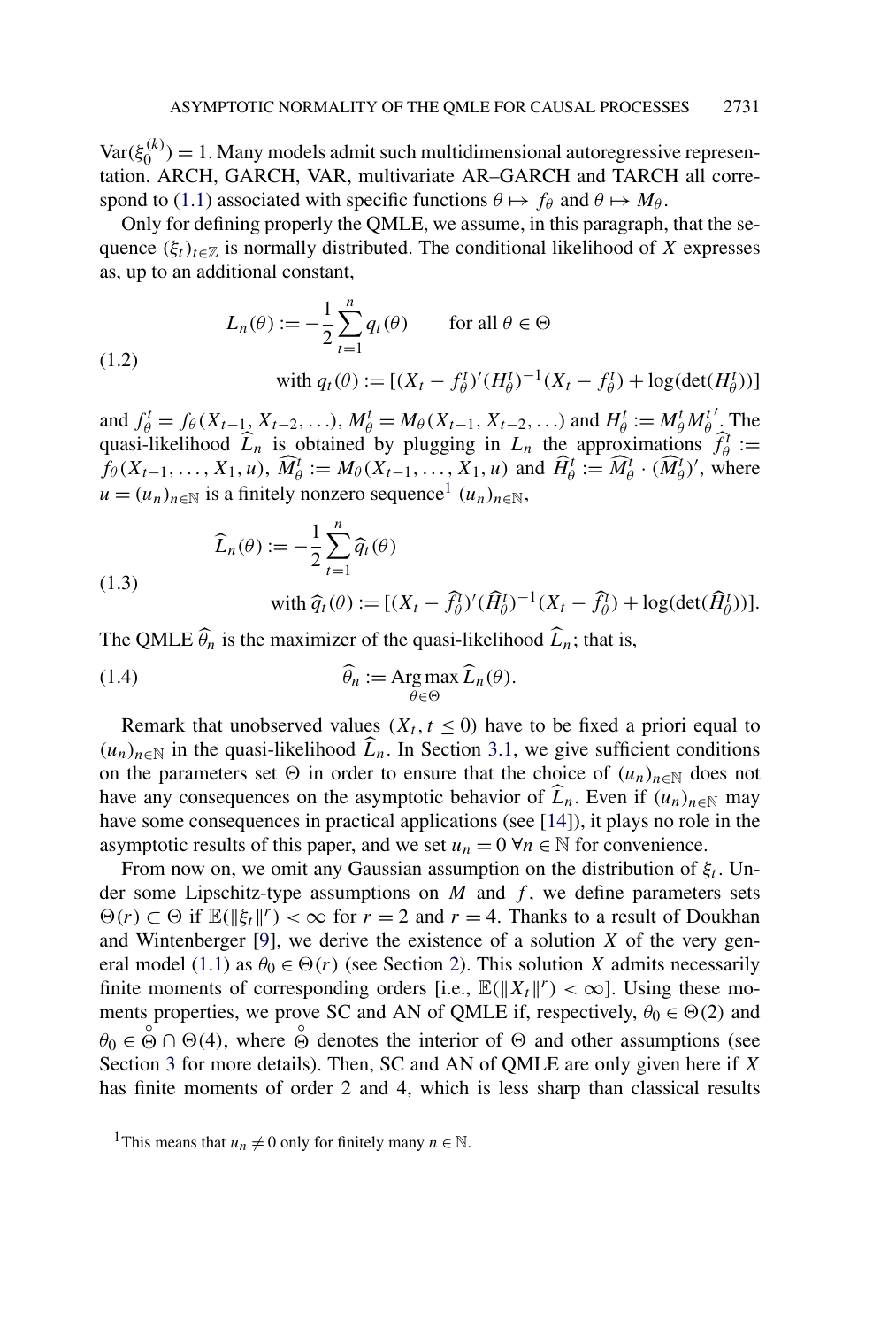<span id="page-2-0"></span>on univariate GARCH, ARMA–GARCH and univariate conditional heteroscedastic models (see Berkes, Horváth and Kokoszka [\[1\]](#page-28-0), Francq and Zakoïan [\[14\]](#page-28-0) and Straumann and Mikosch [\[25\]](#page-29-0), resp.). But, compared with other existing results for multivariate models (see Jeantheau [\[17\]](#page-29-0) and Boussama [\[4\]](#page-28-0) for SC, Comte and Liberman [\[5\]](#page-28-0) and Ling and McAleer [\[20\]](#page-29-0) for AN), our assumptions are sharper and much simpler. Moreover, even for univariate models such that  $ARCH(\infty)$  model, our results are competitive with those of Robinson and Zaffaroni [\[24\]](#page-29-0).

Thus, in the sequel, we focus our presentation in models satisfying [\(1.1\)](#page-0-0), except univariate conditional heteroscedastic models defined as in [\[25\]](#page-29-0). In this framework, most of existing results recalled in the previous paragraph are given under a condition of existence and finite moments on the process *X* without specifying assumptions on  $\Theta$  and  $\xi$  that are related to this condition. The links between the conditions first on *X* and second on  $\Theta$  and *ξ* are intricate in this framework and the classical approach of stochastic recurrence equation, introduced by Bougerol [\[3\]](#page-28-0) and applied in Straumann and Mikosch [\[25\]](#page-29-0) does not work. Moreover, another classical method using Markov chain representations and contraction assumptions, as in Duflo [\[10\]](#page-28-0), does not work, too (see Boussama [\[4\]](#page-28-0), page 131). For such models, the approach of Doukhan and Wintenberger [\[9\]](#page-28-0) that we use here provides a nice and simple alternative.

We express, in Section [4,](#page-7-0) our conditions for classical models. For univariate  $ARCH(\infty)$  processes, our conditions are different than those in Robinson and Zaffaroni [\[24\]](#page-29-0) concerning SC and AN but may be more interesting in specific cases. For SC in multivariate GARCH models, we obtain similar conditions as in Jeantheau [\[17\]](#page-29-0) and Boussama [\[4\]](#page-28-0). For AN multivariate ARCH*(*∞*)* and ARMA– GARCH models, our conditions are sharper than those in Comte and Lieberman [\[5\]](#page-28-0) and Ling and McAleer [\[20\]](#page-29-0), who derived the asymptotic normality for more specific models under moments of order 4, 6 or 8 on *X*. Reducing the order of finite moments of the processes *X* to 4 is consistent with financial data that usually exhibit fat tailed marginals. We also provide, for the first time, the SC and AN of the QMLE in TARCH, GLARCH and some multidimensional SV (stochastic volatility) models.

But, to begin with, Section 2 presents assumptions on the model [\(1.1\)](#page-0-0).

## **2. Notation and assumptions.** Some standard notation is used:

- The symbol 0 denotes any null vector of any vector space;
- For  $u \in \mathbb{R}^p$ ,  $u = (u^{(i)})_{1 \le i \le p}$ , and for *A* a *m* × *p*-matrix,  $A = (A_{ij})_{ij}$ ;
- For  $u \in \mathbb{R}^p$ , Diag $(u)$  is the diagonal  $p \times p$  matrix with  $(Diag(u))_{ij} = \delta_{ij}u_i$ ;
- If *V* is a vector space then  $V^{\infty} = \{(x_n)_{n \in \mathbb{N}} \in V^{\mathbb{N}}, \exists N \in \mathbb{N}, x_k = 0 \text{ for all }$  $k > N$ ;
- The symbol  $\|\cdot\|$  denotes the usual Euclidean norm of a vector or a matrix (for *A*  $a \, m \times p$ -matrix,  $||A|| = \sup_{||Y|| \leq 1} \{||AY||, Y \in \mathbb{R}^p\};$
- For the measurable vector- or matrix-valued function *g* defined on some set *U*,  $\|g\|_U = \sup_{\theta \in U} \|g(\theta)\|;$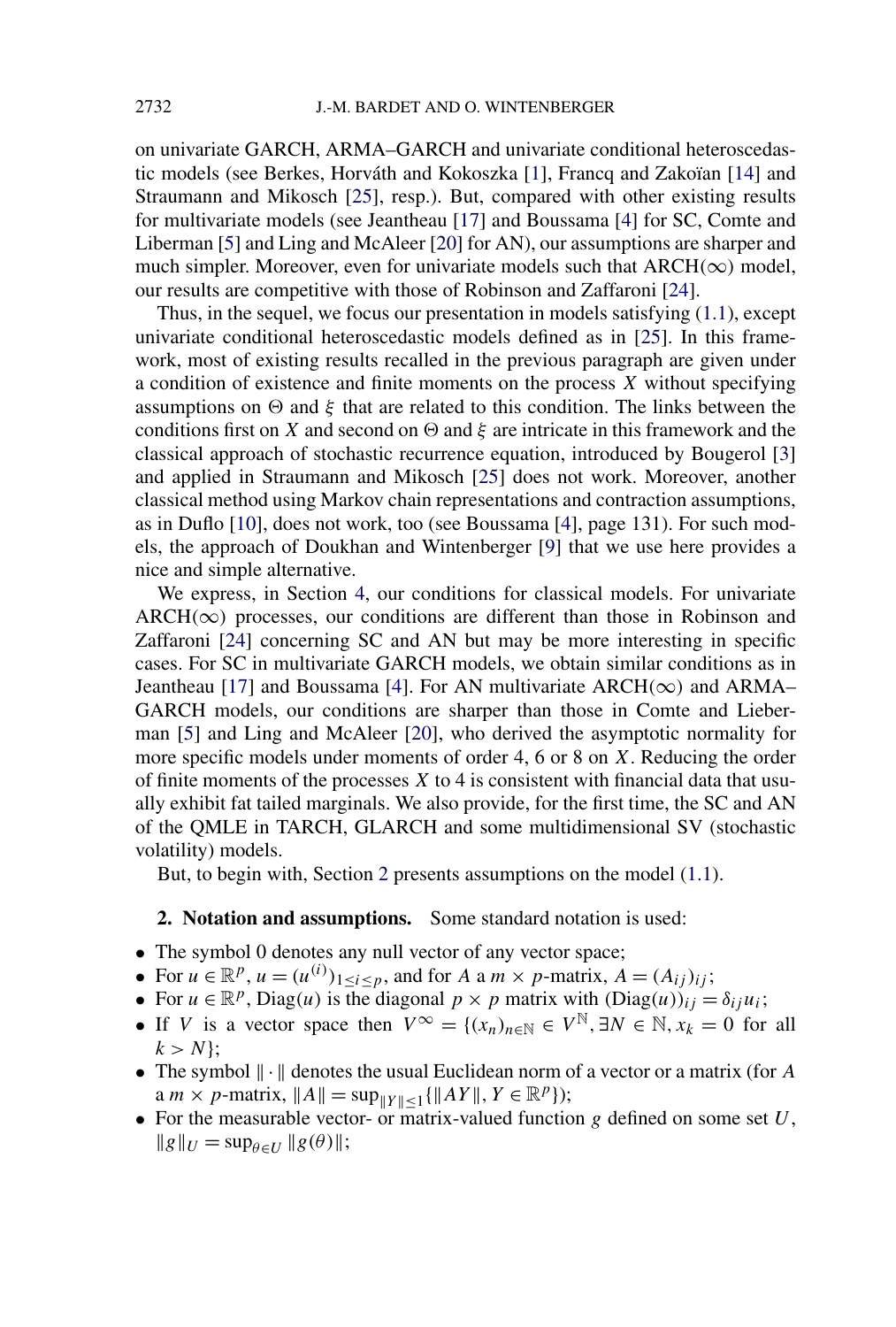- <span id="page-3-0"></span>• From now on,  $\Theta$  denotes a subset of  $\mathbb{R}^d$ , and if *V* is a Banach space, then  $C(\Theta, V)$  denotes the Banach space of *V*-valued continuous functions on  $\Theta$ equipped with the uniform norm  $\|\cdot\|_{\Theta}$  and  $\mathbb{L}^r(\mathcal{C}(\Theta, V))$  ( $r \ge 1$ ) denotes the Banach space of random a.e. continuous functions *f* such that  $\mathbb{E}[\|f\|_{\Theta}^r] < \infty$ ;
- For  $\theta \in \Theta$ , if  $\Psi_{\theta} : (\mathbb{R}^m)^{\infty} \to V$  is a Borelian function on *V* a finite-dimensional vector space, then  $\partial_{\theta}^{k} \Psi_{\theta}(x)$  denotes, respectively, for  $k = 0, 1, 2$ , when there exists  $\Psi_{\theta}(x)$ ,  $\frac{\partial \Psi_{\theta}(x)}{\partial \theta}$  and  $\frac{\partial^2 \Psi_{\theta}(x)}{\partial \theta^2}$  [ $x \in (\mathbb{R}^m)$ ];
- If  $h: \mathbb{R}^m \to V$  is a Borelian function on a vector space V equipped with the norm  $\|\cdot\|$ , then *h* is a Lip *h*-Lipschitzian function if

Lip 
$$
h := \sup_{x, y \in \mathbb{R}^m, x \neq y} \frac{\|h(x) - h(y)\|}{\|x - y\|} < \infty.
$$

2.1. *Solutions of* [\(1.1\)](#page-0-0). In Proposition [1](#page-5-0) below, we prove the existence of a stationary solution of order  $r$  to the general model  $(1.1)$  under some restrictions on the parameter  $\theta_0$ . To settle these assumptions in a short way, let us introduce the generic symbol  $\Psi$  for any of the functions *f*, *M* or *H* and, for  $k = 0, 1, 2$  and some compact subset  $\Theta$  of  $\mathbb{R}^d$ , define

 $(A_k(\Psi, \Theta))$  The function  $\partial_{\theta}^{k} \Psi_{\theta}$  satisfies  $\|\partial_{\theta}^{k} \Psi_{\theta}(0)\|_{\Theta} < \infty$ , and there exists a sequence  $(\alpha_j^{(k)}(\Psi, \Theta))_j$  of nonnegative numbers such that  $\forall x, y \in (\mathbb{R}^m)^{\infty}$ 

$$
\|\partial_{\theta}^{k} \Psi_{\theta}(x) - \partial_{\theta}^{k} \Psi_{\theta}(y)\|_{\Theta} \leq \sum_{j=1}^{\infty} \alpha_{j}^{(k)}(\Psi, \Theta) \|x_{j} - y_{j}\|
$$
  
with 
$$
\sum_{j=1}^{\infty} \alpha_{j}^{(k)}(\Psi, \Theta) < \infty,
$$

if  $\Psi = H, x, y, x_j, y_j$  are, respectively, replaced by  $xx', yy', x_jx_j'$  and  $y_jy_j'$ .

These Lipschitz-type inequalities on *f* and *M* are essential for establishing Proposition [1](#page-5-0) and SC and AN of QMLE. Let us now provide some examples of models satisfying [\(1.1\)](#page-0-0) and assumptions  $(A_0(\Psi, \Theta))$ .

EXAMPLE 1. (i) In [\[9\]](#page-28-0) multidimensional GLARCH( $\infty$ ) [generalized linear  $ARCH(\infty)$ ] models were defined, such that

(2.1) 
$$
X_t = \text{Diag}\bigg(B_0(\theta_0) + \sum_{k=1}^{\infty} B_k(\theta_0, X_{t-k})\bigg)\xi_t,
$$

where, for  $j \in \mathbb{N}$ ,  $B_j(\theta, \cdot): \mathbb{R}^m \to \mathbb{R}^m \times \mathbb{R}^p$  are Lipschitzian functions. Then,  $(A_0(M, \Theta))$  is satisfied with  $\alpha_j^{(0)}(M, \Theta) = \sup_{\theta \in \Theta} Lip_x(B_j(\theta, x))$  when

(2.2) 
$$
\sum_{j=1}^{\infty} \sup_{\theta \in \Theta} \text{Lip}_x(B_j(\theta, x)) < \infty.
$$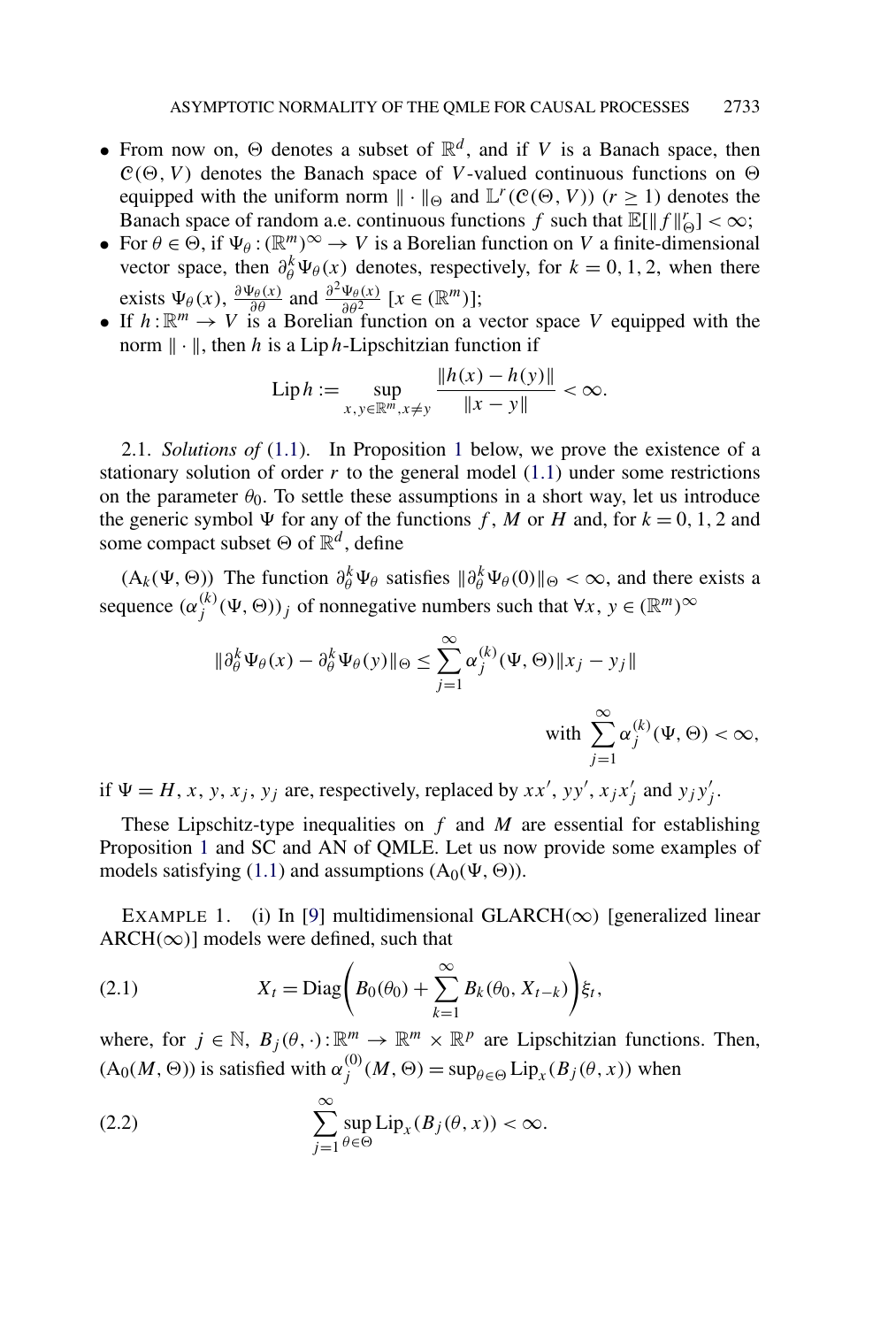(ii) Nonlinear ARCH( $\infty$ ) [NLARCH( $\infty$ )] models refer to [\(1.1\)](#page-0-0) satisfying

(2.3) 
$$
f_{\theta} \equiv 0
$$
 and  $H_{\theta} := M_{\theta} M'_{\theta}$  is a function of  $xx' = (x_j x'_j)_{j \ge 0}$ .

For NLARCH( $\infty$ ) models, it is clear that assumption  $(A_0(H, \Theta))$  will be more straightforward than  $(A_0(M, \Theta))$ . In particular, when  $H_\theta$  is a Lipschitzian function of *xx'*, then  $(A_0(H, {\theta}))$  holds. The multivariate ARCH( $\infty$ ) models are specific cases of NLARCH*(*∞) models defined by

(2.4) 
$$
X_t = \left(B_0(\theta_0) + \sum_{j=1}^{\infty} B_j(\theta_0) X_{t-j} X'_{t-j} B'_j(\theta_0)\right)^{1/2} \xi_t,
$$

where  $m = p$  and  $A^{1/2}$  denotes the symmetric matrix such that  $(A^{1/2})^2 = A$  for some symmetric positive matrix *A*. Here,  $B_0(\theta)$  is assumed to be a symmetric matrix. Multivariate ARCH $(\infty)$  processes are processes with stochastic volatility that generalize multivariate GARCH*(p,q)* processes (see, e.g., [\[17\]](#page-29-0) or [\[5\]](#page-28-0)). Here,  $(A_0(H, \Theta))$  is satisfied with  $\alpha_j^{(0)}(H, \Theta) = ||B_j(\theta)||_{\Theta}^2$  when

$$
(2.5) \qquad \qquad \sum_{j=1}^{\infty} \|B_j(\theta)\|_{\Theta}^2 < \infty.
$$

(iii) Third main examples are multidimensional extensions of complete models with stochastic volatility introduced in [\[18\]](#page-29-0) as approximations of complete models with continuous time. The increments of the log of the price processes are, here, solutions of the recursive equation

(2.6) 
$$
X_t = \sigma(S_{t-1})\xi_t + \mu(S_{t-1}),
$$

where  $\sigma$  and  $\mu$  are, respectively,  $m \times p$ -matrices and  $\mathbb{R}^p$ -vector valued Lipschitz functions defined on  $\mathbb{R}^p$  and the so-called offset functions  $S_t$  satisfy the equation

$$
S_t = (I_p - B(\theta_0)) \sum_{i=1}^{\infty} B(\theta_0)^{i-1} (X_t + \dots + X_{t-i+1}).
$$

Here,  $B(\theta)$  is a  $p \times p$  matrix, and then  $(A_0(f, \Theta))$  and  $(A_0(M, \Theta))$  are satisfied as soon as  $||B(\theta)|| < 1$ .

For ensuring a stationary *r*-order solution of [\(1.1\)](#page-0-0), for  $r > 1$ , define the set

$$
\Theta(r) := \left\{ \theta \in \mathbb{R}^d, (A_0(f, \{\theta\})) \text{ and } (A_0(M, \{\theta\})) \text{ hold,} \\ \sum_{j=1}^{\infty} \alpha_j^{(0)}(f, \{\theta\}) + (\mathbb{E} \|\xi_0\|^{r})^{1/r} \sum_{j=1}^{\infty} \alpha_j^{(0)}(M, \{\theta\}) < 1 \right\}.
$$

It is clear that  $\theta \in \Theta(r)$  only if  $\mathbb{E} \|\xi_0\|^r < \infty$ . Then, using results of Doukhan and Wintenberger [\[9\]](#page-28-0), one obtains (all the proofs are given in Section [5\)](#page-13-0) the following.

<span id="page-4-0"></span>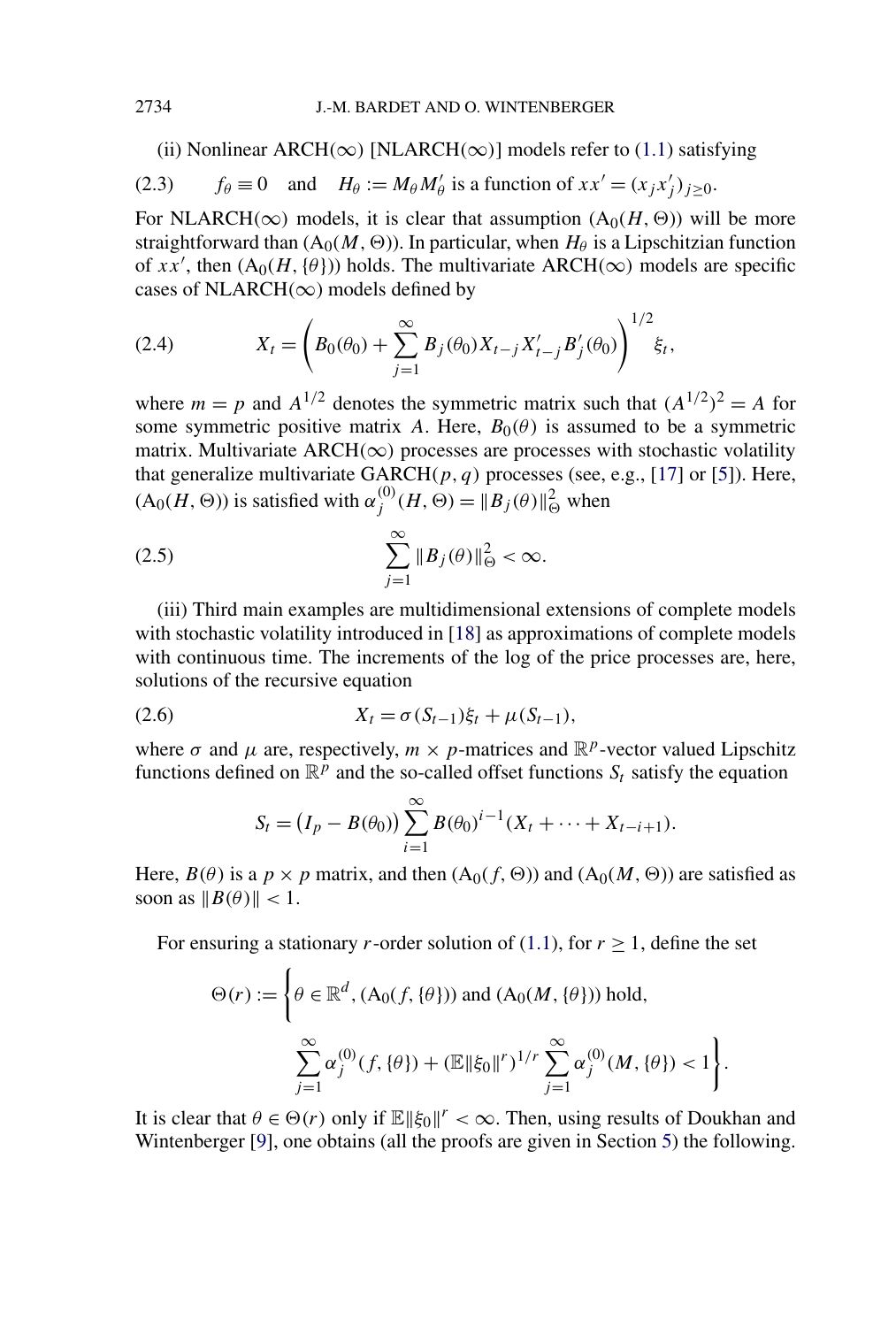<span id="page-5-0"></span>PROPOSITION 1. *If*  $\theta_0 \in \Theta(r)$  *for some*  $r \geq 1$ *, then there exists a unique causal*  $[X_t]$  *is independent of*  $(\xi_i)_{i>t}$  *for*  $t \in \mathbb{Z}$  *solution X to* [\(1.1\)](#page-0-0), *which is stationary, ergodic and satisfies*  $\mathbb{E} \|X_0\|^r < \infty$ .

This result generalizes the one proved by Giraitis, Kokoszka and Leipus [\[15\]](#page-28-0) for univariate  $ARCH(\infty)$  models. It automatically yields weak dependence properties (see [\[9\]](#page-28-0) for details). However, for specific processes, conditions on *M* can be advantageously replaced by conditions on *H* and the following.

COROLLARY 1. *For univariate* NLARCH*(*∞*) models satisfying* [\(2.3\)](#page-4-0) *with*  $m = p = 1$  *and*  $f \equiv 0$ , *the result of Proposition* 1 *holds*, *if*  $\theta_0 \in \tilde{\Theta}(r)$  *for*  $r \geq 2$ , *where*

$$
\widetilde{\Theta}(r):=\bigg\{\theta\in\mathbb{R}^d, (A_0(H,\{\theta\}))\ holds, (\mathbb{E}\|\xi_0\|^r)\bigg(\sum_{j=1}^\infty\alpha_j^{(0)}(H,\{\theta\})\bigg)^{r/2}<1\bigg\}.
$$

REMARK 1. Proposition 1 and Corollary 1 link the *r*-moment of innovations  $(\xi_t)$  to an *r*-moment of  $X_0$ . However, it is known that the consistency of QMLE can be obtained for  $r = 2$ , but requiring only that  $\mathbb{E}(|\log(\det H_{\theta_0}^t)|) < \infty$ (see [\[21\]](#page-29-0)). Then, we cannot consider FIGARCH models here, as they never have finite variance (see [\[24\]](#page-29-0), page 1061). However, as far as we know, all existing proofs of consistency of QMLE in a multidimensional context imply a finite moment of order 2 for *X* (see [\[4, 5, 17\]](#page-28-0) and [\[20\]](#page-29-0)). This is due to the difficulty of proving the existence of a solution and its moments properties.

REMARK 2. The main example of process satisfying Corollary 1 is univariate ARCH( $\infty$ ) models, the univariate version of [\(2.4\)](#page-4-0), defined by Robinson [\[23\]](#page-29-0) as the solution of the equation

(2.7) 
$$
X_t = \sigma_t \xi_t, \qquad \sigma_t^2 = b_0(\theta_0) + \sum_{j=1}^{\infty} b_j(\theta_0) X_{t-j}^2,
$$

where, for all  $\theta \in \mathbb{R}^d$ ,  $(b_j(\theta))_{j\geq 1}$  are sequences of nonnegative real numbers. Here,  $\alpha_j^{(0)}(M, \Theta) = \sqrt{\sup_{\theta \in \Theta} b_j(\theta)}$  and  $\alpha_j^{(0)}(H, \Theta) = \sup_{\theta \in \Theta} b_j(\theta)$ . Then,  $(A_0(H, \{\theta_0\}))$  holds when  $\sum_{j=1}^{\infty} b_j(\theta_0) < \infty$ , and  $\theta_0 \in \tilde{\Theta}(r)$  when

(2.8) 
$$
(\mathbb{E} \|\xi_0\|^{r}) \left(\sum_{j=1}^{\infty} b_j(\theta_0)\right)^{r/2} < 1.
$$

Working with  $\tilde{\Theta}(r)$  larger than  $\Theta(r)$  gives weaker conditions in this context.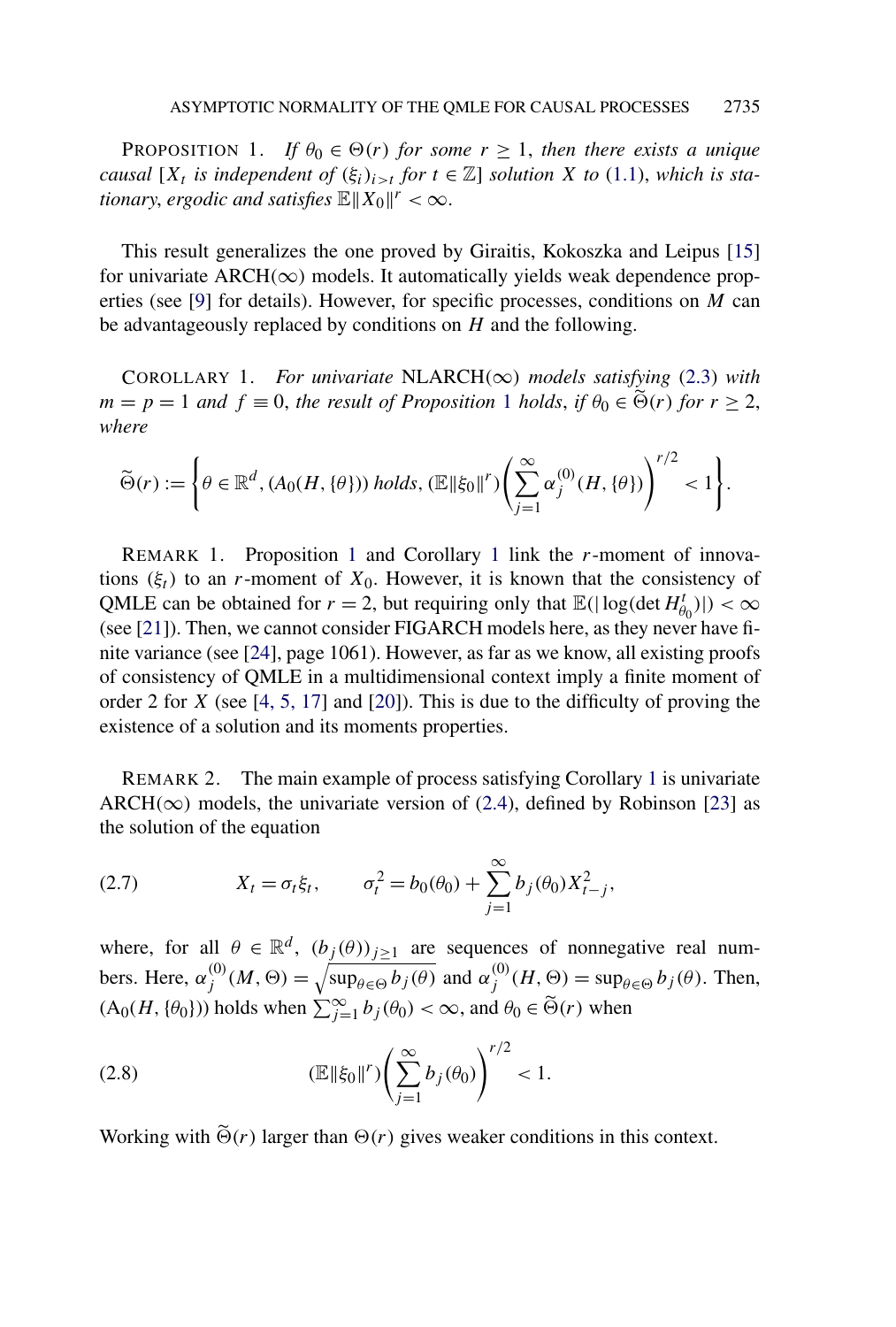<span id="page-6-0"></span>2.2. *Additional assumptions required for the convergence of QMLE*. Fix some compact subset  $\Theta$  of  $\mathbb{R}^d$ . A first usual assumption for using QMLE is the following:

(D(
$$
\Theta
$$
))  $\inf_{\theta \in \Theta} \det(H_{\theta}(x)) \ge \underline{H}$  for all  $x \in (\mathbb{R}^m)^{\infty}$  and some  $\underline{H} > 0$ .

The same primitive identifiability condition as in Jeantheau [\[17\]](#page-29-0) will be required:

(Id(Θ))  
\n
$$
\forall \theta \in \Theta \text{ and some } t \in \mathbb{Z},
$$
\n
$$
(f_{\theta}^t = f_{\theta_0}^t \text{ and } H_{\theta}^t = H_{\theta_0}^t \text{ a.s.}) \Rightarrow \theta = \theta_0.
$$

The following condition (Var) is needed for ensuring existence of the asymptotic variance in AN:

(Var) One of the families  $(\partial f_{\theta_0}^t / \partial \theta_i)_{1 \leq i \leq d}$  or  $(\partial H_{\theta_0}^t / \partial \theta_i)_{1 \leq i \leq d}$  is a.e. linearly independent, where

$$
\frac{\partial f_{\theta}^{t}}{\partial \theta} := \frac{\partial f_{\theta}}{\partial \theta}(X_{t-1}, \ldots) \quad \text{and} \quad \frac{\partial H_{\theta}^{t}}{\partial \theta} := \frac{\partial H_{\theta}}{\partial \theta}(X_{t-1}, \ldots).
$$

Such conditions  $(\text{Id}(\Theta))$  and (Var) are primitive. We give more explicit conditions for univariate and multivariate  $AR(\infty)$ – $ARCH(\infty)$  models (see Section [4](#page-7-0) for more details). We do not achieve explicit conditions when introducing nonlinearity in *f* , *M* or *H*.

**3. Asymptotic behavior of the QMLE.** The results of this section are more general if one replaces  $\Theta(r)$  with  $\widetilde{\Theta}(r)$  in the assumptions when dealing with univariate NLARCH( $\infty$ ) models (see Remark [2](#page-5-0) for more details).

3.1. *Asymptotic properties of the quasi-likelihood*. The QMLE is based on an approximation of  $f_{\theta}^t = \mathbb{E}(X_t | X_{t-1}, X_{t-2},...)$  and  $H_{\theta}^t = \mathbb{E}((X_t - f_{\theta}^t)(X_t$  $f_{\theta}^{t}$ )' $(X_{t-1}, X_{t-2},...)$  by  $\hat{f}_{\theta}^{t}$  and  $\hat{H}_{\theta}^{t}$ , which is defined as in the [Introduction.](#page-0-0) The following lemma estimates the error of approximations. It is a crucial step in the proof of the QMLE consistency.

LEMMA 1. *Assume that*  $\theta_0 \in \Theta(r)$  *for*  $r \geq 2$  *and X is the stationary solution of* [\(1.1\)](#page-0-0). Let  $\Theta$  be a compact set of  $\mathbb{R}^d$ :

1. *If*  $(A_0(f, \Theta))$  *holds, then*  $\forall \theta \in \Theta$ *,*  $f^t_\theta \in L^r(\mathcal{C}(\Theta, \mathbb{R}^m))$  *and* 

$$
(3.1) \qquad \mathbb{E}[\|\widehat{f}_{\theta}^{t} - f_{\theta}^{t}\|_{\Theta}^{r}] \le \mathbb{E}[\|X_{0}\|^{r}]\bigg(\bigg\|\sum_{j>t}\alpha_{j}(f)\bigg\|_{\Theta}\bigg)^{r} \qquad \text{for all } t \in \mathbb{N}^{*};
$$

2. *If*  $(A_0(M, \Theta))$  *holds*, *then*  $\forall \theta \in \Theta$ ,  $H^t_\theta \in L^{r/2}(\mathcal{C}(\Theta, \mathcal{M}_m))$ , *and there exists C >* 0 *not depending on t such that*

$$
(3.2) \qquad \mathbb{E}[\|\widehat{H}_{\theta}^{t} - H_{\theta}^{t}\|_{\Theta}^{r/2}] \le C \bigg(\bigg\|\sum_{j>t} \alpha_j^{(0)}(M,\Theta)\bigg\|_{\Theta}\bigg)^{r/2} \qquad \text{for all } t \in \mathbb{N}^*;
$$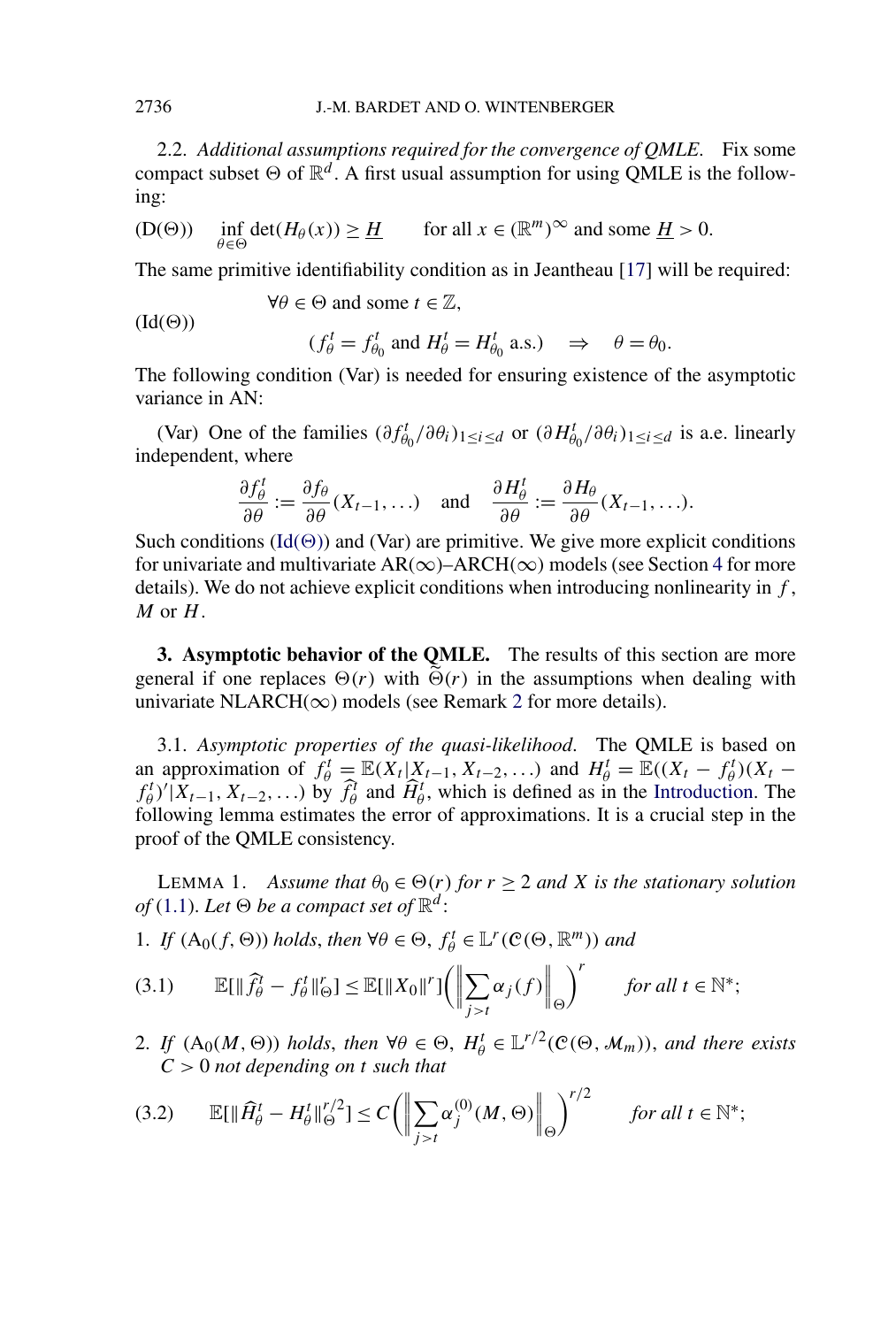<span id="page-7-0"></span>3. *If*  $(A_0(H, \Theta))$  *holds, then*  $\forall \theta \in \Theta$ ,  $H^t_\theta \in L^{r/2}(\mathcal{C}(\Theta, \mathcal{M}_m))$  and

$$
(3.3) \quad \mathbb{E}[\|\widehat{H}_{\theta}^{t} - H_{\theta}^{t}\|_{\Theta}^{r/2}] \le \mathbb{E}[\|X_0\|^{r}]\bigg(\bigg\|\sum_{j>t}\alpha_j^{(0)}(H,\Theta)\bigg\|_{\Theta}\bigg)^{r/2} \qquad \text{for all } t \in \mathbb{N}^*.
$$

*Moreover, under any of the two last conditions and with* [\(D\(](#page-6-0) $\Theta$ )),  $H^t_\theta$  *is an invertible matrix and*  $\|(\widehat{H}_{\theta}^{t})^{-1}\|_{\Theta} \leq \underline{H}^{-1/m}.$ 

3.2. *Strong consistency*. In the following theorem, we assume by convention that, if  $(A_0(M, \Theta))$  holds, then  $\alpha_j^{(0)}(H, \Theta) = 0$ , and, if  $(A_0(H, \Theta))$  holds, then  $\alpha_j^{(0)}(M,\Theta) = 0.$ 

THEOREM 1. *Assume that*  $\theta_0 \in \Theta(2) \cap \Theta$  *and let X be the stationary solution of* [\(1.1\)](#page-0-0). *If*  $\theta_0 \in \Theta$ , *a compact set of*  $\mathbb{R}^d$  *such that assumptions* [\(D\(](#page-6-0) $\Theta$ )), [\(Id\(](#page-6-0) $\Theta$ )),  $(A<sub>0</sub>(f, \Theta))$  *and*  $(A<sub>0</sub>(M, \Theta))$  [*or*  $(A<sub>0</sub>(H, \Theta))$ ] *hold with* 

(3.4) 
$$
\alpha_j^{(0)}(f, \Theta) + \alpha_j^{(0)}(M, \Theta) + \alpha_j^{(0)}(H, \Theta) = O(j^{-\ell})
$$
 for some  $\ell > 3/2$ ,  
then the *QMLE*  $\widehat{\theta}_n$  defined by (1.4) is SC; that is,  $\widehat{\theta}_n \xrightarrow[n \to \infty]{\text{a.s.}} \theta_0$ .

3.3. *Asymptotic normality*. We use the following convention: if  $(A_1(M, \Theta))$ holds, then  $\alpha_j^{(1)}(H, \Theta) = 0$ , and, if  $(A_1(H, \Theta))$  holds, then  $\alpha_j^{(1)}(M, \Theta) = 0$ .

THEOREM 2. *Assume that*  $\theta_0 \in \Theta(4) \cap \overset{\circ}{\Theta}$ , *the interior of*  $\Theta$ , *and let X be the stationary solution of* [\(1.1\)](#page-0-0). *Under the assumptions of Theorem* 1 *and* (Var), *if*, *for*  $i = 1, 2, (A_i(f, \Theta))$  and  $(A_i(M, \Theta))$  [or  $(A_i(H, \Theta))$ ] hold, with

(3.5) 
$$
\alpha_j^{(1)}(f, \Theta) + \alpha_j^{(1)}(M, \Theta) + \alpha_j^{(1)}(H, \Theta) = O(j^{-\ell'})
$$
 for some  $\ell' > 3/2$ ,

*then the QMLE*  $\widehat{\theta}_n$  *is SC and AN*; *that is*,

(3.6) 
$$
\sqrt{n}(\widehat{\theta}_n - \theta_0) \underset{n \to \infty}{\overset{\mathcal{D}}{\longrightarrow}} \mathcal{N}_d(0, F(\theta_0)^{-1} G(\theta_0) F(\theta_0)^{-1}),
$$

*where*  $F(\theta_0)$  *and*  $G(\theta_0)$  *are defined in* [\(5.10\)](#page-19-0) *and* [\(5.14\)](#page-24-0), *respectively.* 

**4. Examples.** In this section, the previous asymptotic results are applied to several examples. As assumptions  $(\text{Id}(\Theta))$  and (Var) are primitive, we give more explicit sufficient conditions for ARCH $(\infty)$  models. Then, we will assume the following:

(Id<sup>'</sup>)  $\xi_0$  is such that no quadratic form  $Q \neq 0$ , satisfies  $Q(\xi_0) = \delta$  p.s. for some *δ* ∈ R.

This condition is the same as in [\[16\]](#page-28-0), but we use it in the more general framework of multivariate ARCH $(\infty)$  models. In the univariate case, it is equivalent to the fact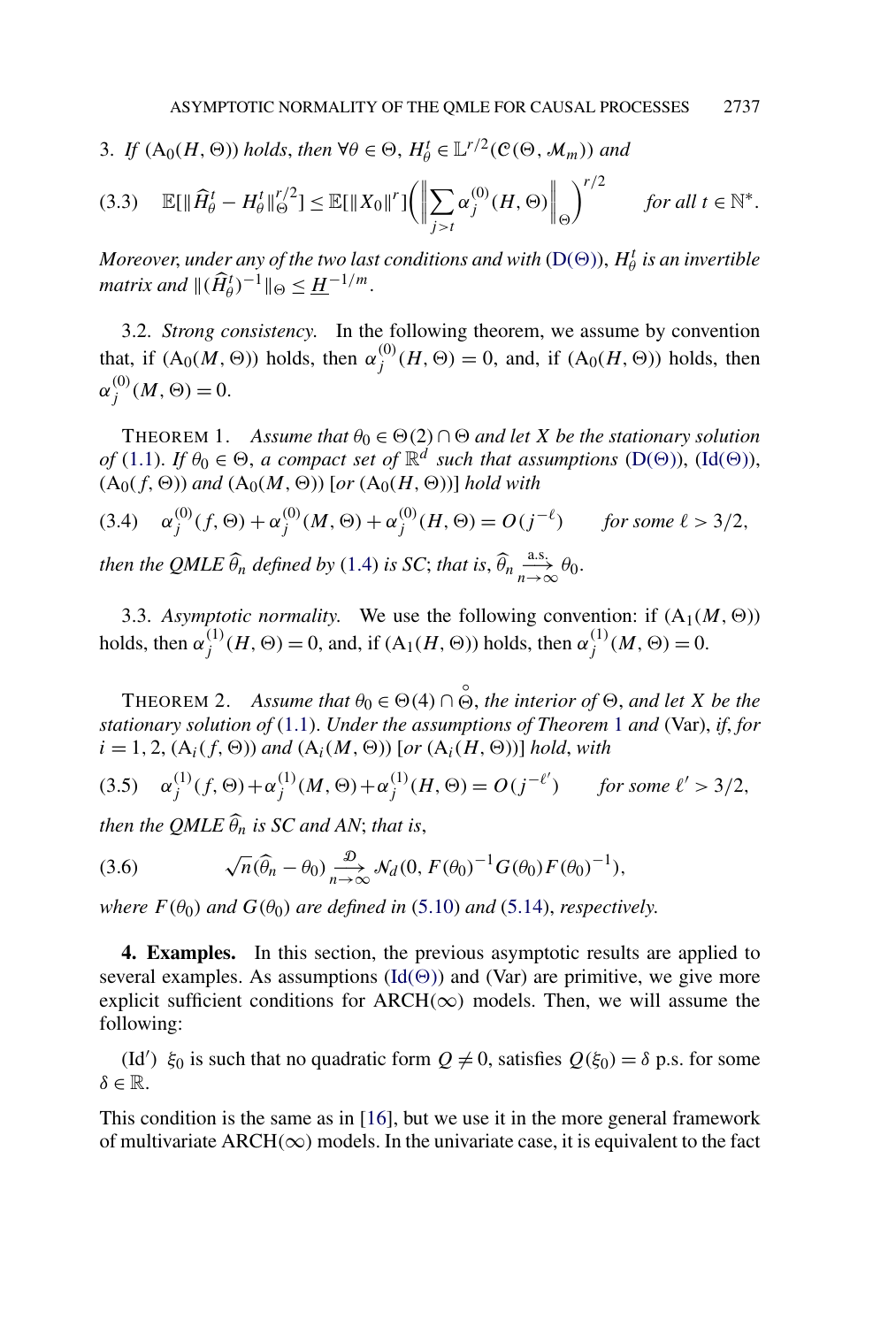<span id="page-8-0"></span>that the support of  $\xi_0$  is not reduced to  $\{-1, 1\}$ . Whatever the dimensions are, if the support of *ξ*<sup>0</sup> has a nonempty interior, then (Id ) is automatically satisfied. If *ξ*<sup>0</sup> admits a density, identifiability holds under weaker conditions (see [\[12\]](#page-28-0)). Things get easier then, as *X*<sup>0</sup> admits, also, a density (see Proposition 5.1 of [\[9\]](#page-28-0)).

4.1. *Univariate*  $ARCH(\infty)$  *processes*. We use the definition and results of Re-mark [2.](#page-5-0) For  $\theta_0 \in \widetilde{\Theta}(r)$ , the existence of a stationary solution and of its *r*th order moments is already settled in Giraitis, Kokoszka and Leipus [\[15\]](#page-28-0). Here, we formulate a version of Theorems [1](#page-7-0) and [2](#page-7-0) adapted to this context.

PROPOSITION 2. Let  $\theta_0 \in \widetilde{\Theta}(2)$ , let *X* be the stationary solution of [\(2.7\)](#page-5-0) and *let* (Id') *hold. Assume that*  $\theta_0 \in \Theta$ , *a compact set of*  $\mathbb{R}^d$  *such that*  $\forall j \in \mathbb{N}, \theta \in \Theta \mapsto$  $b_j(\theta)$ , *is a nonnegative continuous injective function such that* 

(4.1) 
$$
\inf_{\theta \in \Theta} b_0(\theta) > 0 \quad \text{and} \quad \sup_{\theta \in \Theta} b_j(\theta) = O(j^{-\ell}) \quad \text{for some } \ell > 3/2:
$$

- SC. *Then, the QMLE*  $\widehat{\theta}_n$  *is SC.*
- AN. *Moreover*, *if*  $\theta_0 \in \tilde{\Theta}(4) \cap \tilde{\Theta}$  and  $\theta \in \Theta \mapsto b_j(\theta)$  *is* 2 *times continuously differentiable for any*  $j \in \mathbb{N}$  *with for*  $(k, k') \in \{1, ..., d\}^2$ ,

(4.2) 
$$
\sup_{\theta \in \Theta} \left| \frac{\partial b_j(\theta)}{\partial \theta_k} \right| = O(j^{-\ell'}) \quad \text{for some } \ell' > 3/2 \text{ and}
$$

$$
\sum_{j \ge 1} \sup_{\theta \in \Theta} \left| \frac{\partial^2 b_j(\theta)}{\partial \theta_k \partial \theta_{k'}} \right| < \infty,
$$

*and, if there exists some injective function*  $k \in \mathbb{N} \mapsto j_k \in \mathbb{N}$  *such that* 

(4.3) 
$$
\left(\frac{\partial b_{j_k}(\theta_0)}{\partial \theta_k}\right)_{1 \leq k \leq d} \text{ is linearly independent,}
$$

*then the QMLE*  $\widehat{\theta}_n$  *is also AN*.

The proof that assumptions  $(\text{Id}(\Theta))$  and  $(\text{Var})$  hold under  $(\text{Id}')$  and  $(4.3)$  is given in Section [5.5.](#page-25-0) A more explicit condition in Robinson and Zaffaroni [\[24\]](#page-29-0), assumption A(r), F(1) and G, page 1053, ensures that both  $(\text{Id}(\Theta))$  and (Var). We do not consider this condition here, as it is more restrictive and useless in multivariate cases.

Let us compare the results of Proposition 2 with those of Theorems 1 and 2 in Robinson and Zaffaroni [\[24\]](#page-29-0). Those authors obtained SC of the QMLE under moments of order  $r > 2$  (instead of  $r = 2$  here) but only with  $\mathbb{E}X_t^{2\rho} < \infty$ , with  $\rho$  < 1 (instead of  $\mathbb{E}X_t^2 < \infty$  here) and a decreasing rate  $j^{-\ell}$  with  $\ell > 1$  (instead of  $\ell > 3/2$  here) for the sequence  $(\sup_{\theta \in \Theta} |b_j(\theta)|)_{j \geq 1}$ . It implies that a more general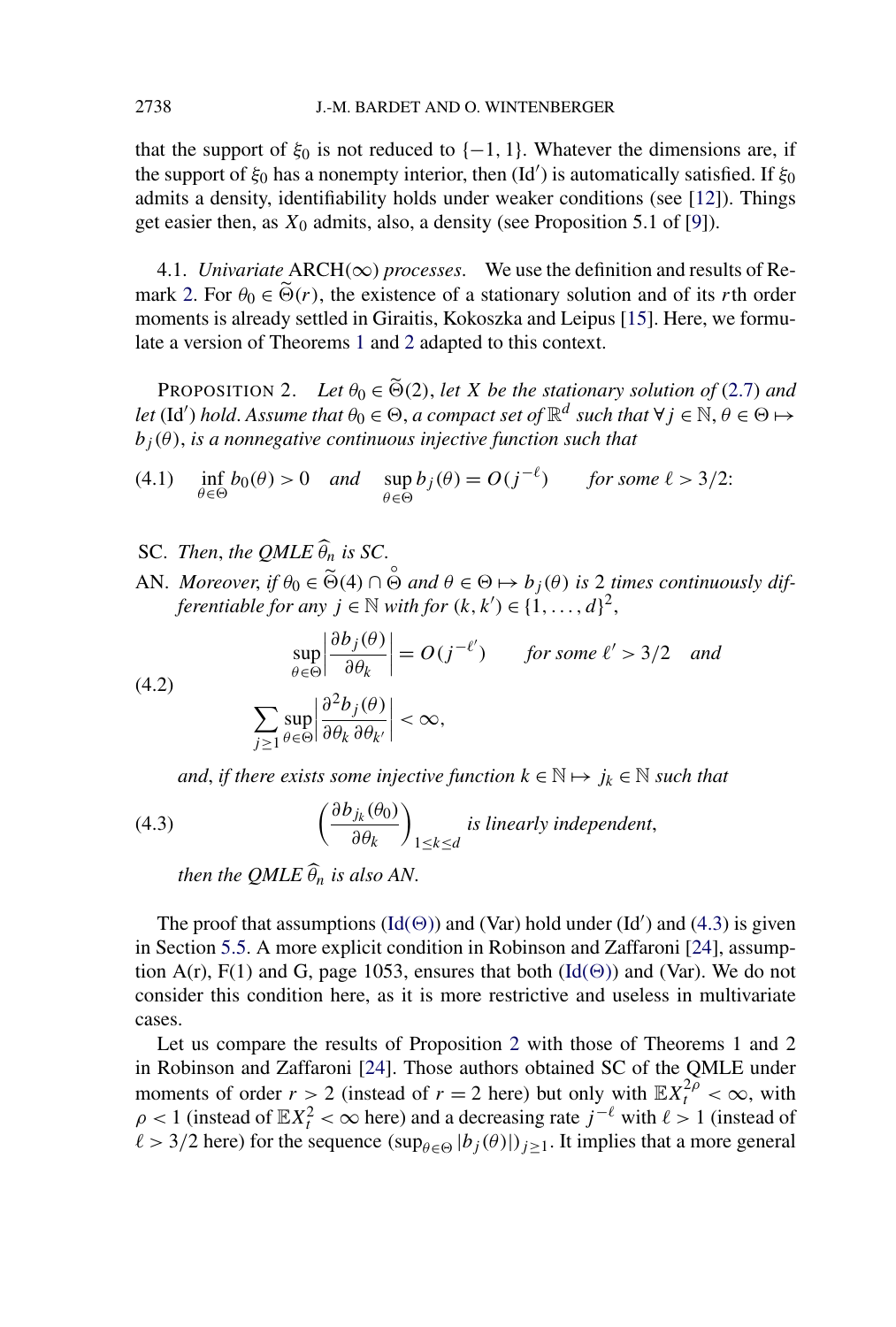<span id="page-9-0"></span>space of parameters  $\Theta$  and that FIGARCH processes can be considered in [\[24\]](#page-29-0). However, note that no relation such as  $\theta_0 \in \widetilde{\Theta}(2)$  [or  $\widetilde{\Theta}(4)$ ] is specified in [\[24\]](#page-29-0) with explicit sets  $\widetilde{\Theta}(2)$  [or  $\widetilde{\Theta}(4)$ ]. Such relation may derive from the sufficient existence conditions given in [\[7\]](#page-28-0), but the link between these two complementary works has not been examined, as far as we know. Concerning identifiability condition, assumptions on the derivatives of  $\theta \rightarrow b_i(\theta)$  are required in assumption F(1) and G of [\[24\]](#page-29-0) as well as the existence of a probability density function in assumption  $A(r)$ . There are no such conditions in Proposition [2,](#page-8-0) and assumption  $(\text{Id}')$  seems to be more general and easier used than assumption  $A(r)$ ,  $F(1)$  and  $G$ of [\[24\]](#page-29-0). Moreover, concerning AN, their assumption F(*l*), which is obtained from a comparison of the derivatives of  $\theta \rightarrow b_j(\theta)$  and  $b_j(\theta)$ , seems not unnatural; for instance, if  $b_j(\theta) = C(\cos(\alpha j) - \alpha j)j^{-5}$  with  $\theta = (C, \alpha)$  and  $\alpha \le -1$ , then our Proposition [2](#page-8-0) shows AN, while assumption F(2) of [\[24\]](#page-29-0) is not satisfied [in such a case,  $\left|\frac{\partial^2 b_j}{\partial \alpha^2}(\theta)\right| = Cj^{-3} |\cos(\alpha j)|$  is not always smaller than  $(b_j(\theta))^{1-\eta}$  for all  $\eta > 0$  and  $j \in \mathbb{N}$ ]. Finally, [\[24\]](#page-29-0) requires conditions on the third derivatives, while no such assumption is supposed in our Proposition [2.](#page-8-0)

As a conclusion, it is not possible to compare Proposition [2](#page-8-0) and Theorem 1 and 2 of [\[24\]](#page-29-0), because the required conditions are different. But Proposition [2](#page-8-0) is certainly simpler and more straightforward to use. However, the complexity of the conditions in [\[24\]](#page-29-0) are certainly due to the efforts of these authors to deal with FIGARCH processes that we cannot consider here as all processes with infinite variance.

4.2. TARCH( $\infty$ ) *models*. The process *X* is called threshold ARCH( $\infty$ ) if it satisfies the equations

(4.4)  
\n
$$
X_t = \sigma_t \xi_t,
$$
\n
$$
\sigma_t = b_0(\theta_0) + \sum_{j=1}^{\infty} [b_j^+(\theta_0) \max(X_{t-j}, 0) - b_j^-(\theta_0) \min(X_{t-j}, 0)],
$$

where the parameters  $b_0(\theta)$ ,  $b_j^+(\theta)$  and  $b_j^-(\theta)$  are assumed to be nonnegative real numbers. This class of processes is a generalization of the class of TGARCH(*p,q*) processes (introduced by Rabemananjara and Zakoïan [\[22\]](#page-29-0)) and AGARCH(*p,q*) processes (introduced by Ding, Granger and Engle [\[6\]](#page-28-0)). Here,

$$
\Theta(r) = \left\{ \theta \in \mathbb{R}^d \; \Big| \; \sum_{j=1}^{\infty} \max(b_j^-(\theta), b_j^+(\theta)) \leq (\mathbb{E}[|\xi_0|^r])^{-1/r} \right\},\
$$

since  $\alpha_j^{(0)}(M, {\theta}) = \max(b_j^-(\theta), b_j^+(\theta))$ . Consequently, we can settle, for the first time, the SC and AN of the QMLE for TARCH( $\infty$ ) models as follows.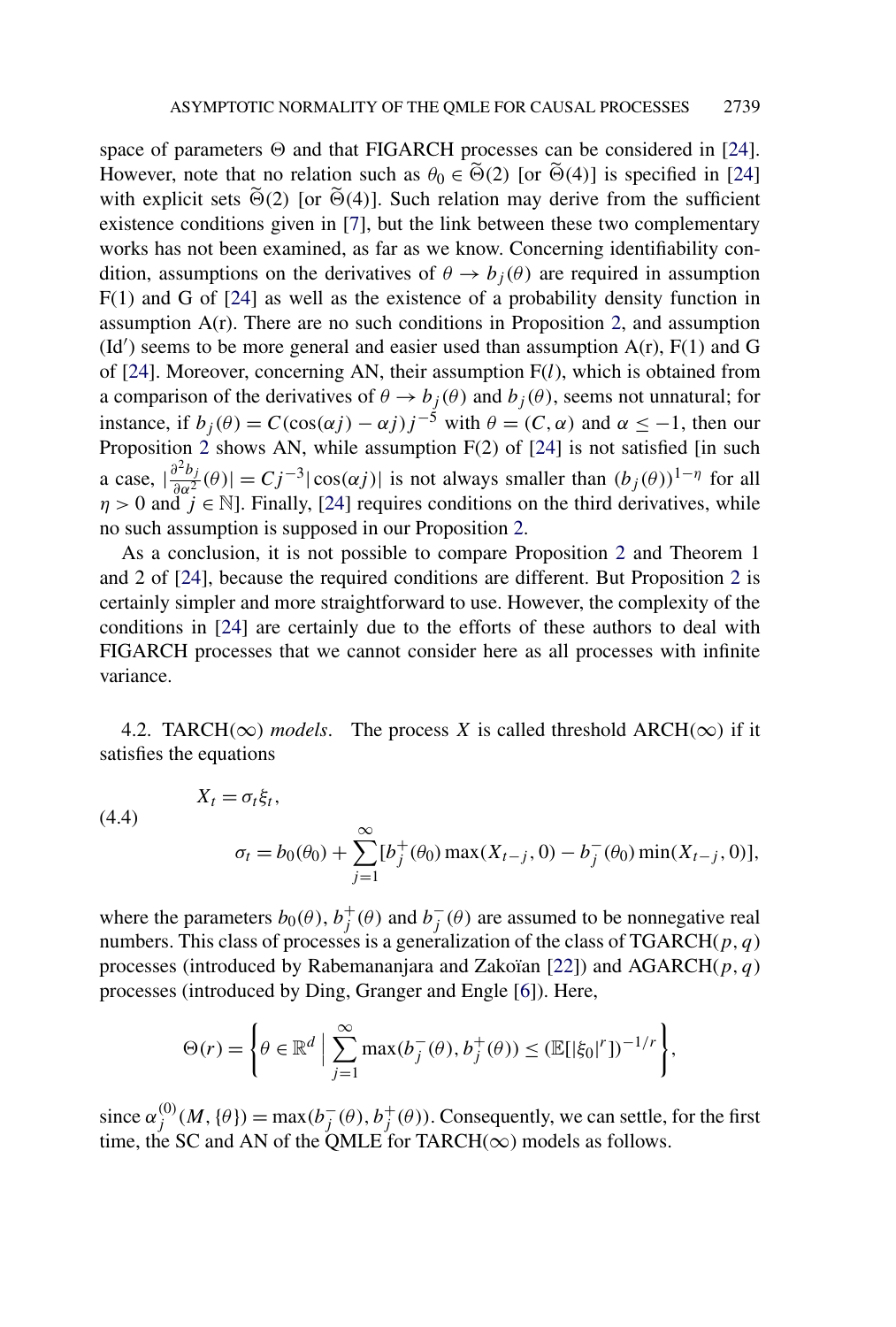<span id="page-10-0"></span>PROPOSITION 3. Let  $\theta_0 \in \Theta(2)$ , let *X* be the stationary solution to [\(4.4\)](#page-9-0), and *assume that*  $\theta_0 \in \Theta$ , *a compact set of*  $\mathbb{R}^d$  *such that* [\(Id\(](#page-6-0) $\Theta$ )), *holds. Moreover, assume that*  $\inf_{\theta \in \Theta} b_0(\theta) > 0$  *and* 

$$
\sup_{\theta \in \Theta} \max(b_j^-(\theta), b_j^+(\theta)) = O(j^{-\ell}) \quad \text{for some } \ell > 3/2.
$$

- SC. *Then*, *the QMLE is SC*.
- AN. *Moreover*, *if*  $\theta_0 \in \overset{\circ}{\Theta} \cap \Theta(4)$ , *assume that*  $\theta \mapsto b_0(\theta)$ ,  $\theta \mapsto b_j^+(\theta)$  *and*  $\theta \mapsto$ *b*− *<sup>j</sup> (θ) are* 2 *times continuously differentiable on* , *satisfying*

$$
\sup_{\theta \in \Theta} \max \left( \left| \frac{\partial b_j^+(\theta)}{\partial \theta_k} \right|, \left| \frac{\partial b_j^+(\theta)}{\partial \theta_k} \right| \right) = O(j^{-\ell'}) \quad \text{for some } \ell' > 3/2
$$

*and*

$$
\sum_{j\geq 1} \sup_{\theta\in\Theta} \max\left(\left|\frac{\partial^2 b_j^+(\theta)}{\partial \theta_k \partial \theta_{k'}}\right|, \left|\frac{\partial^2 b_j^-(\theta)}{\partial \theta_k \partial \theta_{k'}}\right|\right) < \infty \quad \text{for all } (k, k') \in \{1, \dots, d\}^2.
$$
  
If (Var) holds, then the QMLE  $\widehat{\theta}_n$  is also AN.

As far as we know, more explicit conditions for  $(\text{Id}(\Theta))$  and (Var) in such nonlinear context do not exist. One possible way to obtain such conditions could be to work under (Id ), where the quadratic forms *Q* are replaced with functions  $x \mapsto b^+ \max(x, 0) - b^- \min(x, 0)$  for some  $b^+, b^- \in \mathbb{R}^+$ .

4.3. *Multivariate* ARCH*(*∞*) processes*. Multivariate ARCH*(*∞*)* processes are already considered in Example [1\(](#page-3-0)ii), and, since  $\alpha_j^{(0)}(M, {\theta}) = ||B_j(\theta)||$ ,

(4.5) 
$$
\Theta(r) = \left\{ \theta \in \mathbb{R}^d \; \Big| \; \sum_{j=1}^{\infty} \| B_j(\theta) \| < (\mathbb{E}[\|\xi_0\|^r])^{-1/r} \right\}.
$$

PROPOSITION 4. Let  $\theta_0 \in \Theta(2)$ , *X* be the stationary solution of [\(2.4\)](#page-4-0) and (Id') *hold*. Assume that  $B_0(\theta)$  is some  $p \times p$  symmetric definite positive matrix, *and*  $B_j(\theta)$  *are, for all*  $j \geq 1$ *, some*  $p \times p$  *null-matrices or matrices such that the symmetric matrix*  $(B_j(\theta) + B_j(\theta)')/2$  *is positive definite. If*  $\theta_0 \in \Theta$ , *a compact set of*  $\mathbb{R}^d$  *such that*  $\inf_{\theta \in \Theta} \det B_0(\theta) > 0$  *and*  $\theta \in \Theta \mapsto B_j(\theta)$  *is an injective function*, *for all*  $j \in \mathbb{N}$ :

- SC. *Then*, *the QMLE is SC*.
- AN. *Moreover*, *assume that*  $\theta_0 \in \Theta(4) \cap \overset{\circ}{\Theta}$  *and*  $\forall j \in \mathbb{N}, \theta \in \Theta \mapsto B_j(\theta)$  *are* 2 *times continuously differentiable, satisfying, for all*  $(k, k') \in \{1, ..., d\}^2$ ,

$$
\left\|\frac{\partial B_j(\theta)}{\partial \theta_k}\right\|_{\Theta} = O(j^{-\ell'}) \quad \text{for some } \ell' > 3/2
$$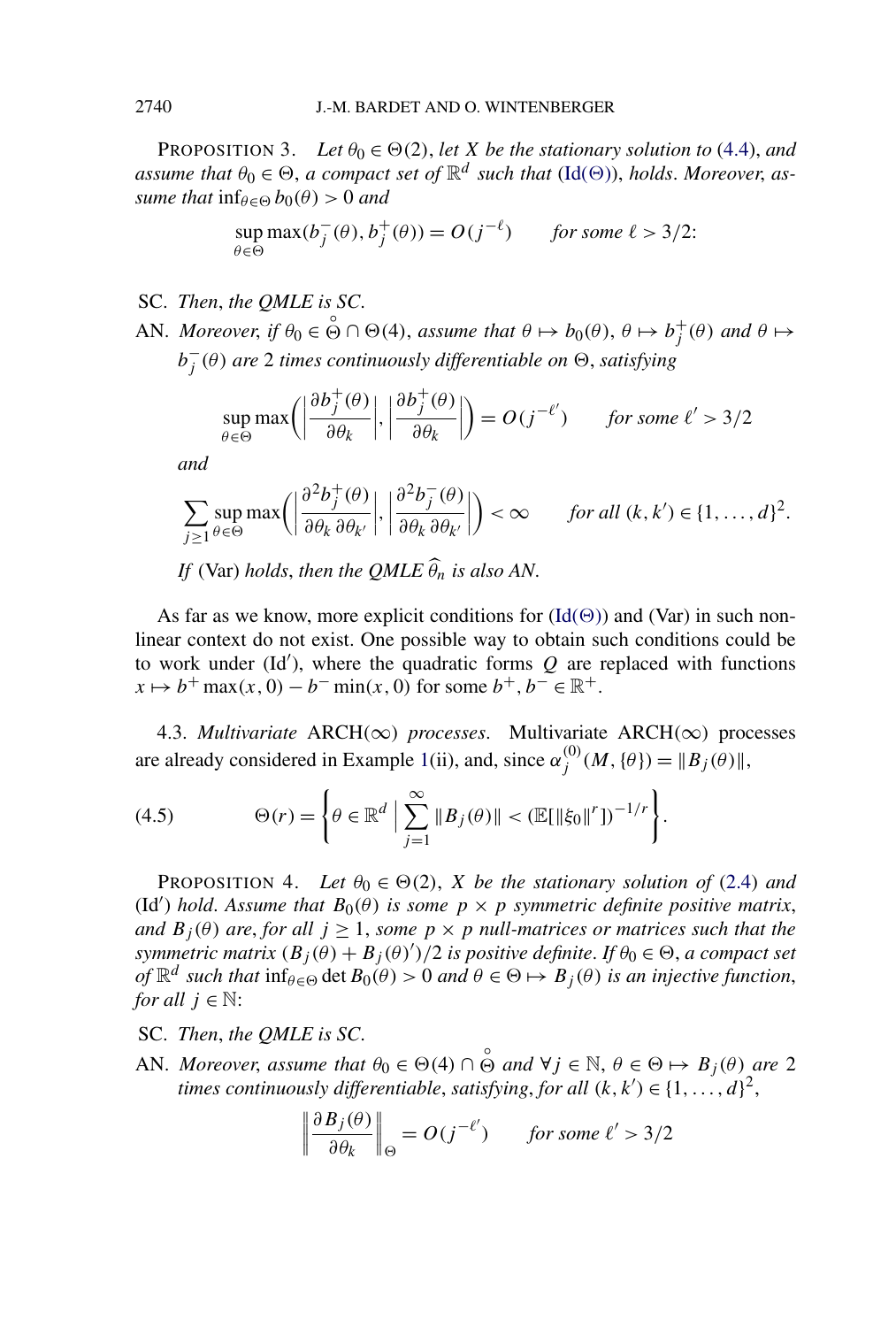*and*

$$
\sum_{j\geq 1}\left\|\frac{\partial^2 B_j(\theta)}{\partial \theta_k \,\partial \theta_{k'}}\right\|_{\Theta}<\infty.
$$

*If there exists some subset*  $S \subset \mathbb{N}$  *such that* 

(4.6) 
$$
\left(\frac{\partial B_j(\theta_0)}{\partial \theta_k}\right)_{1 \leq k \leq d, j \in \delta} \text{ is linearly independent,}
$$

*then the QMLE*  $\widehat{\theta}_n$  *is also AN*.

The proof that assumptions  $(\text{Id}(\Theta))$  and (Var) hold under such conditions is given in Section [5.5.](#page-25-0) To the best of our knowledge, the asymptotic behavior of the QMLE for such models is studied here for the first time. It generalizes the work of Jeantheau [\[17\]](#page-29-0) and Comte and Lieberman [\[5\]](#page-28-0) on, respectively, VEC and BEKK multivariate GARCH $(q, q')$  models, which both admit an ARCH $(\infty)$  representation. Conditions for SC are similar to those in [\[17\]](#page-29-0) and in [\[5\]](#page-28-0). Existing results for AN in [\[5\]](#page-28-0) were obtained under stronger assumptions than here.

4.4. *Multivariate* GLARCH $(\infty)$  *models*. Such models have been already considered in Example [1\(](#page-3-0)i). Note that they are generalizations of multivariate LARCH( $\infty$ ) models introduced by Doukhan, Teyssière and Winant [\[8\]](#page-28-0). For instance, consider the multidimensional extension of the TARCH models as

$$
(B_j(\theta, x))_k = \sum_{i=1}^m B_{jki}^+(\theta) \max(x_{ji}, 0) + B_{jki}^-(\theta) \min(x_{ji}, 0),
$$

where  $B_{jki}^+$  and  $B_{jki}^-$  are nonnegative real numbers. For GLARCH( $\infty$ ) models,

$$
\Theta(r) = \left\{ \theta \in \mathbb{R}^d \; \Big| \; \sum_{j=1}^{\infty} \mathrm{Lip}_x(B_j(\theta, x)) < (\mathbb{E}[\|\xi_0\|^r])^{-1/r} \right\}.
$$

PROPOSITION 5. *Let*  $\theta_0 \in \Theta(2)$ , *X be the stationary solution of* [\(2.1\)](#page-3-0). *If*  $\theta_0 \in$  $\Theta$ , *a compact set of*  $\mathbb{R}^d$  *such that* [\(Id\(](#page-6-0) $\Theta$ )) *holds*,  $\inf_{\theta \in \Theta} ||B_0(\theta)|| > 0$  *and*, *for all*  $j \in \mathbb{N}, \theta \in \Theta, B_j(\theta, \cdot) \in [0, \infty]^p$  and

$$
\|\operatorname{Lip}_x(B_j(\theta, x))\|_{\Theta} = O(j^{-\ell}) \quad \text{for some } \ell > 3/2.
$$

SC. *Then*, *the QMLE is SC*.

AN. *Moreover*, *if*  $\theta_0 \in \bigodot^{\circ} \cap \Theta(4)$ , (Var) *holds*, and  $\forall j \in \mathbb{N}, \theta \in \Theta \mapsto B_j(\theta, \cdot)$  *is* 2 *times continuously differentiable and satisfies*

$$
\left\|\text{Lip}_x\,\frac{\partial B_j(\theta,x)}{\partial\theta_k}\right\|_{\Theta} = O\left(j^{-\ell'}\right) \qquad \text{with } \ell' > 3/2
$$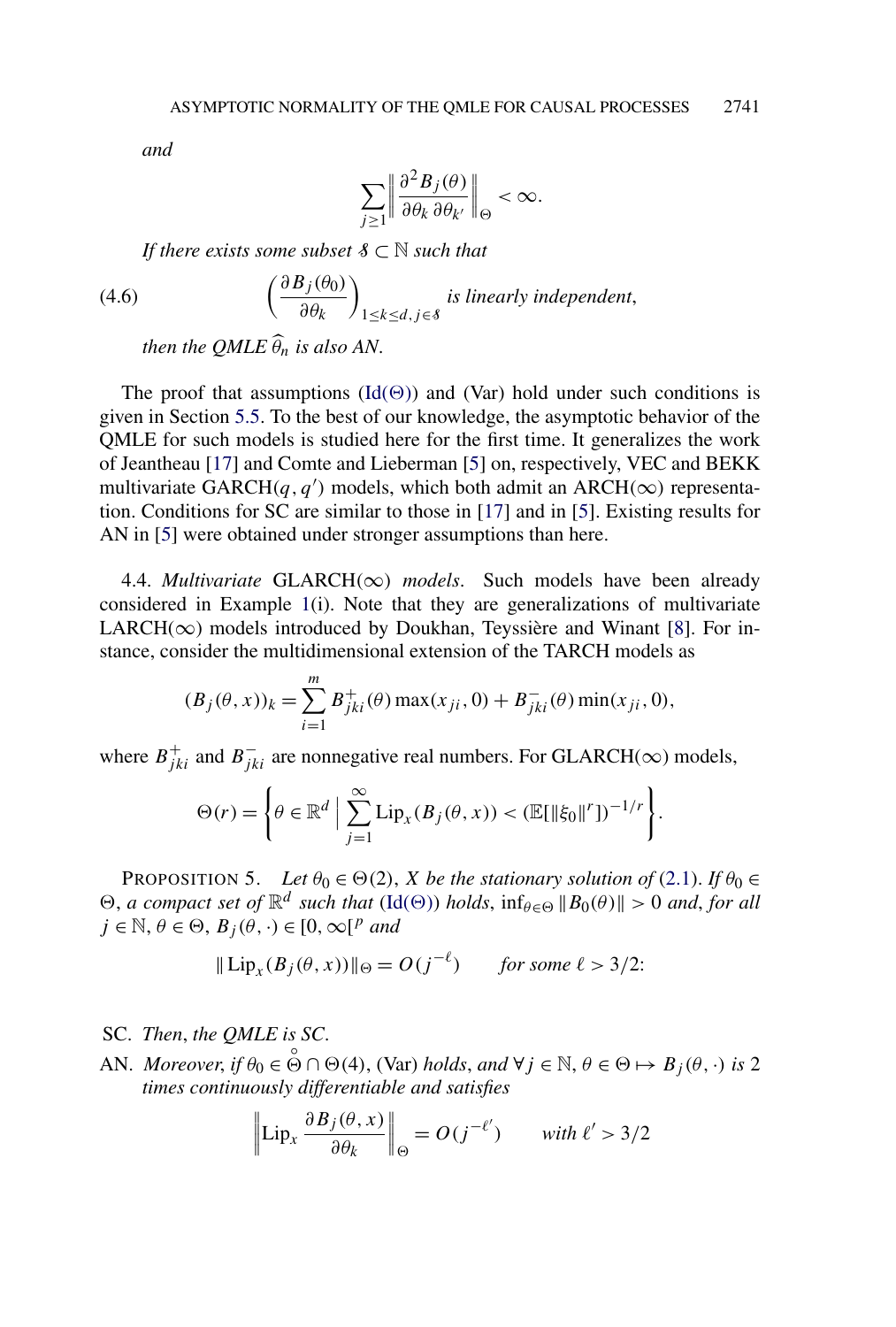*and*

$$
\sum_{j\geq 1}\left\|\text{Lip}_x\,\frac{\partial^2 B_j(\theta,x)}{\partial \theta_k\,\partial \theta_{k'}}\right\|_{\Theta}<\infty \qquad \text{for all } (k,k')\in\{1,\ldots,d\}^2,
$$

*then the QMLE*  $\widehat{\theta}_n$  *is also AN*.

4.5. *Multivariate ARMA–GARCH models*. Here,  $M_\theta$  is concentrated on its diagonal and *f* is not necessarily identically zero. If  $f \equiv 0$ , the model coincides with the VEC–GARCH model (see Jeantheau [\[17\]](#page-29-0)). Multidimensional ARMA– GARCH processes were introduced by Ling and McAleer [\[20\]](#page-29-0) as the solution of the system of equations

(4.7) 
$$
\begin{cases} \Phi_{\theta}(L) \cdot X_t = \Psi_{\theta}(L) \cdot \varepsilon_t, \\ \varepsilon_t = M_{\theta}(X_{t-1}, X_{t-2}, \ldots) \xi_t, \end{cases}
$$

with  $Diag(H^t_{\theta}) = C_0(\theta) + \sum_{i=1}^q C_i(\theta) Diag(\varepsilon_{t-i}\varepsilon'_{t-i}) + \sum_{i=1}^{q'} D_i(\theta) Diag(H^{t-i}_{\theta}).$ Here,  $C_0(\theta)$ ,  $C_i(\theta)$  and  $D_j(\theta)$  are positive definite matrices, Diag(A) is the diagonal of a matrix *A*,  $\Phi_{\theta}(L) := I_m - \Phi_1 L - \cdots - \Phi_s L^s$  and  $\Psi_{\theta}(L) := I_m - \Psi_1 L \cdots - \Psi_{s'} L^{s'}$  are polynomials in the lag operator L,  $\Phi_i$  and  $\Psi_j$  are squared matrices. We define, for all  $\theta \in \mathbb{R}^d$ ,

$$
\Gamma_{\theta}(L) := I_m + \sum_{i=1}^{\infty} \Gamma_i(\theta) L^i = \Psi_{\theta}^{-1}(L) \Phi_{\theta}(L)
$$

and

$$
\sum_{i=1}^{\infty} B_i(\theta) Z^i := \left(1 - \sum_{i=1}^{q'} D_i(\theta) Z^i\right)^{-1} \times \sum_{i=1}^{q} C_i(\theta) Z^i \quad \text{for all } Z \in \mathbb{C}^m,
$$

where the polynomials of the two right-hand side products are assumed to be co-prime. Equation (4.7) satisfies [\(1.1\)](#page-0-0) with  $f_{\theta}(X_{t-1}, X_{t-2},...) = \sum_{i=1}^{\infty} \Gamma_i(\theta) X_{t-i}$ . Then,

$$
\Theta(r) = \left\{ \theta \in \mathbb{R}^d \, \Big| \, \sum_{i=1}^{\infty} \|\Gamma_i(\theta)\| + (\mathbb{E}[\|\xi_0\|^r])^{1/r} \sum_{j=1}^{\infty} \|B_j(\theta)\| < 1 \right\}.
$$

If  $\theta_0 \in \Theta(r)$ , then the existence of a solution is ensured. This existence condition is more explicit than the one of Theorem 2.1 of Ling and McAleer [\[20\]](#page-29-0). Now, we give a version of Theorems [1](#page-7-0) and [2](#page-7-0) when

$$
\theta = (\Phi_1, \ldots, \Phi_s, \Psi_1, \ldots, \Psi_{s'}, C_0, C_1, \ldots, C_q, D_1, \ldots, D_{q'}).
$$

PROPOSITION 6. Let  $\theta_0 \in \Theta(2)$  and X be the stationary solution of (4.7). *If*  $\theta_0 \in \Theta$ , *a compact set of*  $\mathbb{R}^d$  *such that*  $\inf_{\theta \in \Theta} \det(C_0(\theta)) > 0$ , *such that the formulation for the multivariate GARCH part of X is minimal and such that*  $\det(\Phi_{\theta}(z)\Psi_{\theta}(z)) \neq 0$  *for all*  $||z|| \leq 1$ ,  $\Phi_{\theta}(z)$  *and*  $\Psi_{\theta}(z)$  *are coprime on*  $\Theta$ :

<span id="page-12-0"></span>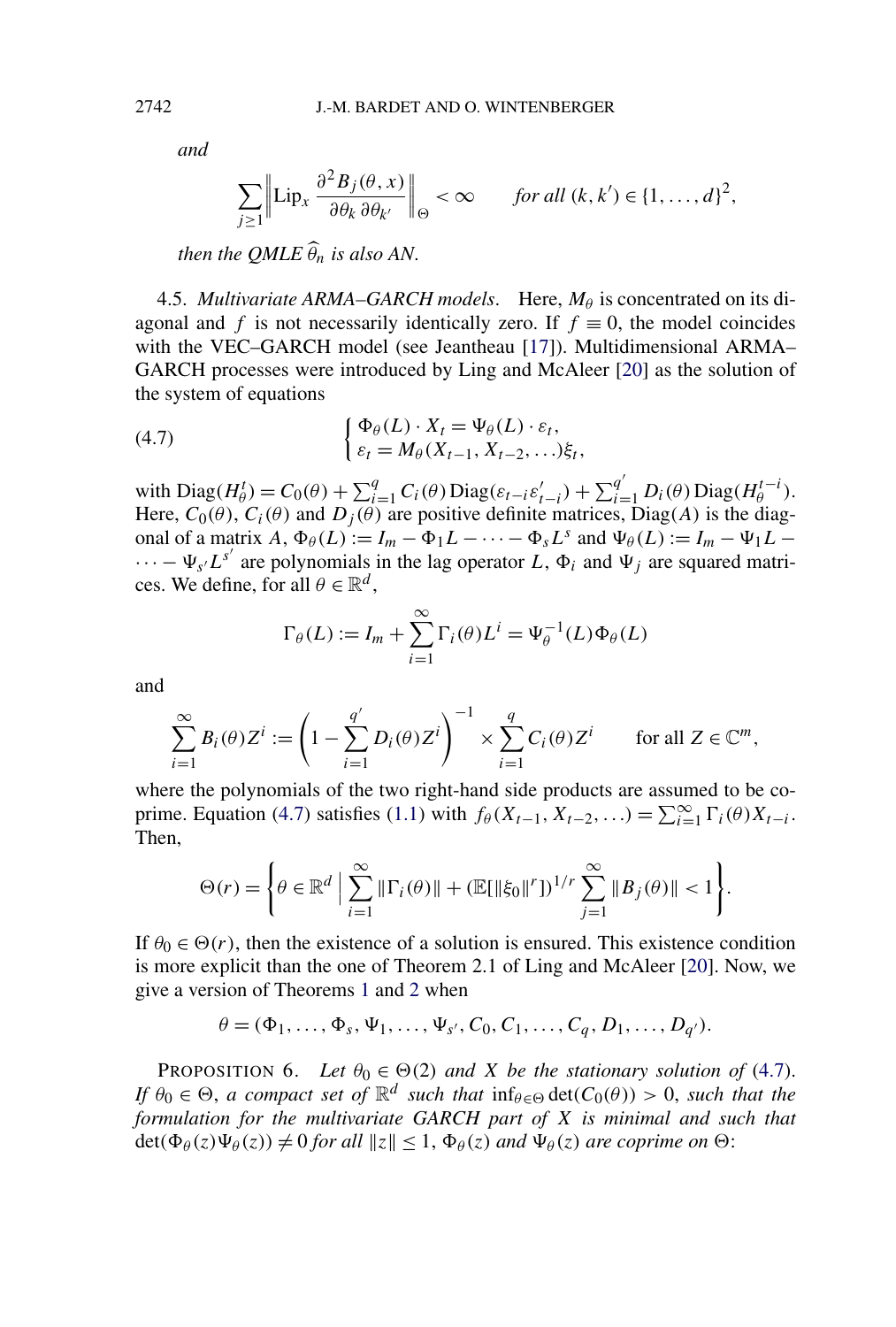<span id="page-13-0"></span>SC. *Then*, *the QMLE is SC*. AN. *Moreover*, *if*  $\theta_0 \in \overset{\circ}{\Theta} \cap \widetilde{\Theta}(4)$ , and (Var) *holds*, *then the QMLE*  $\widehat{\theta}_n$  *is also AN*.

We refer the reader to Proposition 3.4 of [\[20\]](#page-29-0), which proves that assuming the minimal representation of the GARCH part of the processes is enough for ensuring that assumption  $(\text{Id}(\Theta))$  holds. Remark that Proposition [6](#page-12-0) improves the results of Ling and McAleer [\[20\]](#page-29-0), which also provide (weak) consistency and asymptotic normality of the QMLE under finite moments of higher order for *X*. Notice, also, that the QMLE consistency of VEC–GARCH models was already established by Jeantheau [\[17\]](#page-29-0) under similar conditions.

4.6. *Complete models with stochastic volatility*. For such process solution of [\(2.6\)](#page-4-0), the set  $\Theta(r)$  is defined easily for any  $r \ge 2$  by the equation

$$
\Theta(r) = \{ \theta \in \mathbb{R}^d \mid \text{Lip}(\mu) + (\mathbb{E} ||\xi_0||^r)^{1/r} \text{Lip}(\sigma) < 1 - ||B_\theta|| \}.
$$

Now, we are able to give asymptotic properties of QMLE for complete models with stochastic volatility.

PROPOSITION 7. *Let*  $\theta_0 \in \Theta(2)$ , *X be the stationary solution of* [\(2.6\)](#page-4-0), *with*  $\sigma$ *verifying that*  $\inf_{x \in \mathbb{R}^m} \det(\sigma(x)\sigma(x)') \geq \frac{H}{H}$  *for some*  $\frac{H}{H} > 0$ . *If*  $\theta_0 \in \Theta$ , *a compact set of*  $\mathbb{R}^d$  *such that* [\(Id\(](#page-6-0) $\Theta$ )), *holds*:

SC. *Then*, *the QMLE is SC*.

AN. *Moreover*, *if*  $\theta_0 \in \bigodot^{\circ} \cap \Theta(4)$ , (Var) *holds*, and  $\forall j \in \mathbb{N}, \theta \in \Theta \mapsto B_j(\theta, \cdot)$  *is* 2 *times continuously differentiable and satisfies*

$$
\left\|\frac{\partial B_j(\theta,x)}{\partial \theta_k}\right\|_\Theta<1
$$

*and*

$$
\left\|\frac{\partial^2 B_j(\theta, x)}{\partial \theta_k \partial \theta_{k'}}\right\|_{\Theta} < 1 \quad \text{for all } (k, k') \in \{1, \dots, d\}^2,
$$

*then the QMLE*  $\widehat{\theta}_n$  *is also AN*.

To our knowledge, this is the first result of this type for complete models with stochastic volatility. This example enlightens the fact that QMLE procedure also provides satisfying estimators for some models with stochastic volatility.

**5. Proofs.** In this section, the proofs of the main results are collected in the order of appearance in the paper. First, we prove Proposition [1](#page-5-0) and Corollary [1,](#page-5-0) then Lemma [1,](#page-6-0) which settles the asymptotic properties of the quasi-likelihood. With the help of this property, we prove the main theorems that state consistency and asymptotic normality of the QMLE.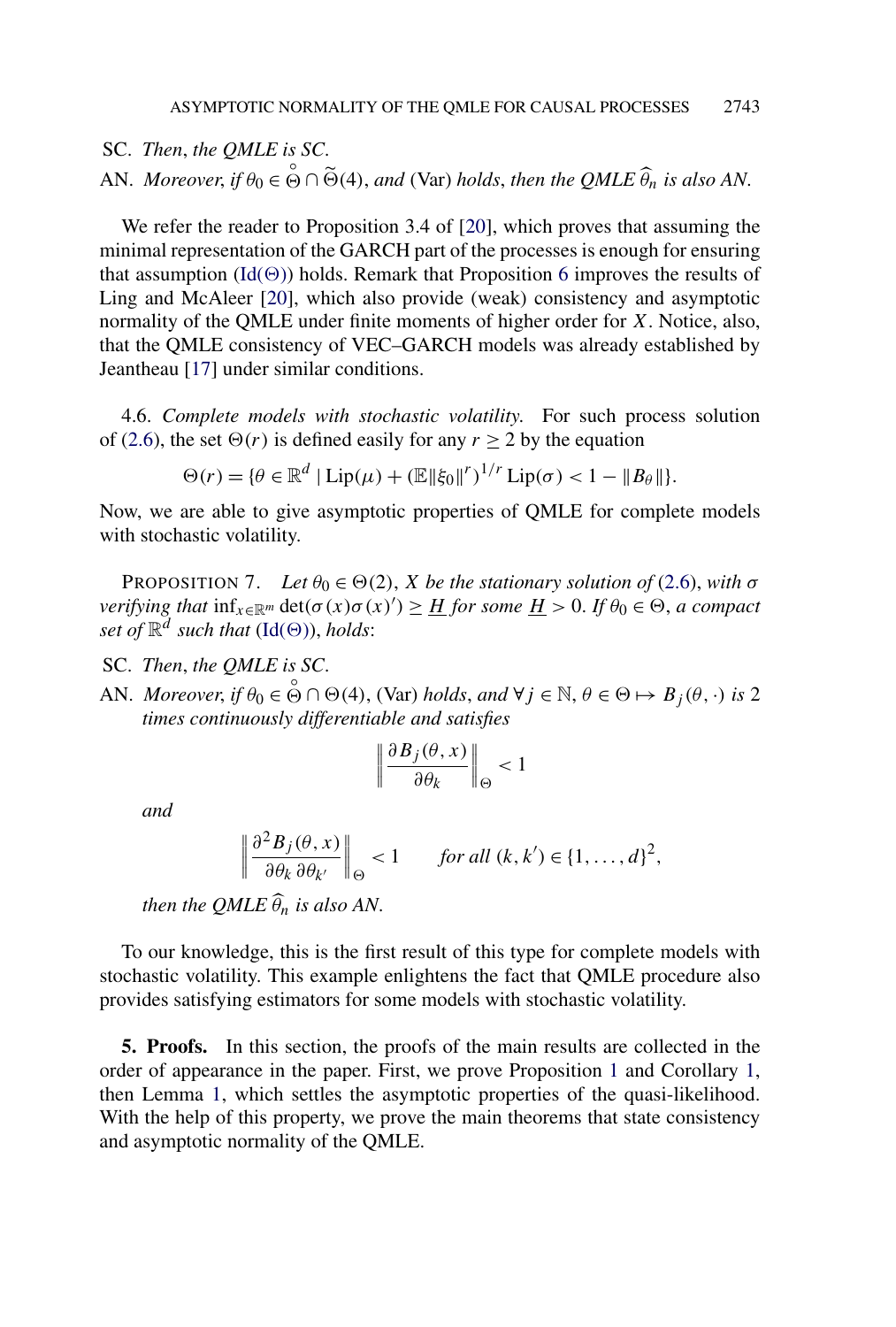5.1. *Proofs of Proposition* [1](#page-5-0) *and Corollary* [1.](#page-5-0) We apply a result of Doukhan and Wintenberger [\[9\]](#page-28-0) that provides conditions for the existence of a stationary solution of an equation of type

(5.1) 
$$
X_t = F(X_{t-1}, X_{t-2}, \dots; \xi_t)
$$
 a.e. for all  $t \in \mathbb{Z}$ .

If  $\mathbb{E} \|\xi_0\|^r < \infty$  and *F* satisfies, for  $x = (x_i)_{i \ge 1}, y = (y_i)_{i \ge 1} \in (\mathbb{R}^m)^{\infty}$ :

- $\mathbb{E} || F(0; \xi_0) ||^r < \infty;$
- $(\mathbb{E} || F(x; \xi_0) F(y; \xi_0) ||^r)^{1/r} \le \sum_{j \ge 1} a_j ||x_j y_j||$  with  $\sum_{j \ge 1} a_j < 1$ .

The existence of a unique causal stationary solution  $X$  of  $(5.1)$ , such that  $\mathbb{E}[\|X_0\|^r] < \infty$ , is proved in [\[9\]](#page-28-0). We identify *F* from [\(1.1\)](#page-0-0) as follows:

$$
F(X_{t-1}, X_{t-2}, \ldots; \xi_t) = M_{\theta_0}(X_{t-1}, X_{t-2}, \ldots) \cdot \xi_t + f_{\theta_0}(X_{t-1}, X_{t-2}, \ldots).
$$

Obviously,  $\mathbb{E}[\|F(0;\xi_0)\|^r] < \infty$  if  $\mathbb{E}\|\xi_0\|^r < \infty$ , and we have

$$
\begin{aligned} \left(\mathbb{E} \| F(x; \xi_0) - F(y; \xi_0) \|^r \right)^{1/r} \\ &\le \left(\mathbb{E} \left\| \left(M_{\theta_0}(x) - M_{\theta_0}(y)\right) \cdot \xi_0 \right\|^r \right)^{1/r} + \| f_{\theta_0}(x) - f_{\theta_0}(y) \| \\ &\le \left(\mathbb{E} \| \xi_0 \|^r \right)^{1/r} \| M_{\theta_0}(x) - M_{\theta_0}(y) \| + \| f_{\theta_0}(x) - f_{\theta_0}(y) \| . \end{aligned}
$$

The condition of Proposition [1](#page-5-0) then implies those of [\[9\]](#page-28-0) on *F*. For univariate NLARCH models satisfying [\(2.3\)](#page-4-0), as  $H_\theta$  is a function of  $xx' = x^2$ , we have

$$
\begin{aligned} \left( \mathbb{E}[|M_{\theta_0}^2(x)\xi_0^2 - M_{\theta_0}^2(y)\xi_0^2|^{r/2}] \right)^{2/r} &= \left( \mathbb{E}[|\xi_0|^r] \right)^{2/r} |H_{\theta_0}(x^2) - H_{\theta_0}(y^2)| \\ &\le \left( \mathbb{E}[|\xi_0|^r] \right)^{2/r} \sum_{j=1}^\infty \alpha_j (H, \theta_0) |x_j^2 - y_j^2|. \end{aligned}
$$

The result of [\[9\]](#page-28-0) yields the existence, in  $\mathbb{L}^{r/2}$ , of  $(X_t^2)_{t \in \mathbb{Z}}$ , satisfying the equation

$$
X_t^2 = M_{\theta_0}^2(X_{t-1}, X_{t-2}, \ldots) \xi_t^2 = H_{\theta_0}(X_{t-1}^2, X_{t-2}^2, \ldots) \xi_t^2 \quad \text{a.e.}
$$

Moreover, by [\[9\]](#page-28-0), there exists a measurable function  $\varphi$  such that  $X_t = \varphi(\xi_t, \xi_{t-1},$ *...*) for all *t* ∈  $\mathbb{Z}$ . The ergodicity of *X* follows from the Proposition 4.3 in Kren-gel [\[19\]](#page-29-0); it states that, if  $(E, \mathcal{E})$  and  $(E, \mathcal{E})$  are measurable spaces,  $(v_t)_{t \in \mathbb{Z} \atop \mathbb{Z}}$  is a stationary ergodic sequence of *E*-valued random elements and  $\varphi$  :  $(E^{\mathbb{N}}, \mathcal{E}^{\mathbb{N}}) \mapsto$  $(E, \hat{\varepsilon})$  is a measurable function, then the sequence  $(\tilde{v}_t)_{t \in \mathbb{Z}}$  defined by  $\tilde{v}_t =$  $\varphi(v_t, v_{t-1}, \ldots)$  is a stationary ergodic process.

5.2. *Proof of Lemma* [1.](#page-6-0) We treat the three assertions of the lemma one after the other.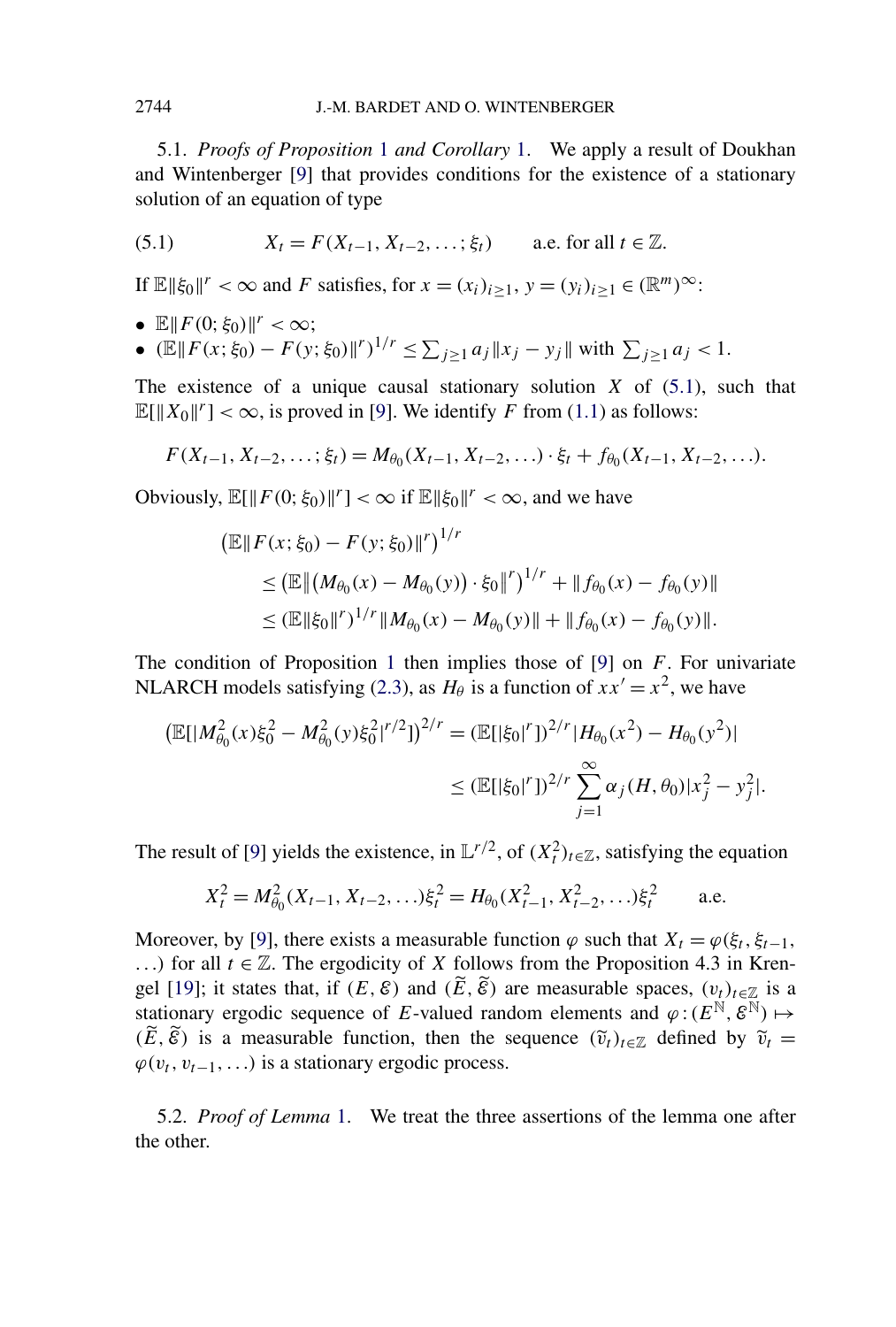1. Define  $f_{\theta}^{t,p} = f_{\theta}(X_{t-1},...,X_{t-p},0,0,...)$  for all  $t \in \mathbb{Z}$  and  $p \in \mathbb{N}$ . We have  $f_{\theta}^{t,p} \in \mathbb{L}^r(\mathcal{C}(\Theta,\mathbb{R}^m))$  because  $\theta_0 \in \Theta(r)$  and, using Proposition [1,](#page-5-0) all the following quantities are finite:

$$
\begin{aligned} \left(\mathbb{E}[\|f_{\theta}^{t,p}\|_{\Theta}^r]\right)^{1/r} &\leq \left(\mathbb{E}[\|f_{\theta}^{t,0} - f_{\theta}^{t,p}\|_{\Theta}^r]\right)^{1/r} + \left(\mathbb{E}[\|f_{\theta}^{t,0}\|_{\Theta}^r]\right)^{1/r} \\ &\leq \left(\sum_{j\geq 1} \alpha_j^{(0)}(f,\Theta)\right) \left(\mathbb{E}[\|X_0\|^r]\right)^{1/r} + \|f_{\theta}(0)\|_{\Theta}. \end{aligned}
$$

For  $p < q$ ,

$$
\mathbb{E}[\|f_{\theta}^{t,p} - f_{\theta}^{t,q}\|_{\Theta}^r] \leq \mathbb{E}\bigg[\bigg\|\sum_{p < j \leq q} \alpha_j^{(0)}(f, \Theta)X_{t-j}\bigg\|^r\bigg]
$$
\n
$$
\leq \mathbb{E}[\|X_0\|^r]\bigg(\sum_{p < j \leq q} \alpha_j^{(0)}(f, \Theta)\bigg)^r.
$$

Since  $\sum_{j\geq 1} \alpha_j^{(0)}(f, \Theta) < \infty$ ,  $(f_\theta^{t,p})_{p\geq 0}$  satisfies the Cauchy criteria in  $\mathbb{L}^r(\mathcal{C}(\Theta),$  $\mathbb{R}^m$ )), and it converges to  $f_\theta^{t,\infty}$ ; that is,  $f_\theta^t$  on  $\sigma(X_{t_1},...,X_{t_n})$ , for all  $n \in \mathbb{N}^*$  and  $t > t_1 > \cdots > t_n$  [those  $\sigma$ -algebras generate  $\sigma(X_{t-1}, X_{t-2}, \ldots)$  and, therefore,  $f_{\theta}^{t,\infty} =$ a.s.  $f_{\theta}^{t}$ ].

2. Define  $H_{\theta}^{t,p} = H_{\theta}(X_{t-1},...,X_{t-p},0,...)$  for all  $p \in \mathbb{N}$  and  $t \in \mathbb{N}$ . From Proposition [1,](#page-5-0)  $\theta_0 \in \Theta(r)$  and common inequalities satisfied by matrix norms,  $H_0^{t,p} \in L^{r/2}(\mathcal{C}(\Theta, \mathcal{M}_m))$ , since, denoting  $M_0^{t,p} = M_\theta(X_{t-1}, \ldots, X_{t-p}, 0, \ldots)$ ,

$$
||H_{\theta}^{t,p}||_{\Theta}^{r/2} \leq ||M_{\theta}^{t,p}||_{\Theta}^{r} \leq \left(||M_{\theta}(0)||_{\Theta} + \sum_{j=1}^{\infty} ||X_{t-j}|| \alpha_j^{(0)}(M,\Theta)\right)^{r}.
$$

We conclude as above that  $H^t_\theta \in L^{r/2}(\mathcal{C}(\Theta, \mathcal{M}_m))$  by bounding, for  $p < q$ ,

$$
\|H_{\theta}^{t,p} - H_{\theta}^{t,q}\|_{\Theta}^{r/2} \leq \|M_{\theta}^{t,p} - M_{\theta}^{t,q}\|_{\Theta}^{r/2} (\|M_{\theta}^{t,p}\|_{\Theta}^{r/2} + \|M_{\theta}^{t,q}\|_{\Theta}^{r/2}).
$$

The Cauchy–Schwarz inequality implies that

$$
\mathbb{E}[\|H_{\theta}^{t,p} - H_{\theta}^{t,q}\|_{\Theta}^{r/2}] \leq (\mathbb{E}[\|M_{\theta}^{t,p} - M_{\theta}^{t,q}\|_{\Theta}^{r}])^{1/2} \times [(\mathbb{E}[\|M_{\theta}^{t,p}\|_{\Theta}^{r}])^{1/2} + (\mathbb{E}[\|M_{\theta}^{t,q}\|_{\Theta}^{r}])^{1/2}]
$$
  

$$
\leq B \bigg( \mathbb{E} \bigg[ \bigg( \sum_{p < j \leq q} \alpha_j^{(0)}(M,\Theta) \|X_{t-j}\| \bigg)^{r} \bigg] \bigg)^{1/2}
$$
  

$$
\leq B (\mathbb{E}[\|X_0\|^{r}])^{1/2} \bigg( \sum_{p < j \leq q} \alpha_j^{(0)}(M,\Theta) \bigg)^{r/2}
$$

for some constant  $B > 0$ .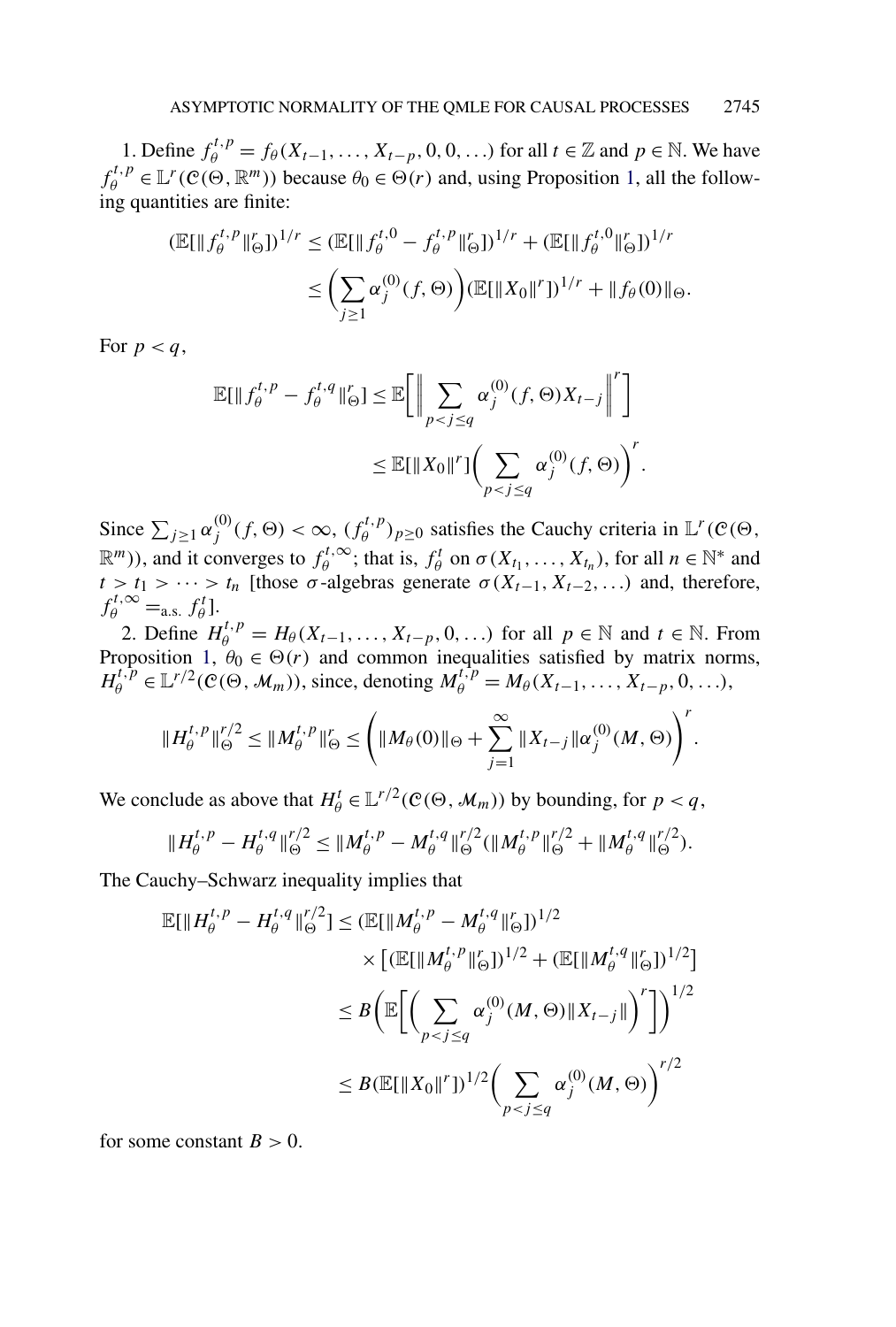<span id="page-16-0"></span>3. First, notice that  $||X_0X_0'|| \le ||X_0||^2$ . Next, as in the previous proofs,  $(H_{\theta}^{t,p})_{p \in \mathbb{N}^*}$  converges to  $H_{\theta}^t$  in  $\mathbb{L}^{r/2}(\mathcal{C}(\Theta, \mathcal{M}_m))$ . Thus, there exists a subsequence  $(p_k)_{k \in \mathbb{N}}$  such that  $||H_{\theta}^{t,p_k} - H_{\theta}^t||_{\Theta} \stackrel{\text{a.s.}}{\longrightarrow}_{k \to \infty} 0$ . Thanks to the continuity of the determinant,  $(\det H_{\theta}^{t, p_k})_{k \in \mathbb{N}}$  also converges a.s. to  $\det H_{\theta}^t$ . Then,  $\det H_{\theta}^t \geq \underline{H}$ ,  $H_{\theta}^t$  is an invertible matrix, and, in view of elementary relations between matrix norm and determinant,  $\|(\widehat{H}_{\theta}^{t})^{-1}\|_{\Theta} \leq \underline{H}^{-1/m}$ .

5.3. *Proof of Theorem* [1.](#page-7-0) The proof of the theorem is divided into two parts. In (i), a uniform (in  $\theta$ ) law of large numbers on  $(\hat{q}_t)_{t \in \mathbb{N}^*}$  [defined in [\(1.3\)](#page-1-0)] is established. In (ii), it is proved that  $L(\theta) := -\mathbb{E}(q_t(\theta))/2$  has a unique maximum in  $\theta_0$ . Those two conditions lead to the consistency of  $\hat{\theta}_n$ .

(i) Using Proposition [1,](#page-5-0) with  $q_t = G(X_t, X_{t-1}, \ldots)$ , one deduces that  $(q_t)_{t \in \mathbb{Z}}$ . [defined in [\(1.2\)](#page-1-0)] is a stationary ergodic sequence. From Straumann and Mikosch [\[25\]](#page-29-0), we know that, if  $(v_t)_{t \in \mathbb{Z}}$  is a stationary ergodic sequence of random elements with values in  $\mathbb{C}(\Theta, \mathbb{R}^m)$ , then the uniform (in  $\theta \in \Theta$ ) law of large numbers is implied by  $\mathbb{E} ||v_0||_{\Theta} < \infty$ . As a consequence,  $(q_t)_{t \in \mathbb{Z}}$  satisfies a uniform (in  $\theta \in \Theta$ ) strong law of large numbers as soon as  $\mathbb{E}[\sup_{\theta} |q_t(\theta)|] < \infty$ . But, from the inequality  $\log(x) \leq x - 1$ , for all  $x \in ]0, \infty[$  and Lemma [1,](#page-6-0) for all  $t \in \mathbb{Z}$ ,

$$
|q_t(\theta)| \le \frac{\|X_t - f_t(\theta)\|^2}{(\underline{H})^{1/m}} + m \left| \frac{1}{m} \log \underline{H} + \frac{\|H_\theta^t\|}{\underline{M}^{1/m}} - 1 \right| \qquad \text{for all } \theta \in \Theta
$$
  
(5.2)  

$$
\implies \sup_{\theta \in \Theta} |q_t(\theta)| \le \frac{\|X_t - f_t(\theta)\|_{\Theta}^2}{(\underline{H})^{1/m}} + |\log \underline{H}| + m \times \frac{\|H_\theta^t\|_{\Theta}}{\underline{H}^{1/m}}.
$$

But,  $\forall t \in \mathbb{Z}, \mathbb{E} \Vert X_t \Vert^r < \infty$  (see Proposition [1\)](#page-5-0) and  $\mathbb{E}[\Vert f_\theta^t \Vert_{\Theta}^r] + \mathbb{E}[\Vert H_\theta^t \Vert_{\Theta}^{r/2}] < \infty$ (see Lemma [1\)](#page-6-0). As a consequence, the right-hand side of (5.2) has a finite first moment and, therefore,

$$
\mathbb{E}\Big[\sup_{\theta\in\Theta}|q_t(\theta)|\Big]<\infty.
$$

The uniform strong law of large numbers for  $(q_t(\theta))$  follows; hence,

(5.3) 
$$
\left\| \frac{L_n(\theta)}{n} - L(\theta) \right\|_{\Theta} \underset{n \to \infty}{\overset{\text{a.s.}}{\longrightarrow}} 0 \quad \text{with } L(\theta) := -\frac{1}{2} \mathbb{E}[q_0(\theta)].
$$

Now, one shows that  $\frac{1}{n} \|\widehat{L}_n - L_n\|_{\Theta} \xrightarrow[n \to \infty]{\text{a.s.}} 0$ . Indeed, for all  $\theta \in \Theta$  and  $t \in \mathbb{N}^*$ ,

$$
|\hat{q}_t(\theta) - q_t(\theta)|
$$
  
=  $(\log \det \hat{H}_{\theta}^t - \log \det H_{\theta}^t) + (X_t - \hat{f}_{\theta}^t)'(\hat{H}_{\theta}^t)^{-1}(X_t - \hat{f}_{\theta}^t)$   
 $- (X_t - f_{\theta}^t)'(H_{\theta}^t)^{-1}(X_t - f_{\theta}^t)$   
(5.4)  $\leq |C|^{-1} |\det(\hat{H}_{\theta}^t) - \det(H_{\theta}^t)| + (X_t - \hat{f}_{\theta}^t)'[(\hat{H}_{\theta}^t)^{-1} - (H_{\theta}^t)^{-1}](X_t - \hat{f}_{\theta}^t)$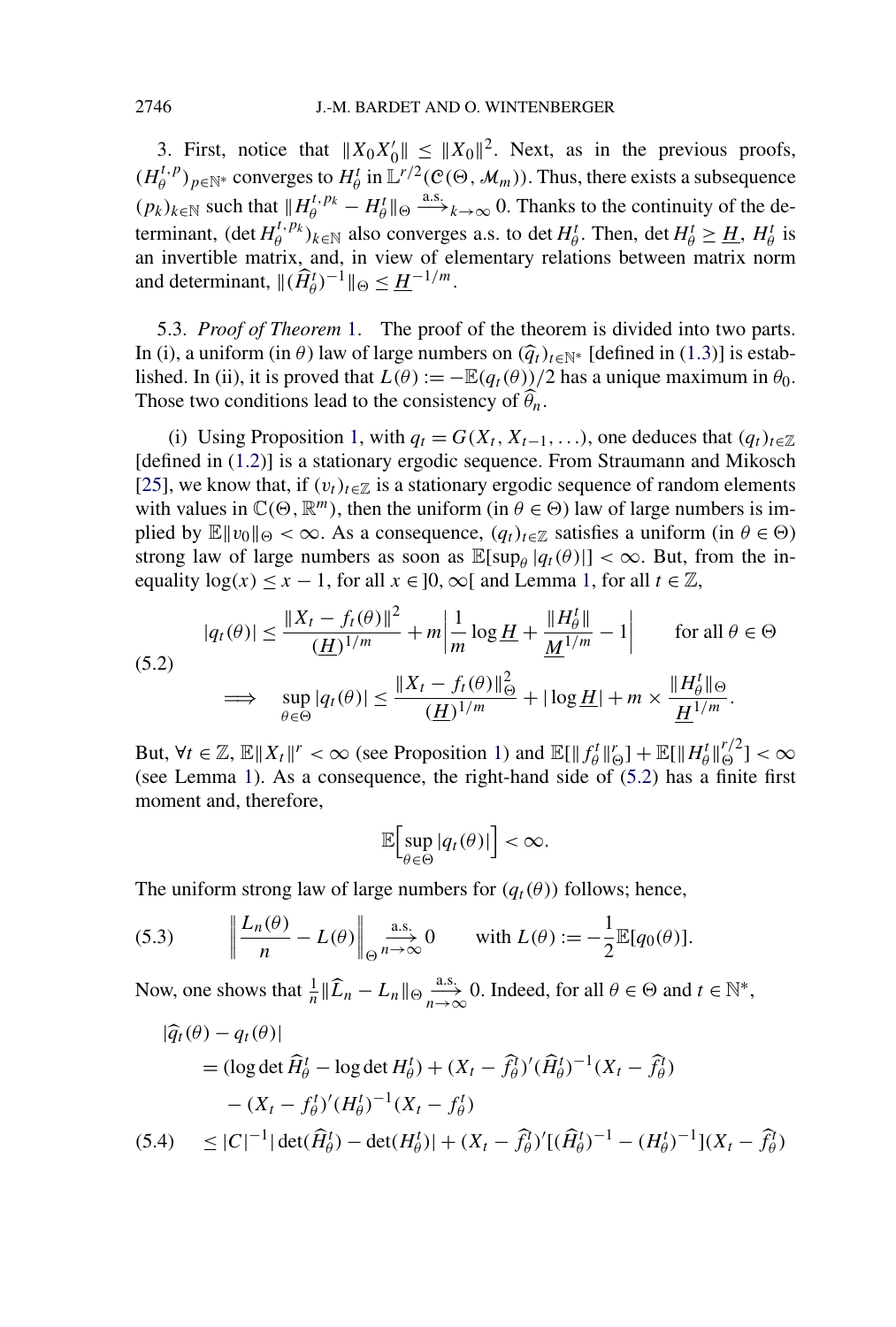<span id="page-17-0"></span>+ 
$$
(2X_t - \hat{f}_{\theta}^t - f_{\theta}^t)' (H_{\theta}^t)^{-1} (f_{\theta}^t - \hat{f}_{\theta}^t)
$$
  
\n $\leq \underline{H}^{-1} || \det(\widehat{H}_{\theta}^t) - \det(H_{\theta}^t) ||_{\Theta} + 2(||X_t|| + ||\widehat{f}_{\theta}^t||_{\Theta}) ||(\widehat{H}_{\theta}^t)^{-1} - (H_{\theta}^t)^{-1} ||_{\Theta}$   
\n+  $(2||X_t|| + ||\widehat{f}_{\theta}^t||_{\Theta} + ||f_{\theta}^t||_{\Theta}) ||(H_{\theta}^t)^{-1} ||_{\Theta} ||f_{\theta}^t - \widehat{f}_{\theta}^t||_{\Theta}$ 

by the mean value theorem, with  $C \in [\det(H_{\theta}^t), \det(\widehat{H}_{\theta}^t)]$  and, therefore,  $|C| > \underline{H}$ . On the one hand,

$$
\|(\widehat{H}_{\theta}^{t})^{-1} - (H_{\theta}^{t})^{-1}\|_{\Theta} \leq \|(\widehat{H}_{\theta}^{t})^{-1}\|_{\Theta} \|\widehat{H}_{\theta}^{t} - H_{\theta}^{t}\|_{\Theta} \cdot \|(H_{\theta}^{t})^{-1}\|_{\Theta}.
$$

On the other hand, for an invertible matrix  $A \in \mathcal{M}_m(\mathbb{R})$ , and  $H \in \mathcal{M}_m(\mathbb{R})$ ,

$$
\det(A + H) = \det(A) + \det(A) \cdot \text{Tr}((A^{-1})'H) + o(\|H\|),
$$

where  $| \text{Tr}((A^{-1})'H)| \leq ||A^{-1}|| \cdot ||H||$ . Using the relation  $||(H_{\theta}^{t})^{-1}||_{\Theta} \geq \underline{H}^{-m}$  for all  $t \in \mathbb{Z}$ , there exists  $C > 0$  not depending on  $t$ , such that inequality [\(5.4\)](#page-16-0) becomes  $\sup_{\theta \in \Theta} |\widehat{q}_t(\theta) - q_t(\theta)| \le C(\|X_t\| + \|\widehat{f}_{\theta}^1\|_{\Theta} + \|f_{\theta}^t\|_{\Theta}) \times (\|\widehat{H}_{\theta}^t - H_{\theta}^t\|_{\Theta} + \|f_{\theta}^t - \widehat{f}_{\theta}^t\|_{\Theta}).$  $\theta \in \Theta$ 

From the Hölder and Minkowski inequalities and by virtue of  $3/2 = 1 + 1/2$ ,

$$
\mathbb{E}\Big[\sup_{\theta \in \Theta} |\widehat{q}_t(\theta) - q_t(\theta)|^{2/3}\Big] \le C (\mathbb{E}[\|X_t\| + \|\widehat{f}_{\theta}^T\|_{\Theta} + \|f_{\theta}^T\|_{\Theta}]^2)^{1/3} \times (\mathbb{E}[\|\widehat{H}_{\theta}^T - H_{\theta}^T\|_{\Theta}] + \mathbb{E}[\|f_{\theta}^T - \widehat{f}_{\theta}^T\|_{\Theta}])^{2/3} \le C' \Big(\sum_{j \ge t} [\alpha_j^{(0)}(f, \Theta) + \alpha_j^{(0)}(M, \Theta)]\Big)^{2/3}
$$

with  $C' > 0$  not depending on  $\theta$  and  $t$ . Now, consider, for  $n \in \mathbb{N}^*$ ,

$$
S_n := \sum_{t=1}^n \frac{1}{t} \sup_{\theta \in \Theta} |\widehat{q}_t(\theta) - q_t(\theta)|.
$$

Applying the Kronecker lemma (see Feller [\[13\]](#page-28-0), page 238), if  $\lim_{n\to\infty} S_n < \infty$ a.s., then  $\frac{1}{n} \cdot \|\widehat{L}_n - L_n\| \oplus \frac{\text{a.s.}}{n \to \infty}$  0. Following Feller's arguments, it remains to show that, for all  $\varepsilon > 0$ ,

$$
\mathbb{P}(\forall n \in \mathbb{N}, \exists m > n \text{ such that } |S_m - S_n| > \varepsilon) := \mathbb{P}(A) = 0.
$$

Let  $\varepsilon > 0$ , and denote

$$
A_{m,n}:=\{|S_m-S_n|>\varepsilon\}
$$

for  $m > n$ . Notice that  $A = \bigcap_{n \in \mathbb{N}} \bigcup_{m>n} A_{m,n}$ . For  $n \in \mathbb{N}^*$ , the sequence of sets  $(A_{m,n})_{m>n}$  is obviously increasing, and, if  $A_n := \bigcup_{m>n} A_{m,n}$ , then lim<sub>*m*→∞</sub>  $\mathbb{P}(A_{m,n}) = \mathbb{P}(A_n)$ . Observe that  $(A_n)_{n \in \mathbb{N}}$  is a decreasing sequence of sets and, thus,

$$
\lim_{n \to \infty} \lim_{m \to \infty} \mathbb{P}(A_{m,n}) = \lim_{n \to \infty} \mathbb{P}(A_n) = \mathbb{P}(A).
$$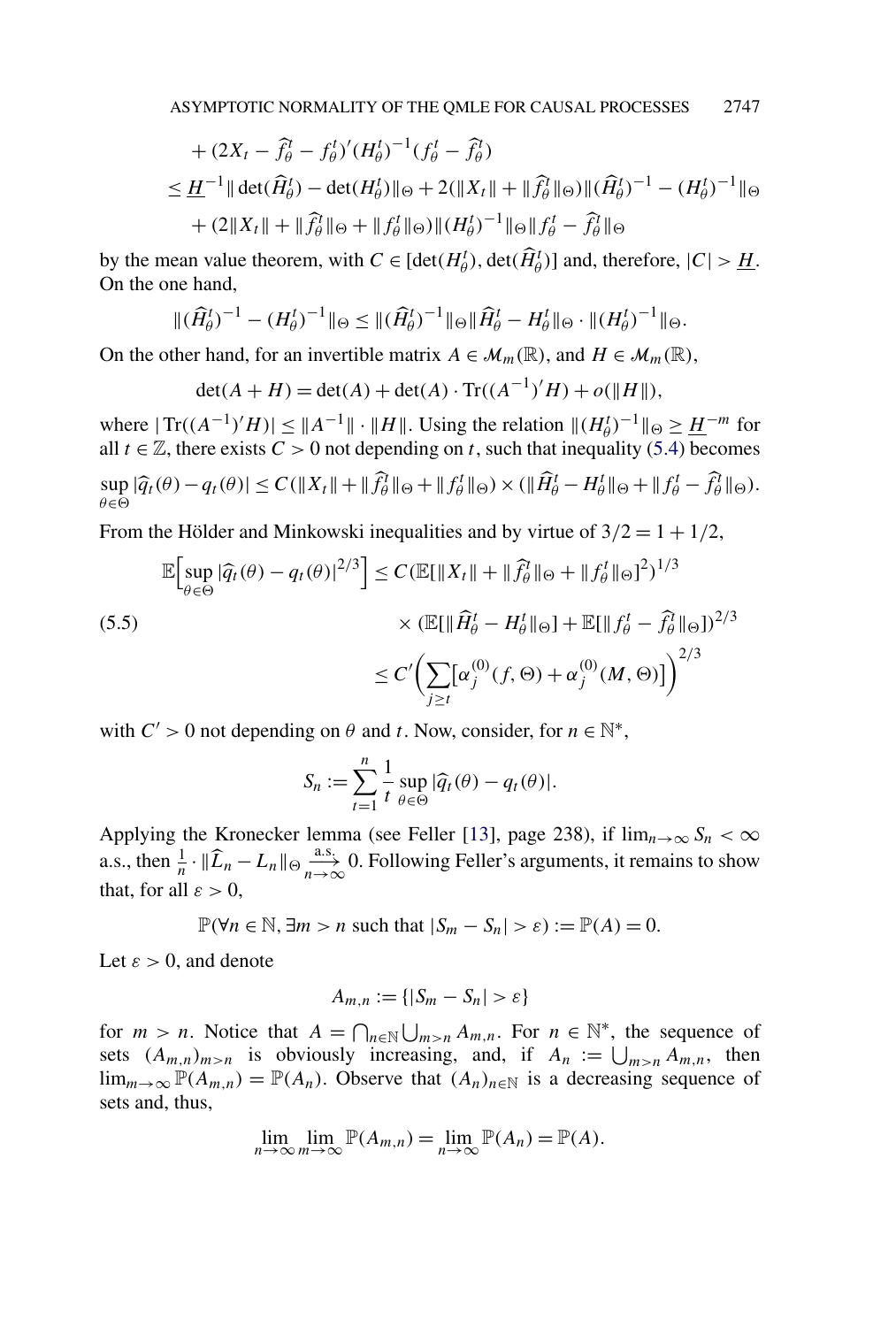<span id="page-18-0"></span>It remains to bound  $\mathbb{P}(A_{m,n})$ . From the Bienaymé–Chebyshev inequality,

$$
\mathbb{P}(A_{m,n}) = \mathbb{P}\left(\sum_{t=n+1}^{m} \frac{1}{t} \sup_{\theta \in \Theta} |\widehat{q}_t(\theta) - q_t(\theta)| > \varepsilon\right)
$$
  

$$
\leq \frac{1}{\varepsilon^{2/3}} \mathbb{E}\left[\left(\sum_{t=n+1}^{m} \frac{1}{t} \sup_{\theta \in \Theta} |\widehat{q}_t(\theta) - q_t(\theta)|\right)^{2/3}\right]
$$
  

$$
\leq \frac{1}{\varepsilon^{2/3}} \sum_{t=n+1}^{m} \frac{1}{t^{2/3}} \mathbb{E}\left[\sup_{\theta \in \Theta} |\widehat{q}_t(\theta) - q_t(\theta)|^{2/3}\right].
$$

Using [\(5.5\)](#page-17-0) and condition [\(3.4\)](#page-7-0), since  $\ell > 3/2$ , there exists  $C > 0$  such that

$$
\left(\sum_{j=t}^{\infty} \alpha_j^{(0)}(f, \Theta) + \alpha_j^{(0)}(M, \Theta) + \alpha_j^{(0)}(H, \Theta)\right)^{2/3} \leq \frac{C}{t^{2(\ell-1)/3}}.
$$

Thus,  $t^{-2/3}$ **E**[sup<sub>θ∈Θ</sub> | $\hat{q}_t(\theta) - q_t(\theta)$ |<sup>2/3</sup>] ≤ *C*( $t^{-2\ell/3}$ ) for some *C* > 0, and

$$
\sum_{t=1}^{\infty} \frac{1}{t^{2/3}} \mathbb{E} \Big[ \sup_{\theta \in \Theta} |\widehat{q}_t(\theta) - q_t(\theta)|^{2/3} \Big] < \infty \quad \text{as } \ell > 3/2.
$$

Thus,  $\lim_{n\to\infty} \lim_{m\to\infty} \mathbb{P}(A_{m,n}) \longrightarrow 0$  and  $\frac{1}{n} \cdot \|\widehat{L}_n - L_n\| \Theta \longrightarrow 0.$ (ii) See Proposition 2.1 of Jeantheau [\[17\]](#page-29-0).

5.4. *Proof of Theorem* [2.](#page-7-0) Let *V* be a Banach space (thereafter  $V = \mathbb{R}^m$  or  $V =$  $\mathcal{M}_m$ ) and  $\mathcal{D}^{(2)}\mathcal{C}(\Theta, V)$  denote the Banach space of *V*-valued 2 times continuously differentiable functions on  $\Theta$  equipped with the uniform norm

$$
\|g\|_{(2),\Theta} = \|g\|_{\Theta} + \left\|\frac{\partial g}{\partial \theta}\right\|_{\Theta} + \left\|\frac{\partial^2 g}{\partial \theta \partial \theta'}\right\|_{\Theta}.
$$

We start by proving the following preliminary lemma.

LEMMA 2. Let  $\theta_0 \in \Theta(r)$  ( $r \geq 2$ ), and assume that  $\theta_0 \in \Theta$ , a compact set *of*  $\mathbb{R}^d$  *such that, for*  $i = 1, 2$ ,  $(A_i(f, \Theta))$  *and*  $(A_i(M, \Theta))$  [*or*  $(A_i(H, \Theta))$ ] *hold. Then*,

$$
f_{\theta}^t \in \mathbb{L}^r(\mathcal{D}^{(2)}\mathcal{C}(\Theta,\mathbb{R}^m))
$$
 and  $H_{\theta}^t \in \mathbb{L}^{r/2}(\mathcal{D}^{(2)}\mathcal{C}(\Theta,\mathcal{M}_m)).$ 

In view of the results of Lemmas [1](#page-6-0) and 2, the functions  $\partial L_n(\theta)/\partial \theta$  and  $\partial^2 L_n(\theta) / \partial \theta^2$  are measurable and a.s. finite for all  $\theta \in \Theta$ . Their asymptotic properties are described in the next two lemmas.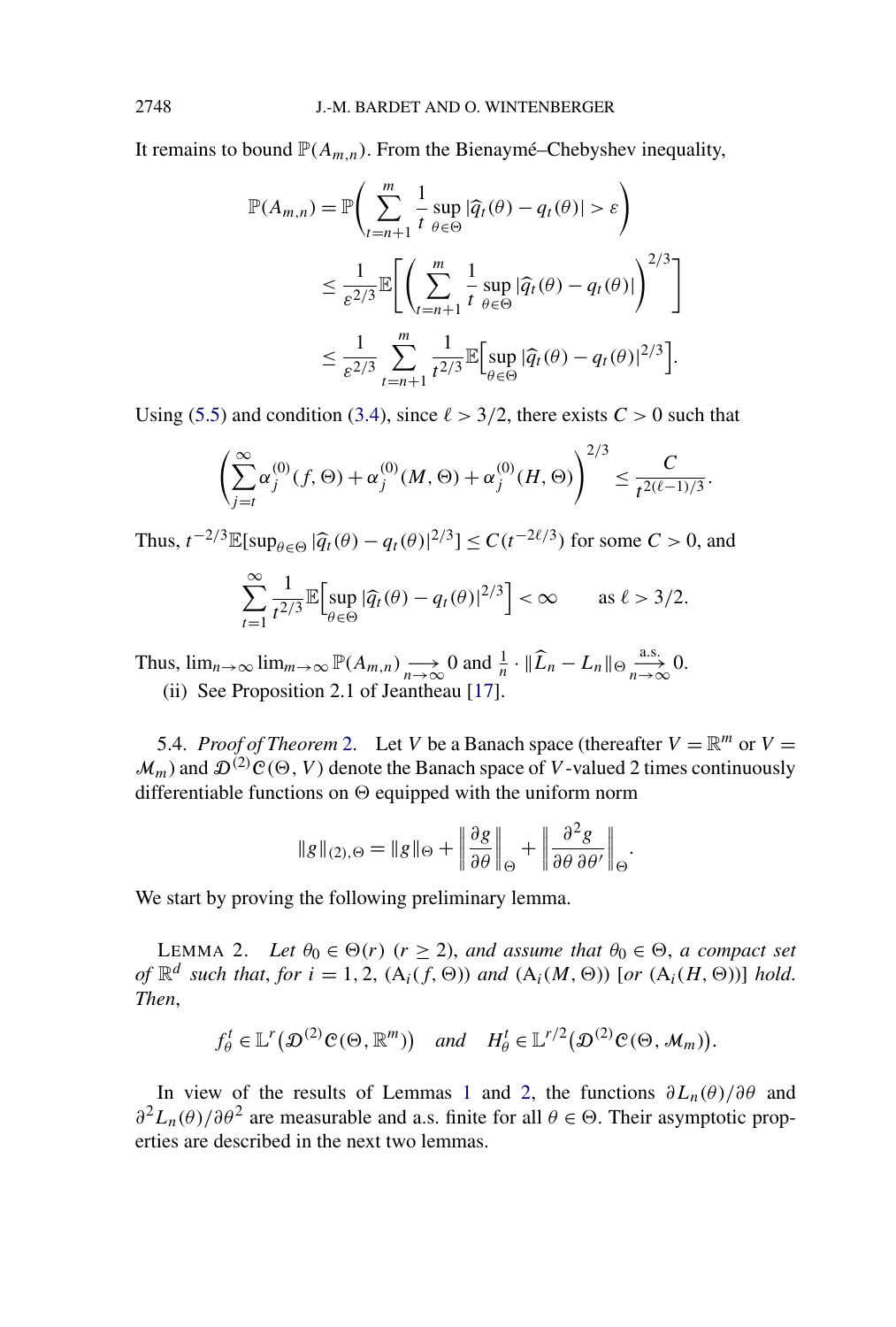<span id="page-19-0"></span>LEMMA 3. *Let*  $\theta_0 \in \Theta(r)$  ( $r \ge 4$ ) and assume that  $\theta_0 \in \Theta$ , a compact set of  $\mathbb{R}^d$ *such that, for*  $i = 1, 2$ ,  $(A_i(f, \Theta))$  *and*  $(A_i(M, \Theta))$  [*or*  $(A_i(H, \Theta))$ ] *hold. Then,* 

(5.6) 
$$
n^{-1/2} \frac{\partial L_n(\theta_0)}{\partial \theta} \underset{n \to \infty}{\longrightarrow} \mathcal{N}_d(0, G(\theta_0)),
$$

*where*  $G(\theta_0) = (G(\theta_0))_{1 \leq i, j \leq d}$  *is finite and its expression is given in* [\(5.14\)](#page-24-0).

LEMMA 4. *Under the assumptions of Lemma* 3,

$$
(5.7) \quad \left\| \frac{1}{n} \frac{\partial^2 L_n(\theta)}{\partial \theta \partial \theta'} - \frac{\partial^2 L(\theta)}{\partial \theta \partial \theta'} \right\|_{\Theta} \underset{n \to \infty}{\longrightarrow} 0 \qquad \text{with } \frac{\partial^2 L(\theta)}{\partial \theta \partial \theta'} := -\frac{1}{2} \mathbb{E} \bigg[ \frac{\partial^2 q_0}{\partial \theta \partial \theta'}(\theta) \bigg].
$$

We postponed the proofs of Lemmas [1–](#page-6-0)4 to the end of the section and continue with the proof of Theorem [2.](#page-7-0) From Theorem [1,](#page-7-0) we have

$$
\widehat{\theta}_n \underset{n \to \infty}{\overset{\text{a.s.}}{\longrightarrow}} \theta_0.
$$

Since  $\theta_0 \in \overset{\circ}{\Theta}$ , a Taylor expansion of  $\partial L_n(\theta_0)/\partial \theta_i \in \mathbb{R}$  implies

(5.9) 
$$
\frac{\partial L_n(\widehat{\theta}_n)}{\partial \theta_i} = \frac{\partial L_n(\theta_0)}{\partial \theta_i} + \frac{\partial^2 L_n(\overline{\theta}_{n,i})}{\partial \theta \partial \theta_i}(\widehat{\theta}_n - \theta_0)
$$

for *n* sufficiently large such that the  $\overline{\theta}_{n,i} \in \Theta$ , which are between  $\widehat{\theta}_n$  and  $\theta_0$ , for all  $1 \le i \le d$ . Using (5.7) and (5.8), we conclude, with the uniform convergence theorem, that

$$
F_n := -2\left(\frac{1}{n}\frac{\partial^2 L_n(\overline{\theta}_{n,i})}{\partial \theta \partial \theta_i}\right)_{1\leq i \leq d} \xrightarrow{n \to \infty} F(\theta_0).
$$

One obtains  $(F(\theta_0))_{ij} = \mathbb{E}[\partial^2 q_0(\theta_0)/\partial \theta_i \partial \theta_j]$  for  $1 \le i, j \le d$ . With similar ar-guments as for [\(5.13\)](#page-23-0), since  $X_t - f_{\theta_0}^t = M_{\theta_0} \xi_t$ , with  $\xi_t$  independent of  $(X_{t-1},$ *Xt*<sup>−</sup>2*,...)*,

$$
\mathbb{E}\bigg[(X_t - f_{\theta_0}^t)' \frac{\partial^2 (H_{\theta}^t)^{-1}}{\partial \theta_i \partial \theta_j} (X_t - f_{\theta_0}^t)\bigg]
$$
  
= 
$$
2\mathbb{E}\bigg[\mathrm{Tr}\bigg((H_{\theta_0}^t)^{-2} \frac{\partial H_{\theta_0}^t}{\partial \theta_j} \frac{\partial H_{\theta_0}^t}{\partial \theta_i}\bigg) - \mathrm{Tr}\bigg((H_{\theta_0}^t)^{-1} \frac{\partial^2 H_{\theta_0}^t}{\partial \theta_j \partial \theta_i}\bigg)\bigg].
$$

From [\(5.15\)](#page-24-0), we then derive the explicit expression

*(F(θ*0*))ij* = E 2 *∂f <sup>t</sup> θ*0 *∂θj (H<sup>t</sup> θ*0 *)* <sup>−</sup><sup>1</sup> *∂f <sup>t</sup> θ*0 *∂θi* <sup>+</sup> Tr *(H<sup>t</sup> θ*0 *)* <sup>−</sup><sup>2</sup> *∂H<sup>t</sup> θ*0 *∂θj ∂H<sup>t</sup> θ*0 *∂θi* (5.10) *.*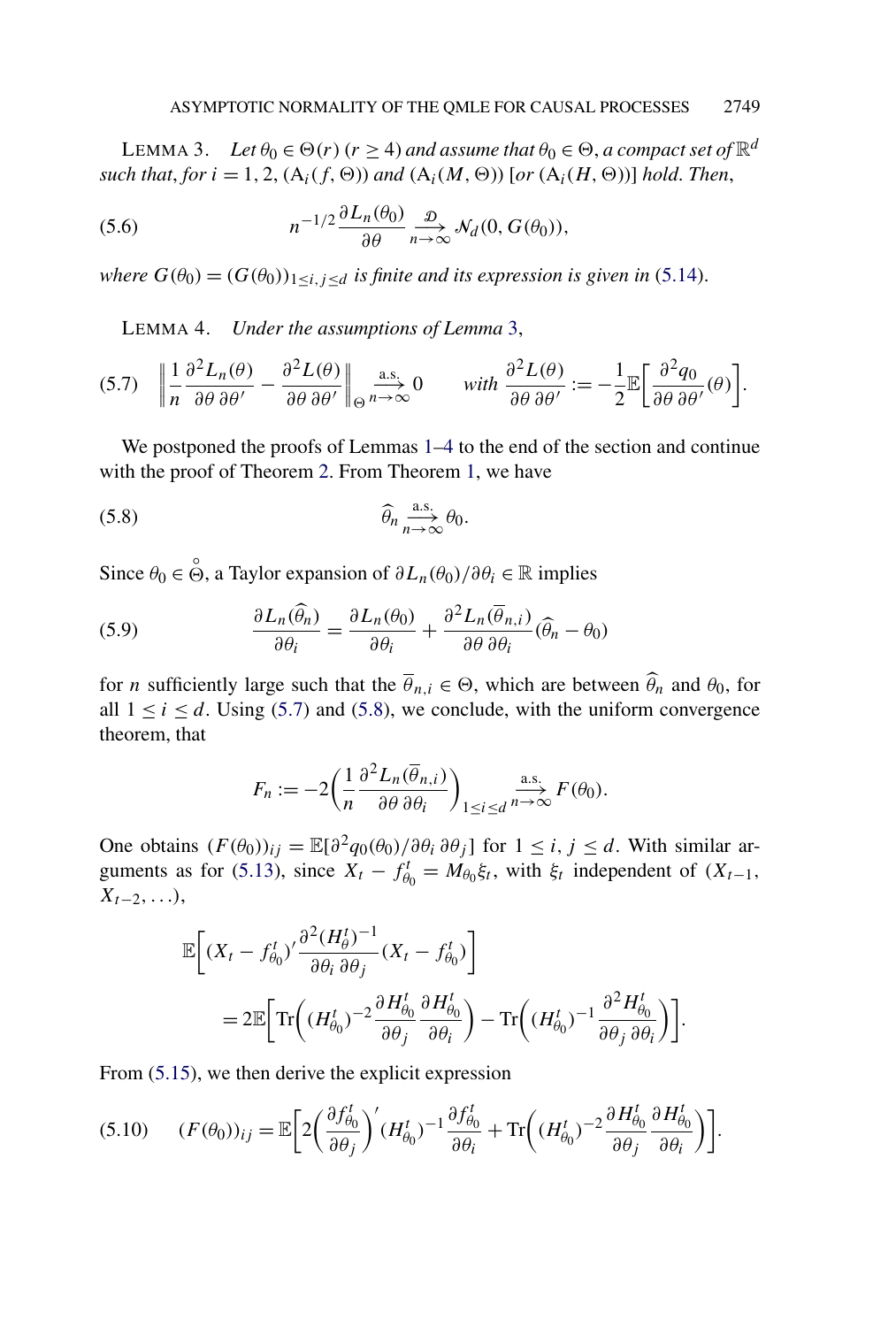Under assumption (Var),  $F(\theta_0)$  is a positive definite  $d \times d$  matrix. Indeed, for all *Y* =  $(y_1, ..., y_d)$  ∈  $\mathbb{R}^d$ ,

$$
Y'F(\theta_0)Y = \mathbb{E}\bigg[2\bigg(\sum_{1 \le i \le d} y_i \frac{\partial f_{\theta_0}^t}{\partial \theta_i}\bigg)' (H_{\theta_0}^t)^{-1} \bigg(\sum_{1 \le i \le d} y_i \frac{\partial f_{\theta_0}^t}{\partial \theta_i}\bigg) + \text{Tr}\bigg((H_{\theta_0}^t)^{-2} \bigg(\sum_{1 \le i \le d} y_i \frac{\partial H_{\theta_0}^t}{\partial \theta_i}\bigg)^2\bigg)\bigg].
$$

These two terms are nonnegative and at least one of them is positive under assumption (Var). Then,  $F(\theta_0)$  is an invertible matrix, and there exists *n* large enough such that  $F_n$  is an invertible matrix. Moreover, [\(5.9\)](#page-19-0) implies,

$$
n(\widehat{\theta}_n - \theta_0) = -2F_n^{-1} \left( \frac{\partial L_n(\widehat{\theta}_n)}{\partial \theta} - \frac{\partial L_n(\theta_0)}{\partial \theta} \right).
$$

Therefore, if  $\frac{1}{\sqrt{n}} \|\frac{\partial L_n(\widehat{\theta}_n)}{\partial \theta}\|_{n \to \infty}^{\mathcal{P}}$  0, using Lemma [3,](#page-19-0) one obtains Theorem [2.](#page-7-0) Since  $\frac{\partial L_n(\theta_n)}{\partial \theta} = 0$  ( $\widehat{\theta}_n$  is a local extremum for  $\widehat{L}_n$ ),

(5.11) 
$$
\mathbb{E}\bigg[\frac{1}{\sqrt{n}}\bigg\|\frac{\partial L_n}{\partial \theta} - \frac{\partial \widehat{L}_n}{\partial \theta}\bigg\|_{\Theta}\bigg] \underset{n \to \infty}{\longrightarrow} 0.
$$

Using the relation [\(5.12\)](#page-23-0), the following inequality

 $|a_1b_1c_1 - a_2b_2c_2| \leq |a_1 - a_2||b_2||c_2| + |a_1||b_1 - b_2||c_2| + |a_1||b_1||c_1 - c_2|$ and the bounds  $\|(\widehat{H}_{\theta}^{t})^{-1}\|_{\Theta} \leq \underline{H}^{-1/m}, \|(H_{\theta}^{t})^{-1}\|_{\Theta} \leq \underline{H}^{-1/m}$ , one obtains:

$$
\begin{split}\n\left\| \frac{\partial q_t(\theta)}{\partial \theta_i} - \frac{\partial \widehat{q}_t(\theta)}{\partial \theta_i} \right\|_{\Theta} \\
&\leq \frac{2}{H^{1/m}} \left[ \left\| \frac{\partial \widehat{f}_{\theta}^t}{\partial \theta_i} - \frac{\partial f_{\theta}^t}{\partial \theta_i} \right\|_{\Theta} \|X_t - \widehat{f}_{\theta}^t\|_{\Theta} + \left\| \frac{\partial f_{\theta}^t}{\partial \theta_i} \right\|_{\Theta} \| \widehat{f}_{\theta}^t - f_{\theta}^t\|_{\Theta} \right] \\
&+ 2 \left\| \frac{\partial f_{\theta}^t}{\partial \theta_i} \right\|_{\Theta} \| (H_{\theta}^t)^{-1} - (\widehat{H}_{\theta}^t)^{-1} \|_{\Theta} \|X_t - \widehat{f}_{\theta}^t\|_{\Theta} \\
&+ \| \widehat{f}_{\theta}^t - f_{\theta}^t \|_{\Theta} \left\| \frac{\partial (\widehat{H}_{\theta}^t)^{-1}}{\partial \theta_i} \right\|_{\Theta} \|X_t - \widehat{f}_{\theta}^t\|_{\Theta} \\
&+ \|X - f_{\theta}^t \|_{\Theta} \|X_t - \widehat{f}_{\theta}^t \|_{\Theta} \left\| \frac{\partial (H_{\theta}^t)^{-1}}{\partial \theta_i} - \frac{\partial (\widehat{H}_{\theta}^t)^{-1}}{\partial \theta_i} \right\|_{\Theta} \\
&+ \| (\widehat{H}_{\theta}^t)^{-1} \|_{\Theta} \left\| \frac{\partial H_{\theta}^t}{\partial \theta_i} - \frac{\partial \widehat{H}_{\theta}^t}{\partial \theta_i} \right\|_{\Theta} \\
&+ \| (H_{\theta}^t)^{-1} - (\widehat{H}_{\theta}^t) \|_{\Theta} \left\| \frac{\partial (H_{\theta}^t)^{-1}}{\partial \theta_i} \right\|_{\Theta}.\n\end{split}
$$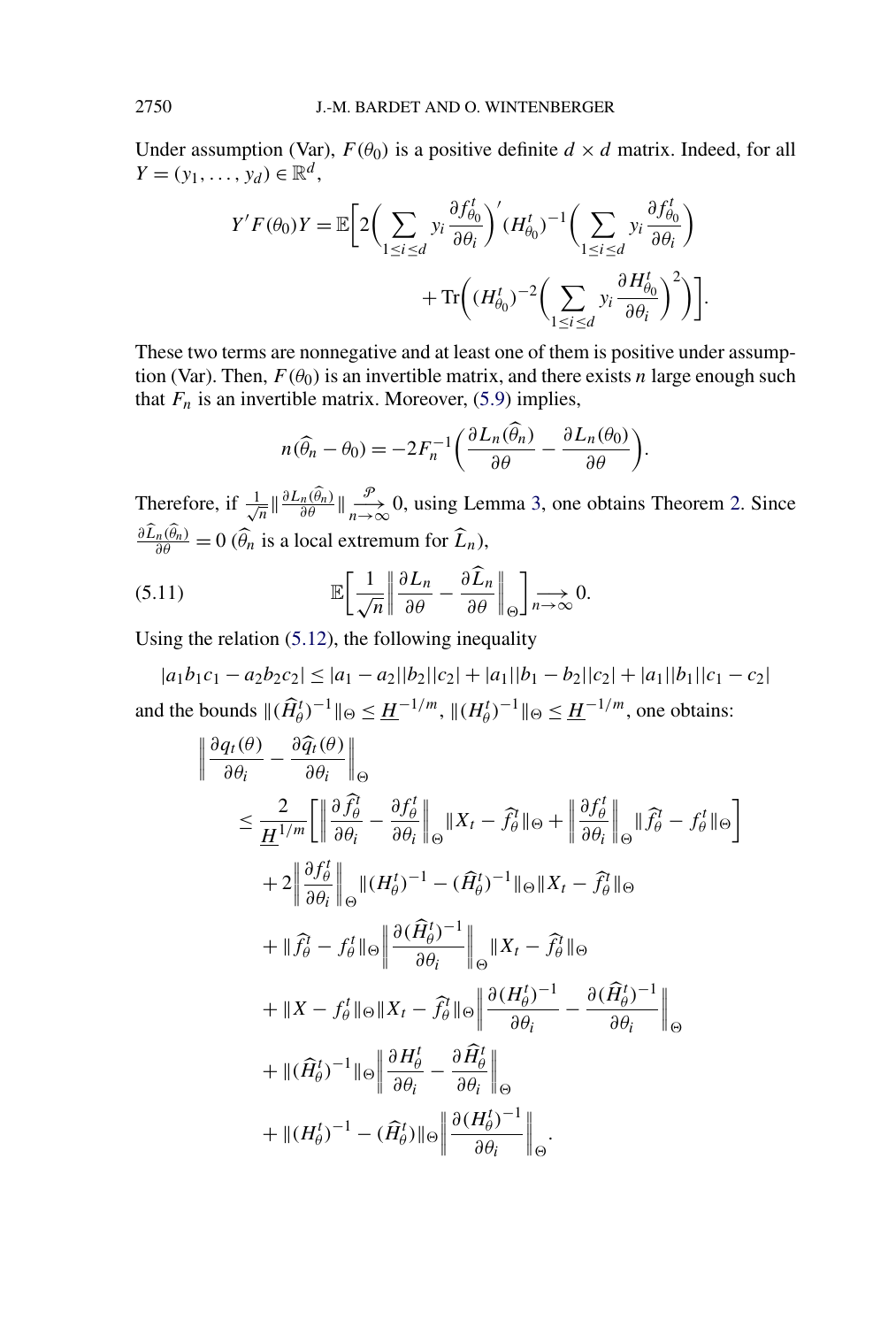Since, for  $i = 1, 2, (A_i(f, \Theta))$  and  $(A_i(M, \Theta))$  [or  $(A_i(H, \Theta))$ ] hold, there exists  $C > 0$  such that

$$
\mathbb{E} \|f_{\theta}^{t} - \widehat{f_{\theta}^{t}}\|_{\Theta}^{r} \le C \bigg(\sum_{j \ge t} \alpha_{j}^{(0)}(f, \Theta)\bigg)^{r}
$$

and

$$
\mathbb{E}\left\|\frac{\partial f_{\theta}^t}{\partial \theta_i} - \frac{\partial \widehat{f_{\theta}^t}}{\partial \theta_i}\right\|_{\Theta}^r \le C\bigg(\sum_{j\ge t}\alpha_j^{(1)}(f,\Theta)\bigg)^r.
$$

The differences  $\mathbb{E} \| H_\theta^t - \widehat{H}_\theta^t \|^r_0 \le C(\sum_{j \ge t} \alpha_j^{(0)}(M, \Theta))^{r/2}$  can also be bounded in the following way:

$$
\mathbb{E}\left\|\frac{\partial H_{\theta}^{t}}{\partial \theta_{i}} - \frac{\partial \widehat{H}_{\theta}^{t}}{\partial \theta_{i}}\right\|_{\Theta}^{r/2} \le C\bigg(\bigg(\sum_{j\ge t} \alpha_{j}^{(0)}(M,\Theta)\bigg)^{r/2} + \bigg(\sum_{j\ge t} \alpha_{j}^{(1)}(M)\bigg)^{r/2}\bigg),
$$
  

$$
\mathbb{E}\left\|\frac{\partial (H_{\theta}^{t})^{-1}}{\partial \theta_{i}} - \frac{\partial (\widehat{H}_{\theta}^{t})^{-1}}{\partial \theta_{i}}\right\|_{\Theta}^{r/2} \le C\bigg(\bigg(\sum_{j\ge t} \alpha_{j}^{(0)}(M,\Theta)\bigg)^{r/2} + \bigg(\sum_{j\ge t} \alpha_{j}^{(1)}(M)\bigg)^{r/2}\bigg).
$$

Finally, using Hölder inequalities, there exists another constant  $C \geq 0$  satisfying

$$
\mathbb{E}\left\|\frac{\partial q_t(\theta)}{\partial \theta_i} - \frac{\partial \widehat{q}_t(\theta)}{\partial \theta_i}\right\|_{\Theta}
$$
  
\n
$$
\leq C \sum_{j\geq t} (\alpha_j^{(0)}(f, \Theta) + \alpha_j^{(0)}(M, \Theta) + \alpha_j^{(0)}(H, \Theta)
$$
  
\n
$$
+ \alpha_j^{(1)}(f, \Theta) + \alpha_j^{(1)}(M, \Theta) + \alpha_j^{(1)}(H, \Theta)).
$$

Under [\(3.5\)](#page-7-0),  $\frac{1}{4}$  $\frac{1}{n} \sum_{t=1}^{n} \mathbb{E} \|\frac{\partial q_t(\theta)}{\partial \theta_i} - \frac{\partial \widehat{q}_t(\theta)}{\partial \theta_i}\|_{\Theta} \longrightarrow 0$ , and Theorem [2](#page-7-0) follows.

PROOF OF LEMMA [2.](#page-18-0) Here, we focus on the case of  $H_\theta$  under  $(A_i(f, \Theta))$  and  $(A_i(M, \Theta))$ ,  $i = 1, 2$ . The other cases are similar and simpler.

With the same method and notation as in the proof of Lemma [1,](#page-6-0) the result holds as soon as the function  $\theta \in \Theta \to H^{t,p}_{\theta}$  is proved to satisfy a Cauchy criterion in  $\mathbb{L}^{r/2}(\mathcal{D}^{(2)}\mathcal{C}(\Theta, \mathcal{M}_m))$ . Using the proof of Lemma [1,](#page-6-0) we already have  $\mathbb{E} \| H_{\theta}^{t,p} \|_{\Theta}^{r/2} < \infty$ . It remains to bound the quantities

$$
\mathbb{E}\left\|\frac{\partial H_{\theta}^{t,p}}{\partial \theta_i}\right\|_{\Theta}^{r/2} \quad \text{and} \quad \mathbb{E}\left\|\frac{\partial^2 H_{\theta}^{t,p}}{\partial \theta_i \partial \theta_j}\right\|_{\Theta}^{r/2} \qquad \forall i, j \in \{1, \ldots, d\}, \forall p \in \mathbb{N}^*.
$$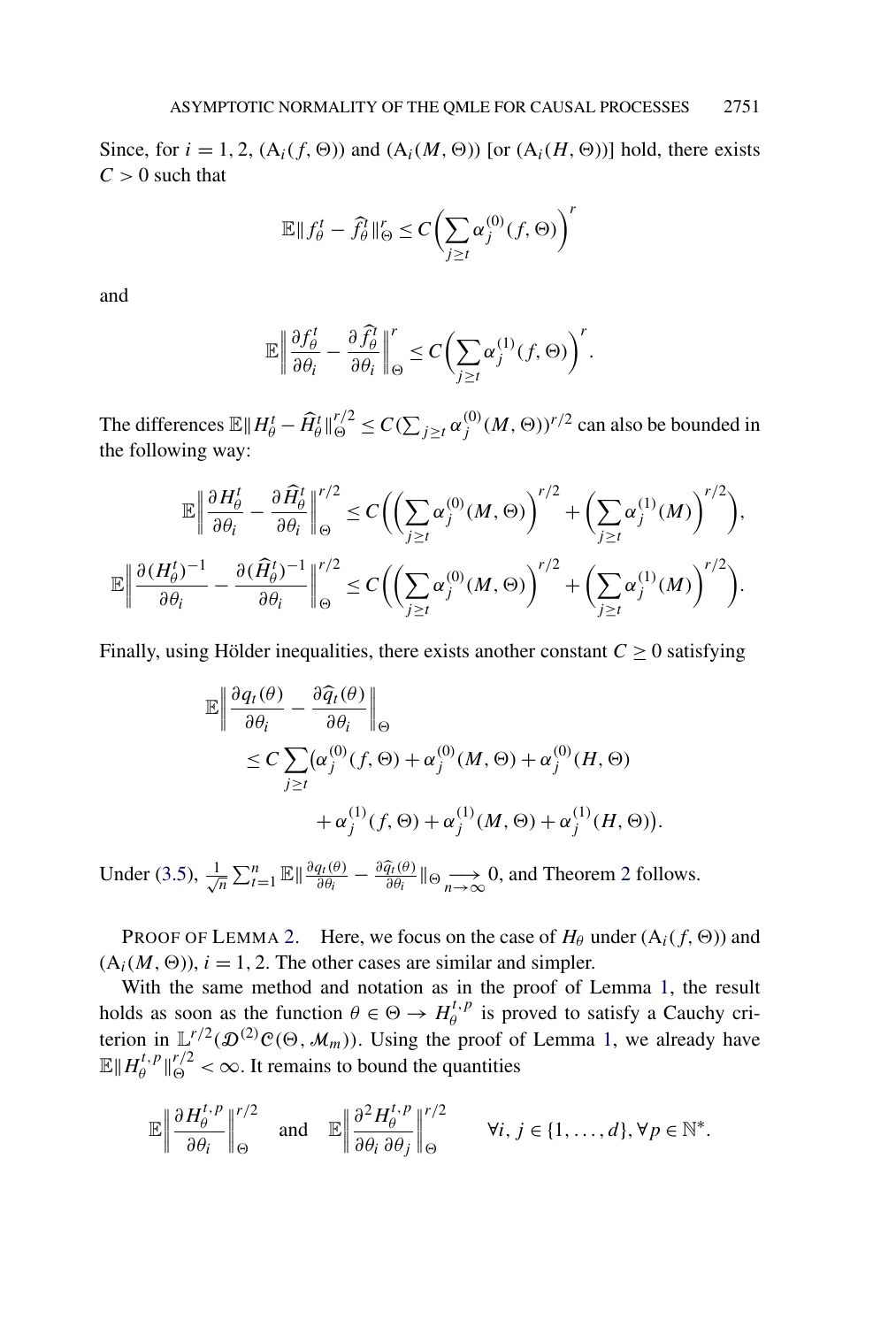Using assumption  $(A_1(M, \Theta))$ ,

$$
\left\|\frac{\partial H_{\theta}^{t,p}}{\partial \theta_{i}}\right\|_{\Theta} \leq 2\|M_{\theta}^{t,p}\|_{\Theta} \left\|\frac{\partial M_{\theta}^{t,p}}{\partial \theta_{i}}\right\|_{\Theta}
$$
  

$$
\leq \left(\|M_{\theta}(0)\|_{\Theta} + \sum_{j=1}^{\infty} \alpha_{j}^{(0)}(M,\Theta)\|X_{t-j}\|\right)
$$
  

$$
\times \left(\left\|\frac{\partial M_{\theta}(0)}{\partial \theta_{i}}\right\|_{\Theta} + \sum_{j=1}^{\infty} \alpha_{j}^{(1)}(M,\Theta)\|X_{t-j}\|\right).
$$

Using  $\mathbb{E}[\|X_0\|^r] < \infty$  and the Hölder and Minkowski inequalities,

$$
\mathbb{E}\bigg[\bigg\|\frac{\partial H_{\theta}^{t,p}}{\partial \theta_i}\bigg\|_{\Theta}^{r/2}\bigg] \leq C\bigg(\|M_{\theta}(0)\|_{\Theta}^r + \mathbb{E}[\|X_0\|^r]\bigg(\sum_{j=1}^{\infty} \alpha_j^{(0)}(M,\Theta)\bigg)^r\bigg)^{1/2} \times \bigg(\bigg\|\frac{\partial M_{\theta}(0)}{\partial \theta_i}\bigg\|_{\Theta}^r + \mathbb{E}[\|X_0\|^r]\bigg(\sum_{j=1}^{\infty} \alpha_j^{(1)}(M,\Theta)\bigg)^r\bigg)^{1/2}.
$$

In the same way, there exists another constant  $C > 0$  such that

$$
\mathbb{E}\left\|\frac{\partial^2 H_{\theta}^{t,p}}{\partial \theta_i \partial \theta_j}\right\|_{\Theta}^{r/2} \leq C\Bigg[\Bigg(\Bigg(\sum_{j=1}^{\infty} \alpha_j^{(1)}(M,\Theta)\Bigg)^r \Bigg(\sum_{j=1}^{\infty} \alpha_j^{(1)}(M,\Theta)\Bigg)^r\Bigg)^{1/2} + \Bigg(\Bigg(\sum_{j=1}^{\infty} \alpha_j^{(0)}(M,\Theta)\Bigg)^r \Bigg(\sum_{j=1}^{\infty} \alpha_j^{(2)}(M,\Theta)\Bigg)^r\Bigg)^{1/2}\Bigg].
$$

From  $\sum_j \alpha_j^{(0)}(M, \Theta) < \infty$ ,  $\sum_j \alpha_j^{(1)}(M, \Theta) < \infty$  and  $\sum_j \alpha_j^{(2)}(M, \Theta) < \infty$ , we deduce that  $\mathbb{E}[\|H_{\theta}^{t,p}\|_{(2),\Theta}^{r/2}] < \infty$  for all  $p \in \mathbb{N}^*$ . In the same way as in the proof of Lemma [1,](#page-6-0) we can also prove that the sequence  $(H_{\theta}^{t,p})_{p \in \mathbb{N}^*}$  satisfies the Cauchy criterion in the Banach space  $\mathbb{L}^{r/2}(\mathcal{D}^{(2)}\mathcal{C}(\Theta, \mathcal{M}_m))$ . For the first derivatives, the result easily follows from the inequality

$$
\left\| \frac{\partial H_{\theta}^{t,p}}{\partial \theta_{i}} - \frac{\partial H_{\theta}^{t,q}}{\partial \theta_{i}} \right\|_{\Theta} \leq 2 \| M_{\theta}^{t,p} - M_{\theta}^{t,q} \|_{\Theta} \left\| \frac{\partial M_{\theta}^{t,p}}{\partial \theta_{i}} \right\|_{\Theta} + 2 \| M_{\theta}^{t,q} \|_{\Theta} \left\| \frac{\partial H_{\theta}^{t,p}}{\partial \theta_{i}} - \frac{\partial H_{\theta}^{t,q}}{\partial \theta_{i}} \right\|_{\Theta}.
$$

For the second derivatives, a similar argument finishes the proof.  $\Box$ 

PROOF OF LEMMA [3.](#page-19-0) Simple calculations give the relations

$$
\frac{\partial (H_{\theta}^{t})^{-1}}{\partial \theta_{k}} = -(H_{\theta}^{t})^{-1} \frac{\partial H_{\theta}^{t}}{\partial \theta_{k}} (H_{\theta}^{t})^{-1} \quad \text{and} \quad \frac{\partial \ln \det(H_{\theta}^{t})}{\partial \theta_{k}} = \text{Tr}\left((H_{\theta}^{t})^{-1} \frac{\partial H_{\theta}^{t}}{\partial \theta_{k}}\right).
$$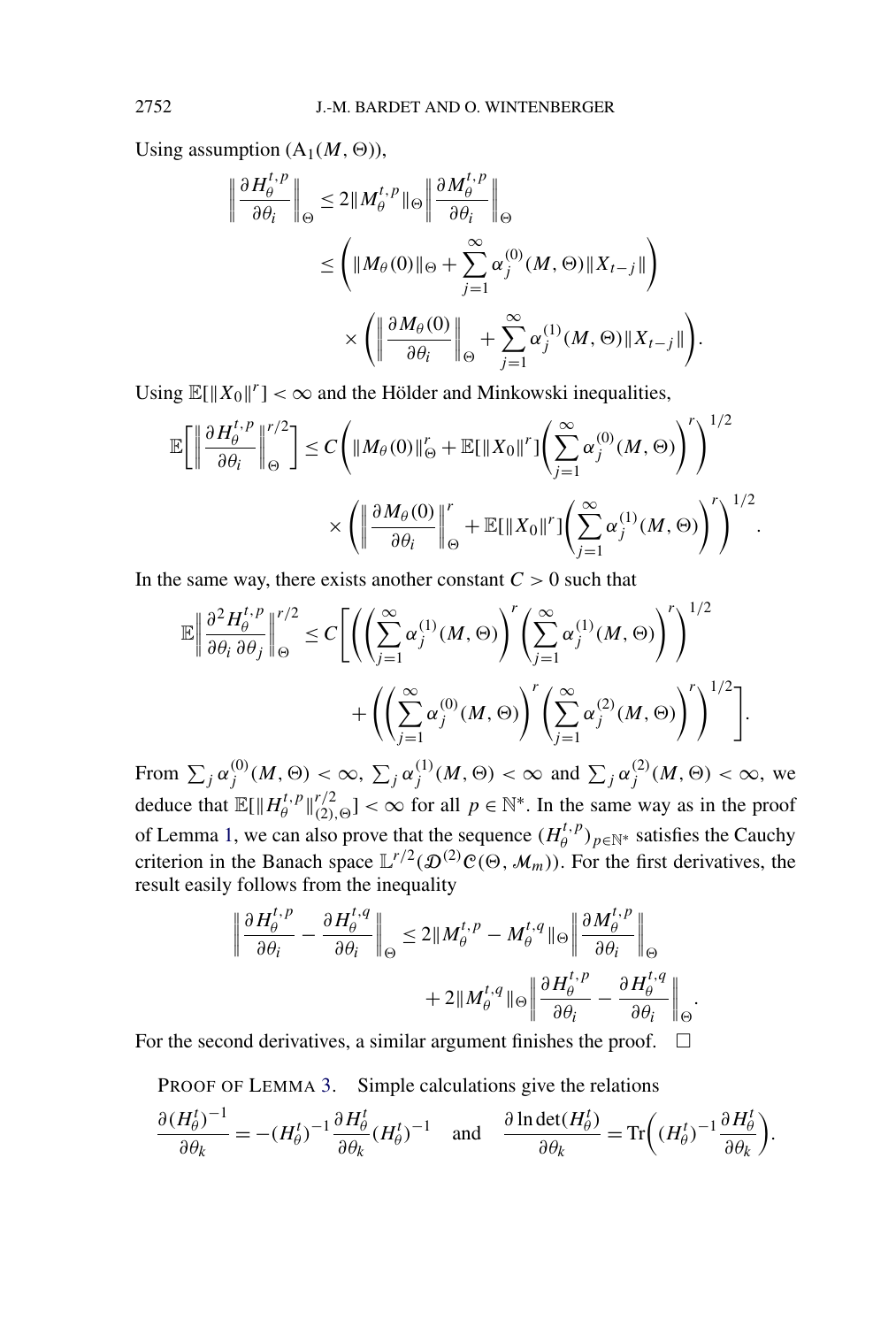<span id="page-23-0"></span>From Lemma [2,](#page-18-0)  $\partial f_{\theta}^t/\partial \theta$ ,  $\partial H_{\theta}^t/\partial \theta$  and  $(\widehat{H}_{\theta}^t)^{-1}$  are a.s. finite. Then,  $\partial L_n(\theta)/\partial \theta$ is an a.s. finite measurable function satisfying, for all  $1 \le i \le d$ ,  $\partial L_n(\theta)/\partial \theta_i =$  $-\frac{1}{2}\sum_{t=1}^{n} \partial q_t(\theta) / \partial \theta_i$  with

(5.12) 
$$
\frac{\partial q_t(\theta)}{\partial \theta_k} = -2 \left( \frac{\partial f_{\theta}^t}{\partial \theta_k} \right)' (H_{\theta}^t)^{-1} (X_t - f_{\theta}^t) + (X_t - f_{\theta}^t)' \frac{\partial (H_{\theta}^t)^{-1}}{\partial \theta_k} (X_t - f_{\theta}^t) + \text{Tr} \left( (H_{\theta}^t)^{-1} \frac{\partial H_{\theta}^t}{\partial \theta_k} \right).
$$

Denoting  $\mathcal{F}_t = \sigma(X_t, X_{t-1}, \ldots)$ , let us prove that  $\left(\frac{\partial q_t(\theta_0)}{\partial \theta}, \mathcal{F}_t\right)_{t \in \mathbb{Z}}$  is a  $\mathbb{R}^m$ -valued martingale difference process. Indeed, for all  $t \in \mathbb{Z}$ ,

$$
\mathbb{E}\big((X_t-f_{\theta_0}^t)|\mathcal{F}_t\big)=0 \quad \text{and} \quad \mathbb{E}\big((X_t-f_{\theta_0}^t)(X_t-f_{\theta_0}^t)'|\mathcal{F}_t\big)=H_{\theta_0}^t.
$$

As a consequence,

$$
\mathbb{E}\left(\frac{\partial q_t(\theta_0)}{\partial \theta_k}\Big|\mathcal{F}_t\right) = \mathbb{E}\left((X_t - f_{\theta_0}^t)'\frac{\partial (H_{\theta_0}^t)^{-1}}{\partial \theta_k}(X_t - f_{\theta_0}^t)\Big|\mathcal{F}_t\right) + \text{Tr}\left((H_{\theta_0}^t)^{-1}\frac{\partial H_{\theta_0}^t}{\partial \theta_k}\right).
$$

We conclude by noticing that the first term of the sum is equal to

$$
\mathbb{E}\Big(\mathrm{Tr}\Big(\frac{\partial (H_{\theta_0}^t)^{-1}}{\partial \theta_k}(X_t-f_{\theta_0}^t)(X_t-f_{\theta_0}^t)'\Big)\Big|\mathcal{F}_t\Big)=\mathrm{Tr}\Big(\frac{\partial (H_{\theta_0}^t)^{-1}}{\partial \theta_k}H_{\theta_0}^t\Big).
$$

In order to apply the central limit theorem for martingale-differences (see [\[2\]](#page-28-0)), we have to prove  $\mathbb{E}[\|\frac{\partial q_t(\theta_0)}{\partial \theta}\|^2] < \infty$ . Using the relation  $X_t - f_{\theta_0}^t = M_{\theta_0}^t \xi_t$  for all  $t \in \mathbb{Z}$ , then

$$
\frac{\partial q_t(\theta_0)}{\partial \theta_k} = -2 \left( \frac{\partial f_{\theta_0}^t}{\partial \theta_k} \right)' (H_{\theta_0}^t)^{-1} M_{\theta_0}^t \xi_t - \xi_t' M_{\theta_0}^{t'} (H_{\theta_0}^t)^{-1'} \frac{\partial H_{\theta_0}^t}{\partial \theta_k} (H_{\theta_0}^t)^{-1} M_{\theta_0}^t \xi_t + \text{Tr} \left( (H_{\theta_0}^t)^{-1} \frac{\partial H_{\theta_0}^t}{\partial \theta_k} \right).
$$

With  $\text{Tr}(ABC) = \text{Tr}(CAB) = \text{Tr}(ACB)$  for symmetric matrices A, B, C,

$$
\mathbb{E}\bigg[\bigg(\xi'_t M_{\theta_0}^{t'} (H_{\theta_0}^t)^{-1'} \frac{\partial H_{\theta_0}^t}{\partial \theta_k} (H_{\theta_0}^t)^{-1} M_{\theta_0}^t \xi_t\bigg)^2\bigg]
$$
\n(5.13)\n
$$
= \mathbb{E}\bigg[(\xi'_t \xi_t)^2 \operatorname{Tr}\bigg(M_{\theta_0}^{t'} (H_{\theta_0}^t)^{-1} \frac{\partial H_{\theta_0}^t}{\partial \theta_k} (H_{\theta_0}^t)^{-1} \frac{\partial H_{\theta_0}^t}{\partial \theta_k} (H_{\theta_0}^t)^{-1} M_{\theta_0}^t\bigg)\bigg]
$$
\n
$$
= \mathbb{E}\bigg[(\xi'_t \xi_t)^2 \operatorname{Tr}\bigg((H_{\theta_0}^t)^{-2} \bigg(\frac{\partial H_{\theta_0}^t}{\partial \theta_k}\bigg)^2\bigg)\bigg].
$$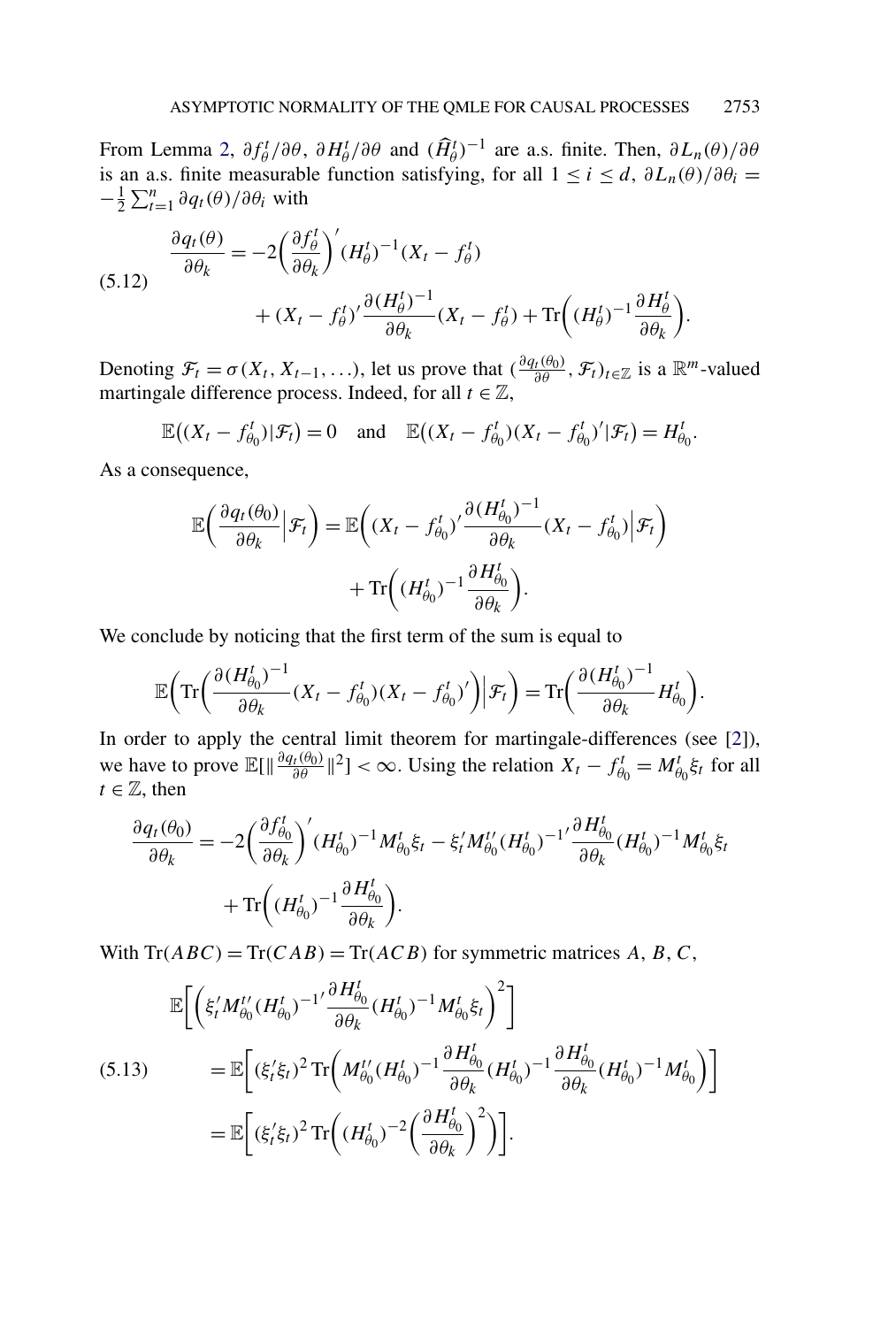<span id="page-24-0"></span>Using this relation, the bound  $\|(H_{\theta_0}^t)^{-1}\|_{\Theta} \leq \underline{H}^{-1/m}$  and the independence of  $\xi_t$ and  $\mathcal{F}_t$ , there exists  $C > 0$  such that

$$
\mathbb{E}\bigg[\bigg(\frac{\partial q_t(\theta_0)}{\partial \theta_k}\bigg)^2\bigg] \le C \bigg(\mathbb{E}\bigg[\bigg\|\frac{\partial f_{\theta_0}^t}{\partial \theta_k}\bigg\|^2 \|M_{\theta_0}^t\|^2\bigg] \times \mathbb{E}[\|\xi_t\|^2] + \mathbb{E}\bigg[\bigg\|\frac{\partial H_{\theta_0}^t}{\partial \theta_k}\bigg\|^2\bigg] + \mathbb{E}[\|\xi_t'\xi_t\|^2] \times \mathbb{E}\bigg[\bigg\|\frac{\partial H_{\theta_0}^t}{\partial \theta_k}\bigg\|^2\bigg]\bigg).
$$

Therefore, since  $r \geq 4$ , the moment conditions for the CLT are fulfilled

$$
\mathbb{E}\bigg[\bigg\|\frac{\partial q_t(\theta_0)}{\partial \theta}\bigg\|^2\bigg]=\sum_{k=1}^d\mathbb{E}\bigg[\frac{\partial q_t(\theta_0)}{\partial \theta_k}\bigg]^2<\infty.
$$

We compute the asymptotic covariance matrix of  $\frac{\partial q_t(\theta_0)}{\partial \theta}$ . Thus,

$$
(G(\theta_0))_{ij} = \mathbb{E}\left[\frac{\partial q_t(\theta_0)}{\partial \theta_i} \frac{\partial q_t(\theta_0)}{\partial \theta_j}\right]
$$
  
\n
$$
= \mathbb{E}\left[4\left(\frac{\partial f_{\theta_0}^t}{\partial \theta_i}\right)' (H_{\theta_0}^t)^{-1} \left(\frac{\partial f_{\theta_0}^t}{\partial \theta_j}\right) - \text{Tr}\left((H_{\theta_0}^t)^{-1} \frac{\partial H_{\theta_0}^t}{\partial \theta_i}\right) \text{Tr}\left((H_{\theta_0}^t)^{-1} \frac{\partial H_{\theta_0}^t}{\partial \theta_j}\right) + p(m_4 + (p - 1)) \text{Tr}\left((H_{\theta_0}^t)^{-2} \frac{\partial H_{\theta_0}^t}{\partial \theta_i} \frac{\partial H_{\theta_0}^t}{\partial \theta_j}\right)\right].
$$

To simplify the expression, we assume here that  $\xi_t$  and  $-\xi_t$  have the same distribution, in order that  $\mathbb{E}[\xi_t \xi_t^{\prime} A \xi_t] = 0$  for *A*, a matrix.  $\Box$ 

PROOF OF THE LEMMA [4.](#page-19-0) From the proof of Proposition [1](#page-5-0) and from the result of Lemma [2,](#page-18-0) the second derivative process  $(\partial^2 q_t(\theta)/\partial \theta^2)_{t \in \mathbb{Z}}$  is stationary ergodic (it is a measurable function of  $X_t, X_{t-1}, \ldots$ ). Therefore, it satisfies a Uniform Law of Large Numbers (ULLN) if its first uniform moment is bounded.

From [\(5.12\)](#page-23-0), the second partial derivatives of  $q_t(\theta)$  are

$$
\frac{\partial^2 q_t(\theta)}{\partial \theta_i \partial \theta_j} = -2 \left( \frac{\partial^2 f_{\theta}^t}{\partial \theta_i \partial \theta_j} \right)' (H_{\theta}^t)^{-1} (X_t - f_{\theta}^t)
$$

$$
+ (X_t - f_{\theta}^t)' \frac{\partial^2 (H_{\theta}^t)^{-1}}{\partial \theta_i \partial \theta_j} (X_t - f_{\theta}^t)
$$

$$
-2 \left( \left( \frac{\partial f_{\theta}^t}{\partial \theta_i} \right)' \frac{\partial (H_{\theta}^t)^{-1}}{\partial \theta_j} + \left( \frac{\partial f_{\theta}^t}{\partial \theta_j} \right)' \frac{\partial (H_{\theta}^t)^{-1}}{\partial \theta_i} \right) (X_t - f_{\theta}^t)
$$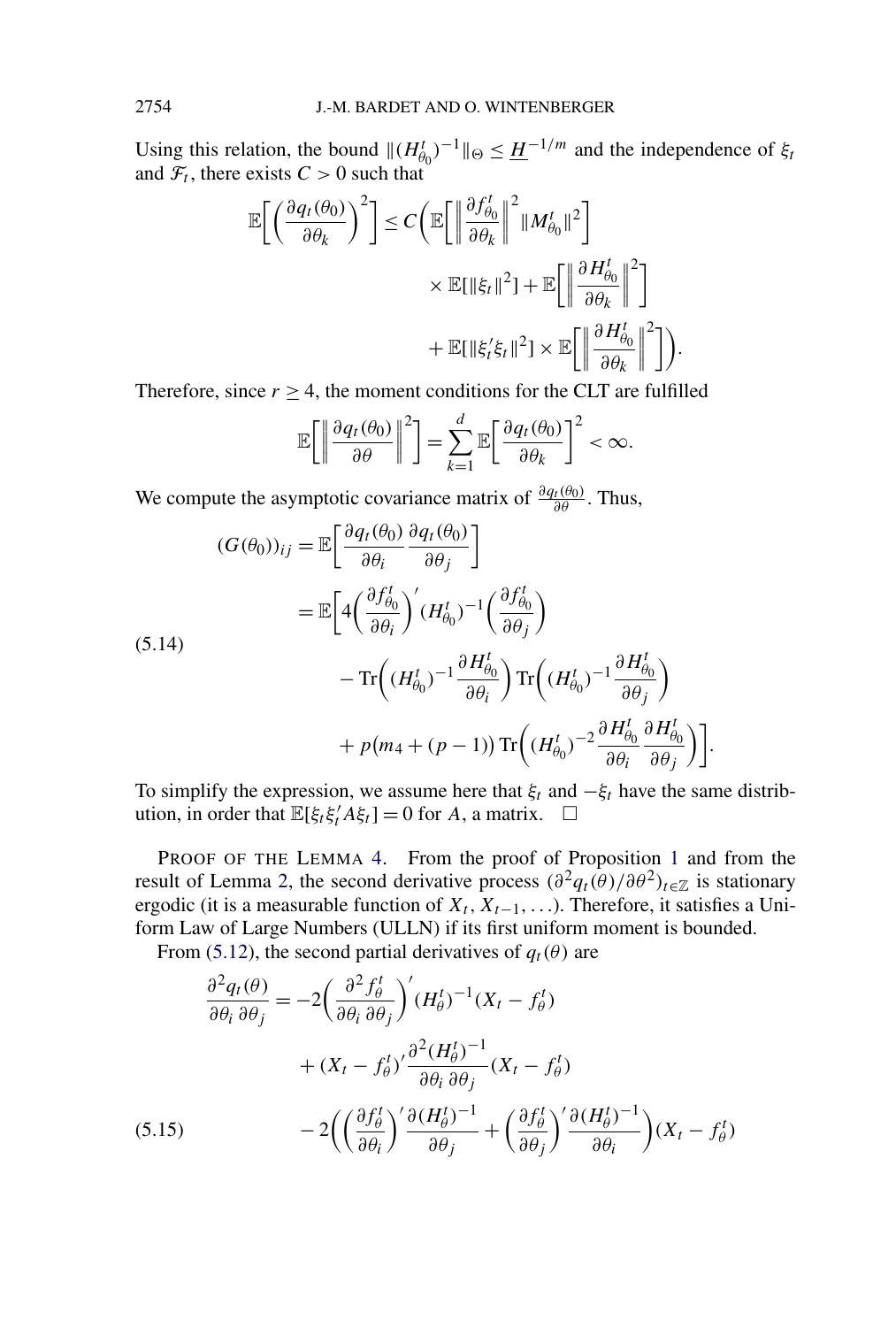$$
+ 2\left(\frac{\partial f_{\theta}^{t}}{\partial \theta_{i}}\right)' (H_{\theta}^{t})^{-1} \left(\frac{\partial f_{\theta}^{t}}{\partial \theta_{i}}\right) + \text{Tr}\left(\left(\frac{\partial (H_{\theta}^{t})^{-1}}{\partial \theta_{j}}\right) \left(\frac{\partial H_{\theta}^{t}}{\partial \theta_{i}}\right)\right) + \text{Tr}\left((H_{\theta}^{t})^{-1} \left(\frac{\partial^{2} H_{\theta}^{t}}{\partial \theta_{i} \partial \theta_{j}}\right)\right).
$$

<span id="page-25-0"></span>Therefore, using the bound  $\|(H_{\theta}^{t})^{-1}\|_{\Theta} \leq \underline{M}^{-1/m}$  $\|(H_{\theta}^{t})^{-1}\|_{\Theta} \leq \underline{M}^{-1/m}$  $\|(H_{\theta}^{t})^{-1}\|_{\Theta} \leq \underline{M}^{-1/m}$  of Lemma 1 and usual relations between norms and traces of matrix, there exists  $C > 0$  such that

$$
\left\| \frac{\partial^2 q_t(\theta)}{\partial \theta_i \partial \theta_j} \right\|_{\Theta} \leq C \left[ \left( \left\| \frac{\partial^2 f_{\theta}^t}{\partial \theta_i \partial \theta_j} \right\|_{\Theta} + \left\| \frac{\partial H_{\theta}^t}{\partial \theta_j} \right\|_{\Theta} \left\| \frac{\partial f_{\theta}^t}{\partial \theta_i} \right\|_{\Theta} \right. \\ \left. + \left\| \frac{\partial H_{\theta}^t}{\partial \theta_i} \right\|_{\Theta} \left\| \frac{\partial f_{\theta}^t}{\partial \theta_j} \right\| \right) \|X_t - f_{\theta}^t\|_{\Theta} \\ + \left\| \frac{\partial^2 H_{\theta}^t}{\partial \theta_i \partial \theta_j} \right\|_{\Theta} \|X_t - f_{\theta}^t\|_{\Theta}^2 + \left\| \frac{\partial f_{\theta}^t}{\partial \theta_i} \right\|_{\Theta} \left\| \frac{\partial f_{\theta}^t}{\partial \theta_j} \right\|_{\Theta} \\ + \left\| \frac{\partial H_{\theta}^t}{\partial \theta_i} \right\|_{\Theta} \left\| \frac{\partial H_{\theta}^t}{\partial \theta_j} \right\|_{\Theta} \right].
$$

We conclude that  $\mathbb{E} \left( \frac{\partial^2 q_t(\theta)}{\partial \theta_i} \right|_0^{r/4} < \infty$  (*r* ≥ 4), since, for  $t \in \mathbb{Z}, 1 \le i, j \le d$ ,

$$
\mathbb{E}[\|X_t\|^r] < +\infty, \qquad \mathbb{E}[\|f_\theta^t\|_{\Theta}^r] < +\infty, \\
\mathbb{E}\left[\left\|\frac{\partial f_\theta^t}{\partial \theta_i}\right\|_{\Theta}^r\right] < +\infty, \qquad \mathbb{E}\left[\left\|\frac{\partial^2 f_\theta^t}{\partial \theta_i \partial \theta_j}\right\|_{\Theta}^r\right] < +\infty; \\
\mathbb{E}[\|H_\theta^t\|_{\Theta}^{r/2}] < +\infty, \qquad \mathbb{E}\left[\left\|\frac{\partial H_\theta^t}{\partial \theta_i}\right\|_{\Theta}^{r/2}\right] < +\infty, \qquad \mathbb{E}\left[\left\|\frac{\partial^2 H_\theta^t}{\partial \theta_i \partial \theta_j}\right\|_{\Theta}^{r/2}\right] < \infty.
$$

As a consequence, the ULLN holds for  $\partial^2 q_t(\theta)/\partial \theta^2$ .  $\Box$ 

5.5. *Proof of sufficient conditions for*  $(\text{Id}(\Theta))$  *and*  $(\text{Var})$  *for ARCH processes.* First, we express a key lemma derived from Lemma 3.1 in [\[16\]](#page-28-0).

LEMMA 5. *Assume that*  $(\xi_t)_t$  *is a sequence of i.i.d. r.v. satisfying* (Id'). *Then*, *for all*  $t \in \mathbb{Z}$ , *if*  $Q_t$  *and*  $\delta \xi_t$  *are*  $\sigma((X_{t-k})_{k \in \mathbb{N}^*})$ *-measurable, respectively, quadratic form and real variable, and if*  $(\xi_t)_t$  *is independent of*  $\sigma$   $((X_{t-k})_{k\in\mathbb{N}^*})$ , *then* 

 $Q_t(\xi_t) = \delta_t$ , *a.s.*  $\Rightarrow Q_t = 0$  *and*  $\delta_t = 0$ , *a.s.* 

PROOF. The proof is similar to that in [\[16\]](#page-28-0). As  $\xi_t$  is independent of  $(X_{t-1},$ *X*<sub>t−2</sub>*,...*), we apply the Fubini theorem thusly:

$$
\mathbb{P}(Q_t(\xi_t) = \delta_t) = \int \mathbb{P}(Q_t^{(w)}(\xi_t) = \delta_t^{(w)}) d\mu(w),
$$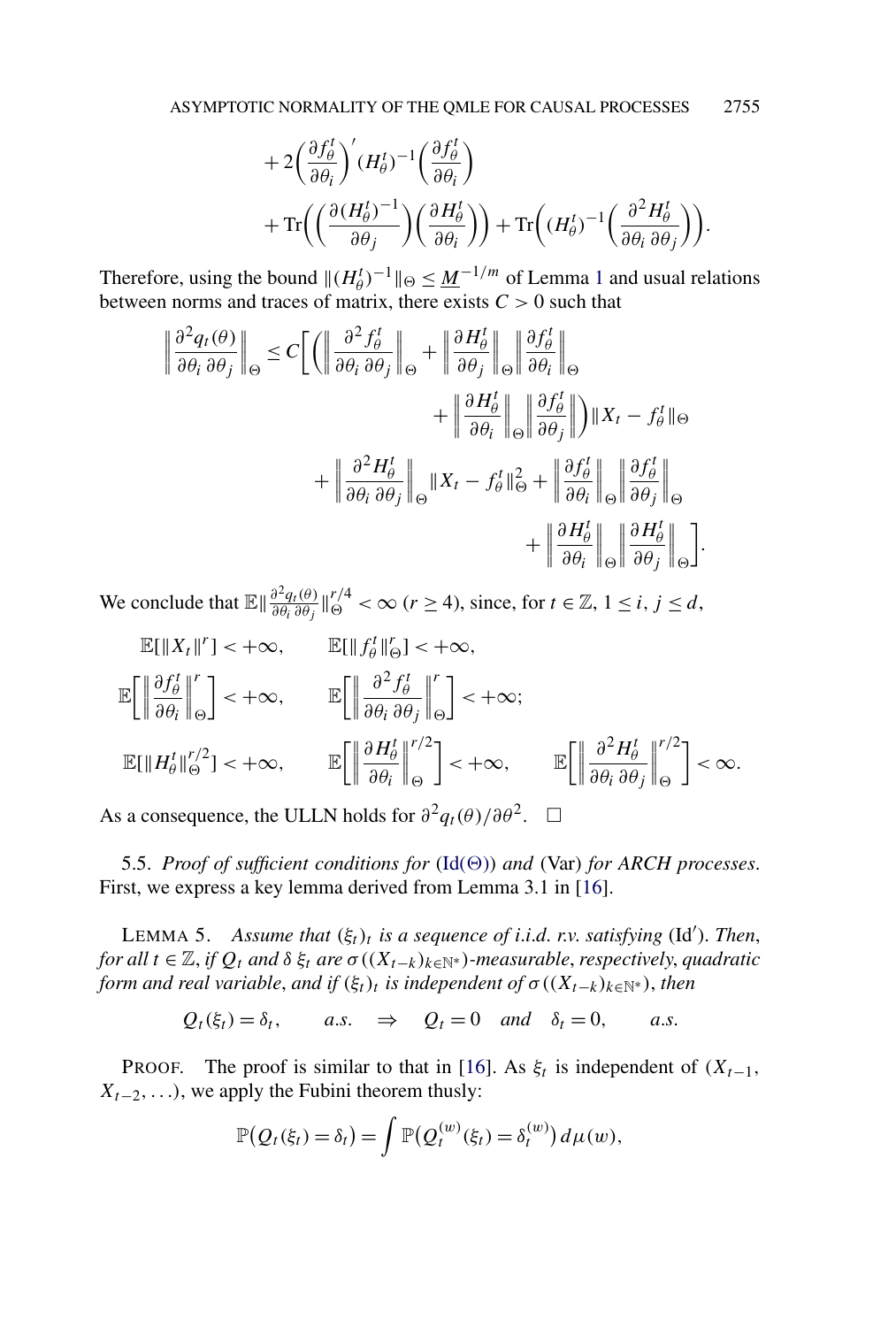<span id="page-26-0"></span>denoting by  $\mu$  the distribution of  $(X_{t-1}, X_{t-2}, \ldots)$ . As this quantity is equal to 1, and since  $\mathbb{P}(Q_t^{(w)}(\xi_t) = \delta_t^{(w)}) = \mathbb{P}(Q_t^{(w)}(\xi_0) = \delta_t^{(w)})$ , we derive that  $\mathbb{P}(Q_t^{(w)} =$  $\delta_t^{(w)}$ ) = 1; thus,  $Q_t^{(w)} = 0 = \delta_t^{(w)}$  using (Id') *μ*-almost everywhere. This ends the proof.  $\Box$ 

LEMMA 6. *Under assumptions of the part* SC *of Proposition* [4,](#page-10-0) *then*  $(\text{Id}(\Theta))$ *holds*.

The basic idea is a recursive use of Lemma [5.](#page-25-0) Assume that, for some  $t \in \mathbb{Z}$  and some  $\theta \in \Theta$ , we have  $H^t_{\theta} = H^t_{\theta_0}$  a.s. Identifying  $H^t_{\theta} = B_0(\theta) +$  $\sum_{j=1}^{\infty} B_j(\theta) X_{t-j} X'_{t-j} B'_{j}(\theta)$ , we express the equation  $H^t_{\theta} = H^t_{\theta_0}$  a.s. for the first element, indexed by *(*1*,* 1*)*, thusly:

(5.16)  

$$
B_0^{(1,1)}(\theta_0) + \sum_{j=1}^{\infty} B_j^{(1,1)}(\theta_0) X_{t-j} X'_{t-j} (B_j^{(1,1)}(\theta_0))'
$$

$$
= B_0^{(1,1)}(\theta) + \sum_{j=1}^{\infty} B_j^{(1,1)}(\theta) X_{t-j} X'_{t-j} (B_j^{(1,1)}(\theta))',
$$

where  $A^{(i)}$  is the *i*th row of *A* and  $A^{(i,k)}$  the element indexed by  $(i, k)$  of *A*. For some  $\sigma(X_{t-2}, X_{t-3}, \ldots)$ -measurable random variable  $\delta_1$ , we have the equation

$$
Q_{t-1}(\xi_{t-1}) = B_1^{(1)}(\theta_0) M_{\theta_0}^{t-1} \xi_{t-1} \xi_{t-1}' (M_{\theta_0}^{t-1})' (B_1^{(1)}(\theta_0))'
$$
  
-  $B_1^{(1)}(\theta) M_{\theta_0}^{t-1} \xi_{t-1} \xi_{t-1}' (M_{\theta_0}^{t-1})' (B_1^{(1)}(\theta))' = \delta_{t-1}.$ 

Applying Lemma [5,](#page-25-0) we get that  $Q_{t-1} = 0$  and  $\delta_{t-1} = 0$  a.s. Using the relation  $\delta_{t-1} = 0$  a.s. and the expression of  $\delta_{t-1}$ , we prove recursively on *j* that  $Q_{t-1} = 0$ and  $\delta_{t-j} = 0$  for any  $j \ge 1$ . As  $Q_{t-j}$   $j(\xi_{t-j}) = 0$ , we get that

$$
B_j^{(1.)}(\theta_0)X_{t-j}X_{t-j}'(B_j^{(1.)}(\theta_0))' = B_j^{(1.)}(\theta)X_{t-j}X_{t-j}'(B_j^{(1.)}(\theta))'
$$

and we use these relations for all  $j \ge 1$  in (5.16) to obtain that  $B_0^{(1,1)}(\theta_0) =$  $B_0^{(1,1)}(\theta)$ . We also use that  $Q_{t-j}(e_k) = 0$  p.s. for  $e_k$  the *k*th element of the canonical basis of  $\mathbb{R}^p$  to get the equation

$$
(B_1^{(1.)}(\theta_0)M_{\theta_0}^{t-1^{(k)}})^2 = (B_1^{(1.)}(\theta)M_{\theta_0}^{t-1^{(k)}})^2.
$$

The same arguments applied to the second element, indexed by *(*1*,* 2*)*, implies that  $B_0^{(1,2)}(\theta_0) = B_0^{(1,2)}(\theta)$  and the equation

$$
B_j^{(1.)}(\theta_0)M_{\theta_0}^{t-1^{(k)}}B_j^{(2.)}(\theta_0)M_{\theta_0}^{t-1^{(k)}} = B_j^{(1.)}(\theta)M_{\theta_0}^{t-1^{(k)}}B_j^{(2.)}(\theta)M_{\theta_0}^{t-1^{(k)}}.
$$

Hence, we have  $B_0^{(i,i')}(\theta_0) = B_0^{(i,i')}(\theta)$  and  $a_{i,k,j}(\theta_0)a_{i',k,j}(\theta_0) = a_{i,k,j}(\theta) \times$  $a_{i',k,j}(\theta)$ , for all  $1 \le i, i', k \le m$  and  $j \ge 1$ , where  $a_{i,k,j}(\theta) = B_j^{(i)}(\theta)M_{\theta_0}^{t-1}(k)$ .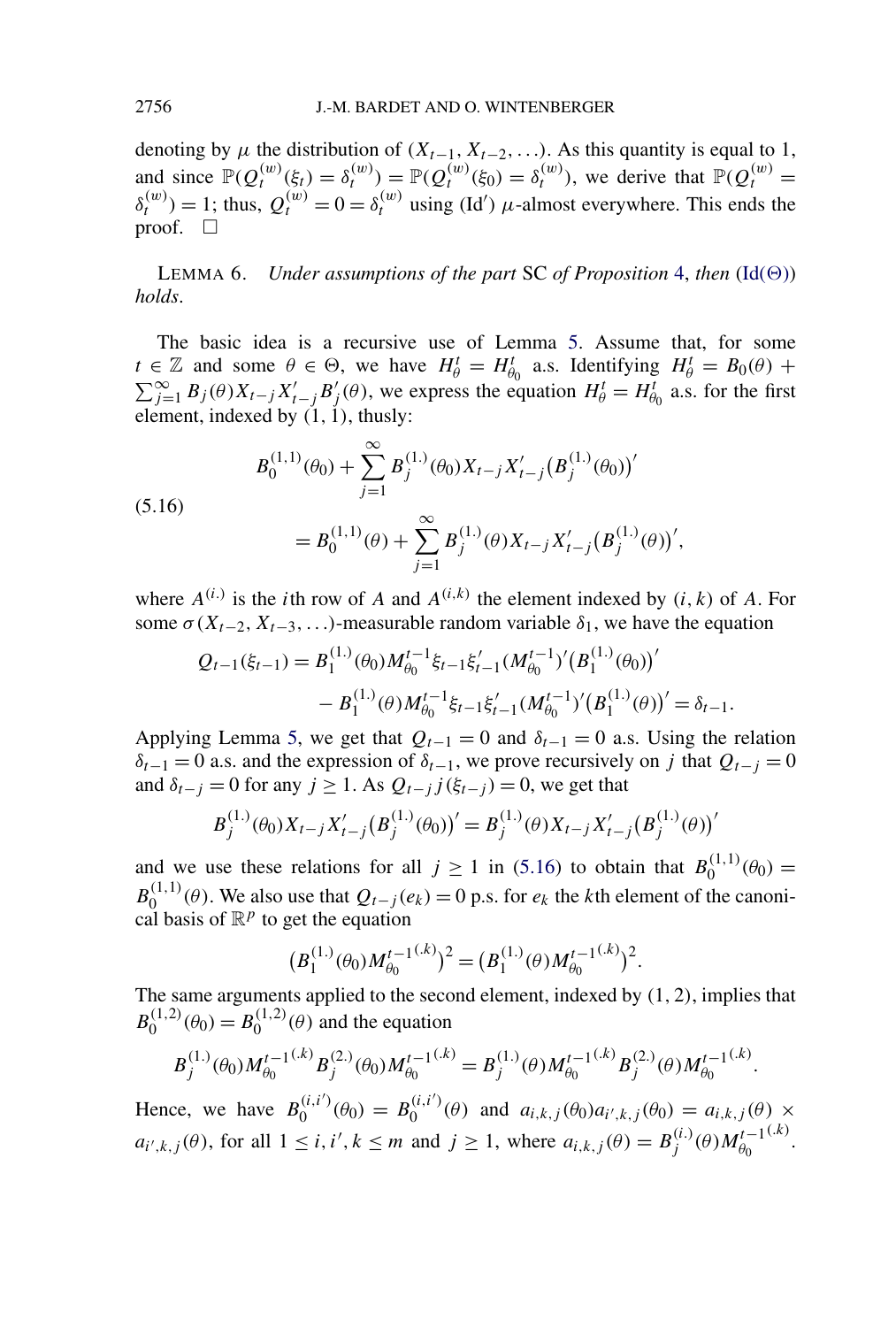<span id="page-27-0"></span>It directly follows that  $B_0(\theta_0) = B_0(\theta)$ . If  $B_j(\theta_0) \neq 0$ , then  $B_j(\theta_0)$  is definite positive by assumption and, for any  $1 \leq k \leq m$ , there exists some  $1 \leq i \leq m$  such that  $a_{i,k,j}(\theta_0) \neq 0$ . It leads to the existence of some  $\epsilon_k \in \{-1, 1\}$  satisfying

$$
(B_j(\theta_0) - \epsilon_k B_j(\theta))M_{\theta_0}^{t-1^{(k)}} = 0.
$$

If  $\epsilon_k = -1$ , then  $B_j(\theta_0) + B_j(\theta)$  is invertible as any definite positive matrix. We obtain a contradiction with  $M_{\theta_0}^{t-1}(k) \neq 0$  and, thus,  $\epsilon_k = 1$ . In other words,  $(B_j(\theta_0) - B_j(\theta))M_{\theta_0}^{t-1(k)} = 0$ , and we conclude that  $B_j(\theta_0) = B_j(\theta)$ , for all  $j > 0$ , as the family  $\{M_{\theta_0}^{t-1}(k), 1 \le k \le p\}$  generates the whole space  $\mathbb{R}^m$ . Now, if  $B_j(\theta_0) = 0$ , using the relation  $a_{i,k,j}(\theta_0)^2 = a_{i,k,j}(\theta)^2$ , we derive that  $B_j(\theta) = 0$ as the family  $\{M_{\theta_0}^{t-1}(k), 1 \leq k \leq p\}$  generates the whole space  $\mathbb{R}^m$ . Finally, in all cases, we conclude that  $B_j(\theta_0) = B_j(\theta)$  for all  $j \in \mathbb{N}$ , and, if  $\theta \in \Theta \mapsto B_j(\theta)$  is injective, then  $(\text{Id}(\Theta))$  is implied.

LEMMA 7. *Under assumptions of the part* AN *of Proposition* [4,](#page-10-0) *then* (Var) *holds*.

Simple calculations provide

(5.17) 
$$
\frac{\partial H_{\theta_0}^t}{\partial \theta_k} = \frac{\partial B_0(\theta_0)}{\partial \theta_k} + \sum_{j \ge 1} \left( \frac{\partial B_j(\theta_0)}{\partial \theta_k} X_{t-j} X'_{t-j} B_j(\theta_0)' + B_j(\theta_0) X_{t-j} X'_{t-j} \frac{\partial B_j(\theta_0)}{\partial \theta_k'} \right).
$$

Let us now fix some *d*-uplet  $(y_1, \ldots, y_d)$  such that  $\sum_{i=1}^d y_i \partial H_{\theta_0}^t / \partial \theta_i = 0$ . Using the expression (5.17) and the same arguments than in the previous proof of Lemma [6,](#page-26-0) we get that  $\sum_{i=1}^{d} y_i \frac{\partial B_0(\theta_0)}{\partial \theta_i} = 0$ , and, for all  $j \ge 1$  and  $1 \le k \le m$ ,

(5.18) 
$$
\sum_{i=1}^{d} y_i \left( \frac{\partial B_j(\theta_0)}{\partial \theta_i} M_{\theta_0}^{t-1^{(k)}} (M_{\theta_0}^{t-1^{(k)}})' B_j(\theta_0)' + B_j(\theta_0) M_{\theta_0}^{t-1^{(k)}} (M_{\theta_0}^{t-1^{(k)}})' \frac{\partial B_j(\theta_0)}{\partial \theta_i}' \right) = 0.
$$

Remark that, if  $B_j(\theta_0) = 0$ , then  $\frac{\partial B_j(\theta_0)}{\partial \theta_i} = 0$  and, thus, necessarily  $B_j(\theta_0) \neq 0$ for all  $j \in \mathcal{S}$ . Now, since the statement that if  $B_j(\theta_0) \neq 0$ , then  $B_j(\theta_0)$  is invertible, we have that, for any  $1 \leq k \leq m$ , there exists some  $1 \leq \ell \leq m$  such that  $B_j^{(\ell.)}(\theta)M_{\theta_0}^{t-1^{(\ell.)}} \neq 0$ . Then, as

$$
\sum_{i=1}^d y_i \frac{\partial B_j(\theta_0)}{\partial \theta_i}^{(\ell.)} M_{\theta_0}^{t-1^{(\ell.)}} B_j(\theta_0)^{(\ell.)} M_{\theta_0}^{t-1^{(\ell.)}} = 0,
$$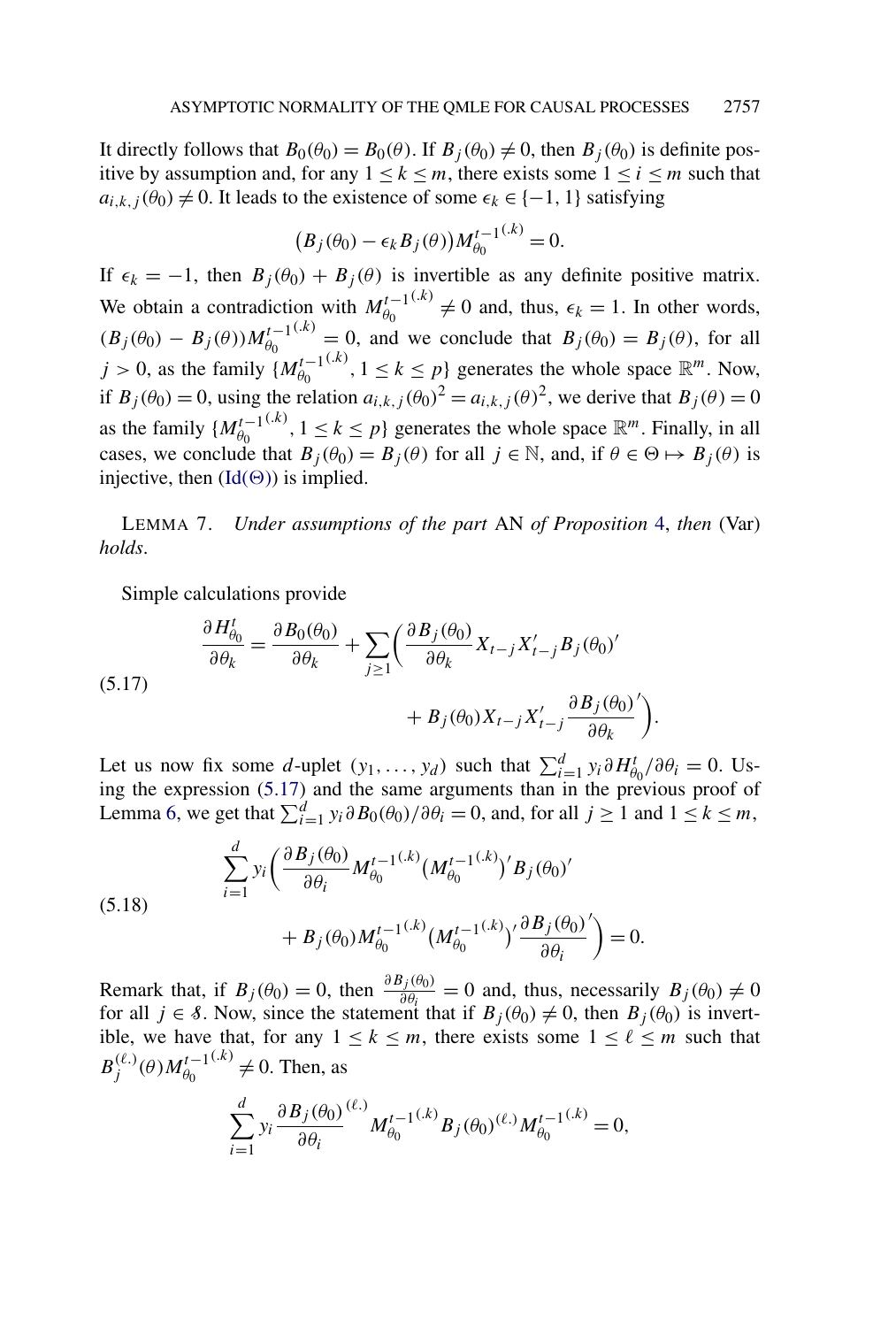<span id="page-28-0"></span>we obtain that  $\sum_{i=1}^{d} y_i \partial B_j(\theta_0) / \partial \theta_i^{(\ell)} M_{\theta_0}^{t-1}$ <sup>(*k*)</sup> = 0. Now, using this relation and [\(5.18\)](#page-27-0) on the  $(\ell, \ell')$ th element for any  $\ell'$ , we easily obtain that  $\sum_{i=1}^d y_i \frac{\partial B_j(\theta_0)}{\partial \theta_i}$ *∂θi ( .)* ×  $M_{\theta_0}^{t-1(k)} = 0$ . Considering these results, we get the relation  $\sum_{i=1}^d y_i \frac{\partial B_j(\theta_0)}{\partial \theta_i} \times$  $M_{\theta_0}^{t-1}(k) = 0$  and, as the family  $\{M_{\theta_0}^{t-1}(k), 1 \le k \le p\}$  generates the whole space  $\mathbb{R}^m$ , we obtain that  $\sum_{i=1}^d y_i \frac{\partial B_j(\theta_0)}{\partial \theta_i} = 0$  for all  $j \in \mathcal{S}$ . We conclude, necessarily, that  $y_i = 0$  for all  $1 \le i \le d$  and (Var) automatically follows.

**Acknowledgments.** We thank Thomas Mikosch, who helped us in the presentation of the drafts. We also thank the referee and the Associate Editor for comments that have been very useful in improving the content of this article.

#### REFERENCES

- [1] BERKES, I., HORVÁTH, L. and KOKOSZKA, P. (2003). GARCH processes: Structure and estimation. *Bernoulli* **9** 201–227. [MR1997027](http://www.ams.org/mathscinet-getitem?mr=1997027)
- [2] BILLINGSLEY, P. (1968). *Convergence of Probability Measures*. Wiley, New York. [MR0233396](http://www.ams.org/mathscinet-getitem?mr=0233396)
- [3] BOUGEROL, P. (1993). Kalman filtering with random coefficients and contractions. *SIAM J. Control Optim.* **31** 942–959. [MR1227540](http://www.ams.org/mathscinet-getitem?mr=1227540)
- [4] BOUSSAMA, F. (1998). Ergodicity, mixing and estimation in GARCH models. Ph.D. thesis, Univ. de Paris 07, Paris.
- [5] COMTE, F. and LIEBERMAN, O. (2003). Asymptotic theory for multivariate GARCH processes. *J. Multivariate Anal.* **84** 61–84. [MR1965823](http://www.ams.org/mathscinet-getitem?mr=1965823)
- [6] DING, Z., GRANGER, C. W. and ENGLE, R. (1993). A long memory property of stock market returns and a new model. *J. Empirical Finance* **1** 83–106.
- [7] DOUC, R., ROUEFF, F. and SOULIER, P. (2008). On the existence of some  $ARCH(\infty)$ processes. *Stochastic Process. Appl.* **118** 755–761. [MR2411519](http://www.ams.org/mathscinet-getitem?mr=2411519)
- [8] DOUKHAN, P., TEYSSIÈRE, G. and WINANT, P. (2006). A LARCH*(*∞*)* vector valued process. In *Dependence in Probability and Statistics* (P. Bertail, P. Doukhan and P. Soulier, eds.) 245–258. Springer, New York. [MR2283258](http://www.ams.org/mathscinet-getitem?mr=2283258)
- [9] DOUKHAN, P. and WINTENBERGER, O. (2008). Weakly dependent chains with infinite memory. *Stochastic Process. Appl.* **118** 1997–2013. [MR2462284](http://www.ams.org/mathscinet-getitem?mr=2462284)
- [10] DUFLO, M. (1997). *Random Iterative Models*. *Applications of Mathematics (New York)* **34**. Springer, Berlin. [MR1485774](http://www.ams.org/mathscinet-getitem?mr=1485774)
- [11] ENGLE, R. (1982). Autoregressive conditional heteroscedasticity with estimates of the variance of United Kingdom inflation. *Econometrica* **50** 987–1007. [MR0666121](http://www.ams.org/mathscinet-getitem?mr=0666121)
- [12] ENGLE, R. and KRONER, K. (1995). Multivariate simultaneous generalized ARCH. *Econometric Theory* **11** 122–150. [MR1325104](http://www.ams.org/mathscinet-getitem?mr=1325104)
- [13] FELLER, W. (1966). *An Introduction to Probability Theory and Its Applications* **2**. Wiley, New York. [MR0210154](http://www.ams.org/mathscinet-getitem?mr=0210154)
- [14] FRANCQ, C. and ZAKOÏAN, J.-M. (2004). Maximum likelihood estimation of pure GARCH and ARMA–GARCH processes. *Bernoulli* **10** 605–637. [MR2076065](http://www.ams.org/mathscinet-getitem?mr=2076065)
- [15] GIRAITIS, L., KOKOSZKA, P. and LEIPUS, R. (2000). Stationary arch models: Dependence structure and central limit theorem. *Econometric Theory* **16** 3–22. [MR1749017](http://www.ams.org/mathscinet-getitem?mr=1749017)
- [16] JEANTHEAU, T. (1993). Modèles autorégressifs à erreur conditionnellement hétéroscédastique. Ph.D. thesis, Univ. Paris VII.